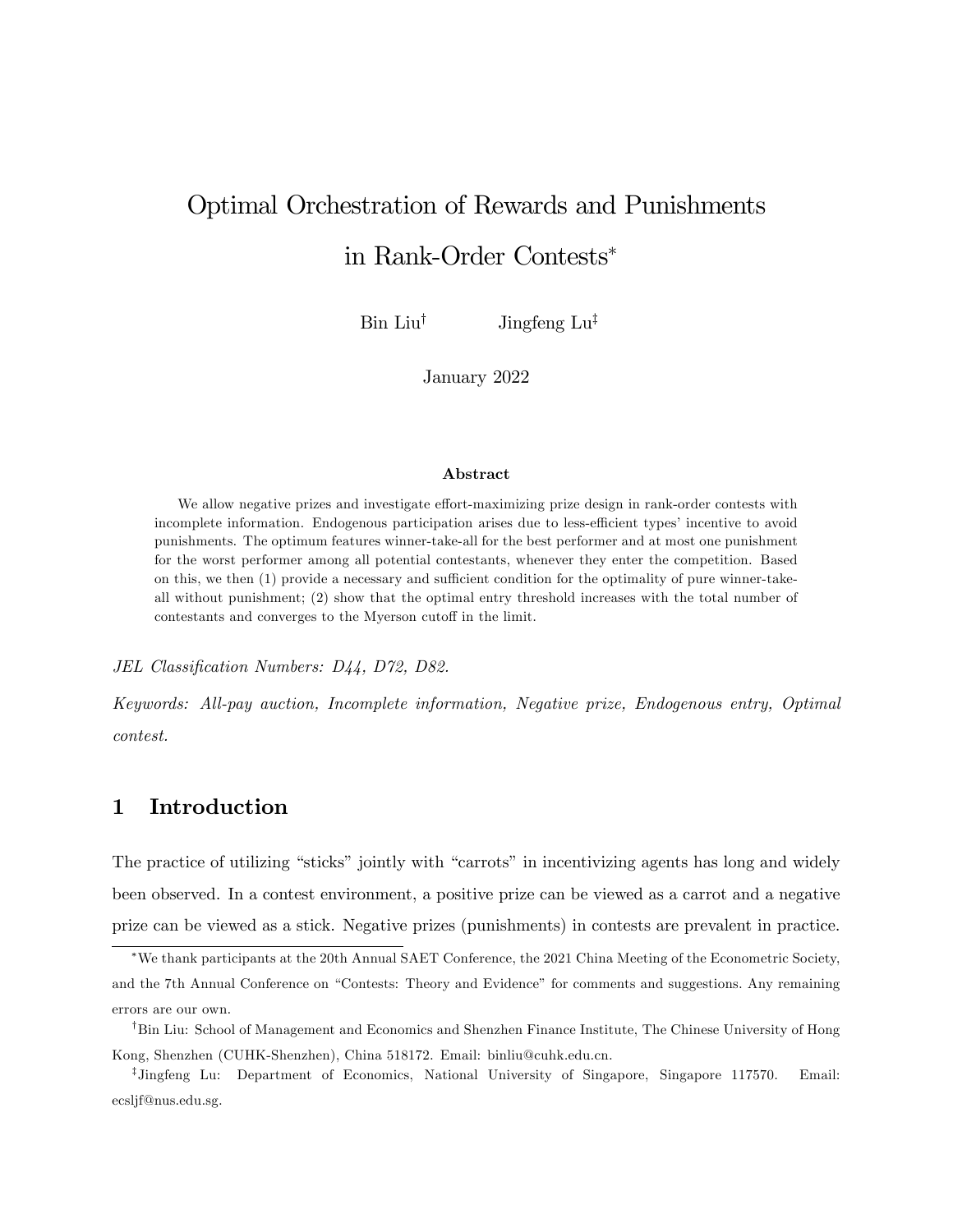As noted by Liu et al. (2018) and Hammond et al. (2019), the widely used entry fees in contests are effectively negative prizes. Many firms use tournaments with punishments to incentivize employees—"General Electric, Metlife, Microsoft, American Express, AIG, Hewlett Packard, and Yahoo! have used tournaments that incorporate both rewards and punishment, with punishments coming in such forms as job reassignment, demotion, or even firing" (Newman and Tafkov, 2014). Examples of punishments in contests also include, for instance, an F grade for students, relegation in sports leagues, among others.

Prize allocation has long been recognized as a main instrument to incentivize contestants to exert productive effort. However, despite the fact that negative prizes (sticks) are widely adopted in practice and they are a powerful tool in eliciting effort supply, a vast majority of the prize design literature has been focusing on analyzing positive prizes (carrots), with only a few exceptions. A celebrated result is established by Lazear and Rosen (1981), who show that rank-order contests with negative prizes can achieve the first best in an environment of complete information. In environments with incomplete information, however, introducing negative prizes into the analysis inevitably entails the issue of endogenous entry of contestants,  $\frac{1}{2}$  $\frac{1}{2}$  $\frac{1}{2}$  which would often make the analysis cumbersome, intractable, and inelegant.

A complete characterization of the optimal rank-based prize design while allowing negative prizes in all-pay contests with incomplete information has remained an open question since Moldovanu and Selaís (2001) seminal work, which largely focuses on positive prizes. Nevertheless, several studies have made important progress by considering special prize structures. Moldovanu, Sela, and Shi (2012) study both cases with exogenous and endogenous entry. For the case of endogenous entry, they assume a single positive prize for the top performer and a fixed number of uniform negative prizes for the bottom entrants.<sup>[2](#page-0-0)</sup> Thomas and Wang  $(2013)$  and Kamijo  $(2016)$  focus on a single positive prize for the top performer and a single negative prize for the worst performer among all entrants in their analysis. Hammond et al. (2019) study prize-augmenting entry fees, which can be viewed as uniform negative prizes.

This paper aims to draw a clearer picture of this open question by investigating an important and natural class of prize structures—prize structures that only depend on ranks of contestants' performance. We provide a complete and elegant characterization of the optimum by coming up with a tractable and innovative procedure; in particular, we do not impose any further assumptions—such

<sup>1</sup>Please refer to Moldovanu, Sela, and Shi (2012) and Thomas and Wang (2013) for complications due to this issue.

<sup>&</sup>lt;sup>2</sup>They assume that if there is a single entrant, then he gets both the positive prize and a negative prize.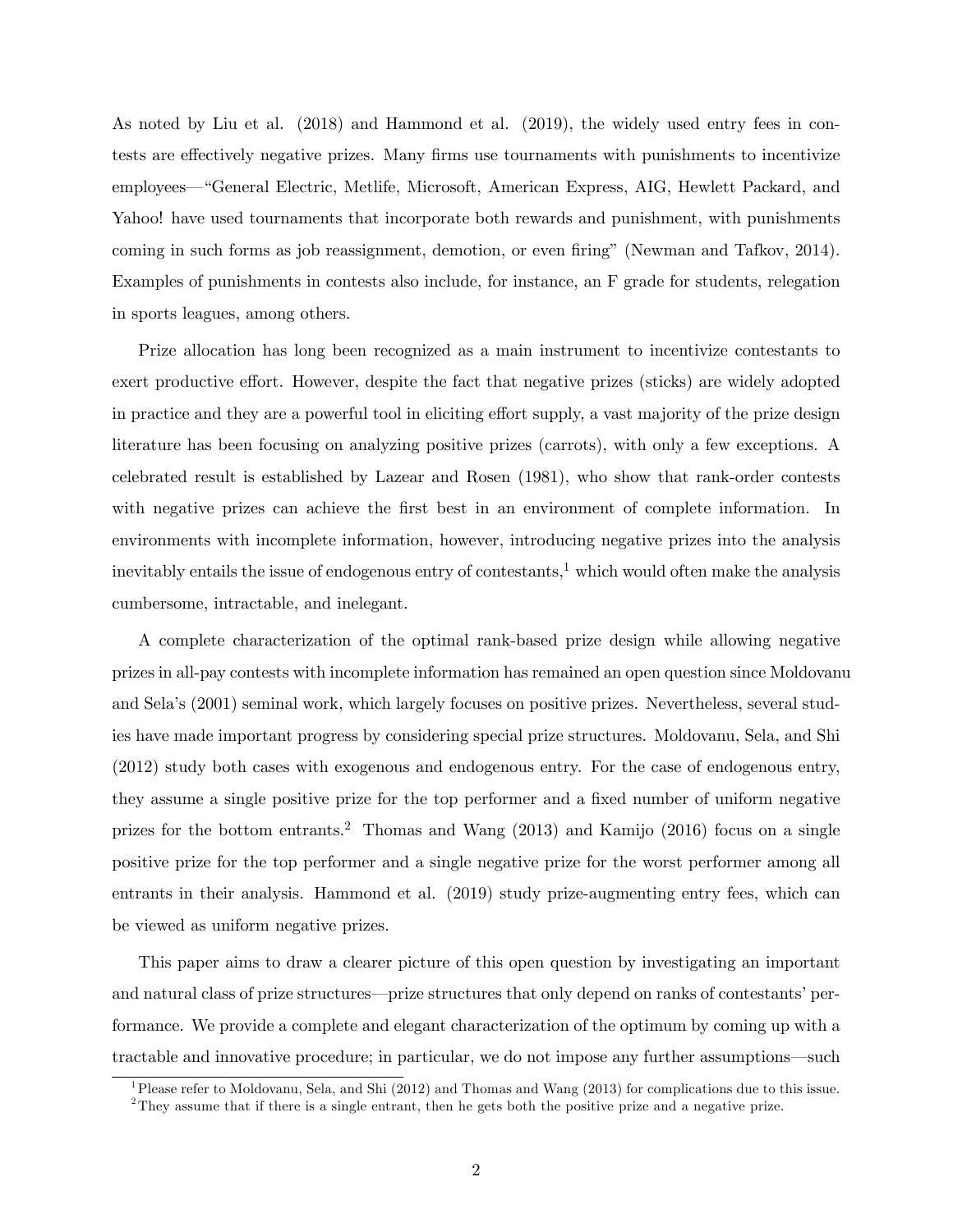as the number of positive prizes, the number of negative prizes, and uniform negative prizes—on the prize structure.

To be specific, our analysis essentially allows prizes to be negative in the incomplete information all-pay auction model of Moldovanu and Sela (2001). Each contestant is endowed with his private type, which is his marginal cost of exerting effort. The organizer, who has a fixed budget, designs a prize structure  $\mathbf{v} = (v_1, \ldots, v_N)$  with  $v_1 \ge v_2 \ge \cdots \ge v_N$  to maximize the total effort from N contestants, where  $v_n$ , which can be nonnegative or negative, is the prize for the participant with the nth highest effort. A nonparticipant receives no prize. Negative prizes in general lead to endogenous entry of contestants because of the participation constraint, so the actual number of entrants can be endogenous. The organizer must observe ex post budget constraints for all possible numbers of entrants, and she is allowed to value any leftover budget.

The equilibrium endogenous participation induced by a prize structure is a threshold-entry, in which only contestants with types higher than a certain threshold enter the contest. We first identify the equilibrium bidding function and entry threshold for any given prize structure. Based on these, we find that the organizer's problem, for any fixed entry threshold, is essentially a linear programming, in the sense that all of the functions in the problem—the objective function, the budget constraint, and the participation constraint—are linear in the  $N$  prizes. Nevertheless, coefficients in this linear programming problem vary in a highly intractable and nonlinear way as the induced entry threshold changes, which makes solving the problem challenging.

A typical procedure is to Örst identify the constrained optimum among all feasible prize structures that induce the same entry threshold, and then vary across all possible entry thresholds in the type space to pin down the universal optimum. However, this approach is rather infeasible because of the aforementioned arbitrary and intractable behavior of the coefficients in the linear programming problem, which generates complicacy in characterizing the optimum for a fixed entry threshold. We illustrate that the number of positive prizes and the number of negative prizes at the optimum for a fixed entry threshold can vary with the threshold. In particular, in general, multiple positive prizes and multiple negative prizes can arise as the optimum for fixed thresholds. Such arbitrariness in the number of prizes constitutes the main challenge of pinning down the optimal design.

We manage to tackle this difficulty by developing an innovative procedure. A first key step relies on discovering useful relations among positive coefficients of prizes in the total effort function.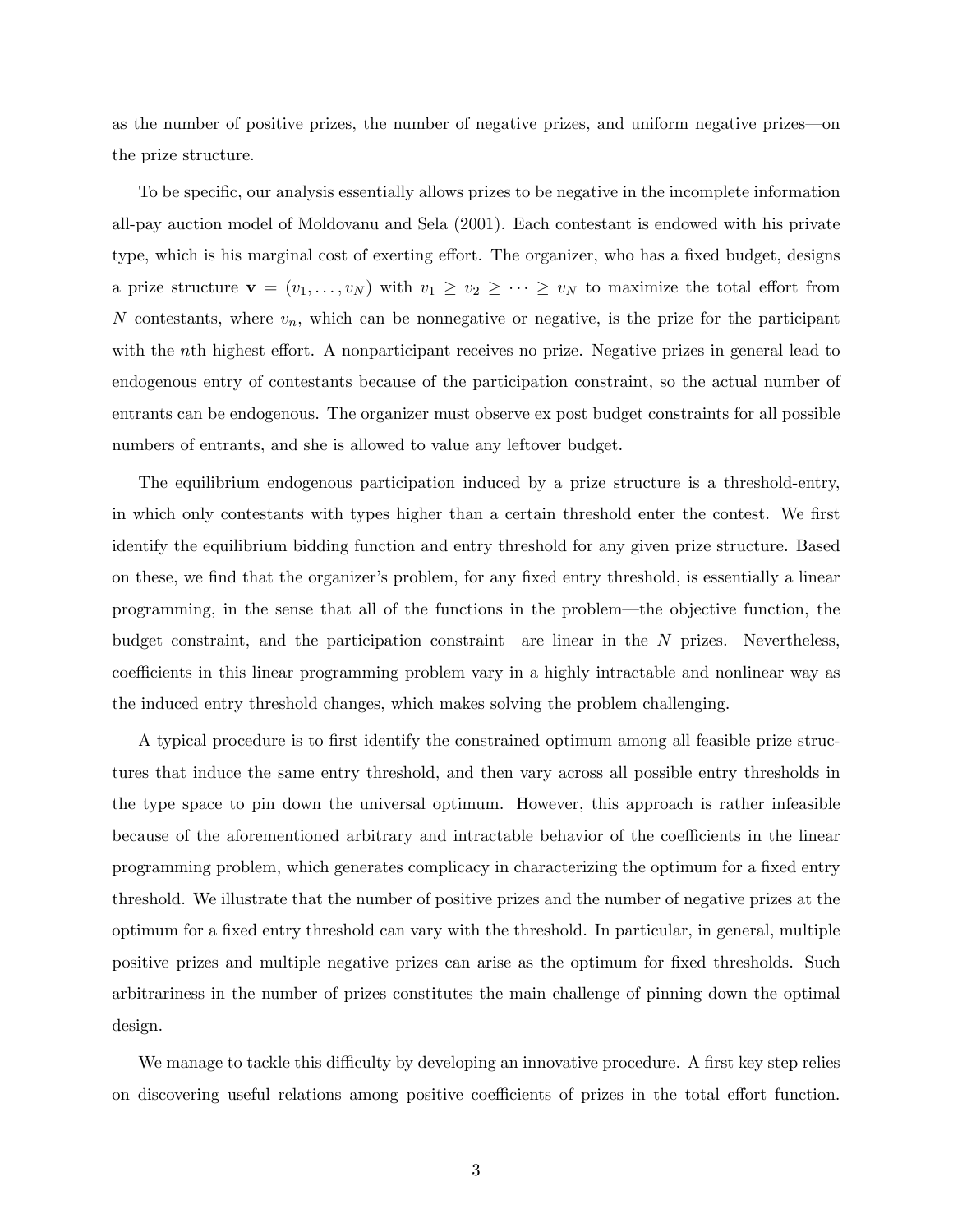This is made possible by observing a hazard rate dominance result of relevant order statistics. Specifically, these positive coefficients must be associated with higher prizes, and the ratios of these coefficients to their counterparts in the equilibrium entry condition are decreasing in ranks. Moreover, more coefficients become positive as the entry threshold gets higher. A second key step shows that when an entry threshold is sufficiently high such that all coefficients become positive, then the corresponding optimal prize structure can have only one negative prize. A third key step shows that for any fixed prize structure, we can construct an alternative prize structure to dominate it by varying only the last prize, which can induce the minimal entry threshold  $t^*$  that makes all coefficients in the total effort function positive. Therefore, the entry threshold  $t^*$  must be optimal and there can be only one negative prize at the optimum. A final step establishes that a single positive prize equal to the whole initial budget is universally optimal, relying on the key relations among ratios of coefficients in the objective function and the equilibrium entry condition, which is discovered in step one.

The optimal prize structure thus takes an elegant form of  $\mathbf{v}^* = (v_1^*, 0, \ldots, 0, v_N^*)$ : A single positive prize  $v_1^* > 0$  equal to the budget and a single negative prize  $v_N^* \leq 0$  that supports the optimal entry threshold  $t^*$ . In other words, the optimum features winner-take-all for the best performer and at most one punishment for the worst performer among all N potential contestants, whenever they enter the competition. We find that the opposite of the coefficient of  $v<sub>N</sub>$  in the objective function can be interpreted as the marginal revenue gained by imposing an extra unit of punishment through the last negative prize. Therefore, the optimum is achieved when this marginal revenue is precisely zero. Based on this observation, we (1) further provide a necessary and sufficient condition for the optimality of pure winner-take-all (i.e., no negative prize); (2) find that the optimal entry threshold increases with  $N$  and converges to the Myerson cutoff (Myerson, 1981) in the limit.

Our analysis addresses the open question of optimal prize design when negative prizes are introduced in Moldovanu and Selaís (2001) setting. In the literature of rank-order contests with incomplete information, to the best of our knowledge, only Moldovanu, Sela, and Shi (2012), Thomas and Wang (2013), Kamijo (2016), and Hammond et al. (2019) study negative prizes in contests. As mentioned above, differing from these papers, we do not impose assumptions on the number of positive prizes, the number of negative prizes, or uniform negative prizes. Moreover, the class of prize structures in our paper depends only on rank information of contestants' performance, which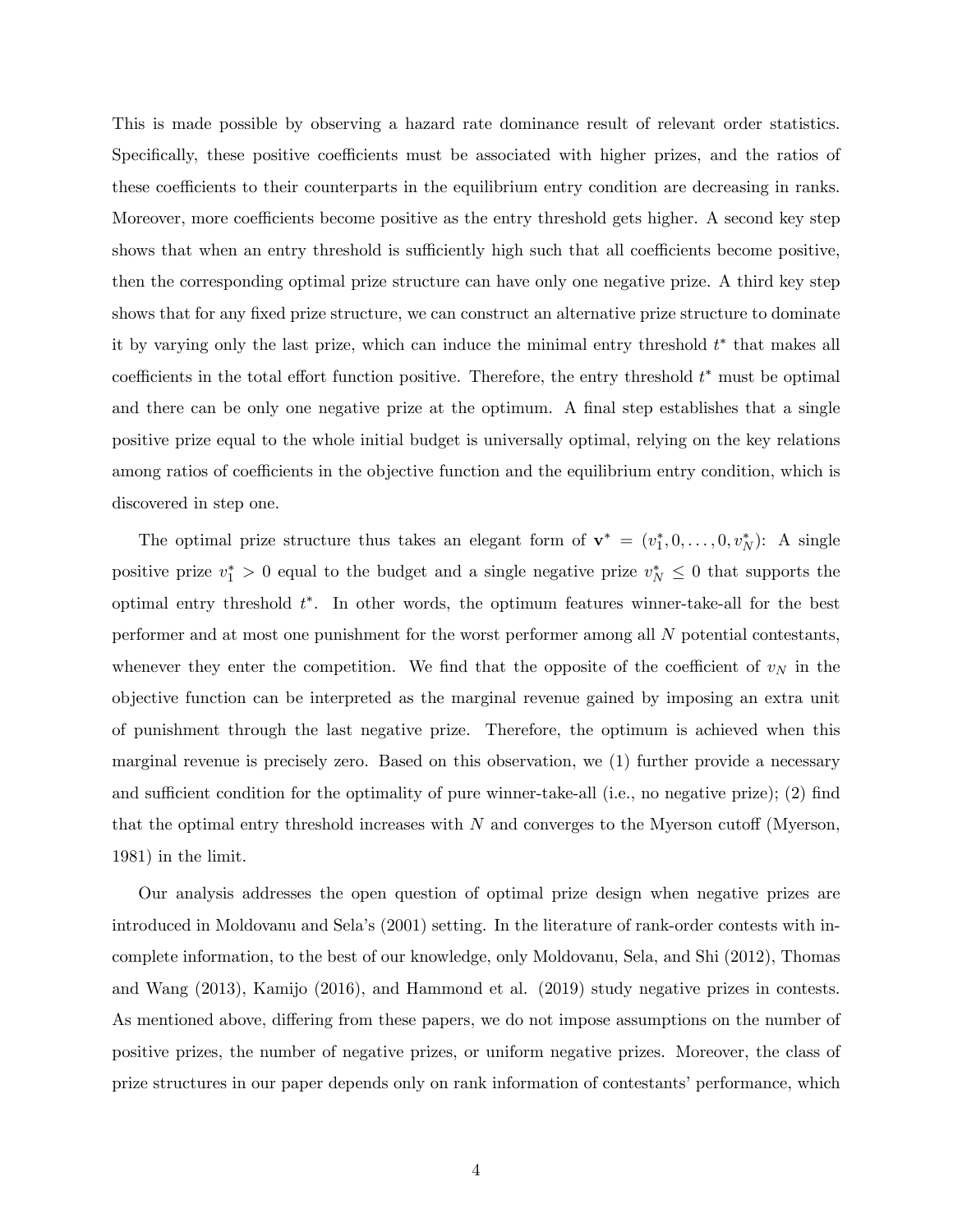is simple to implement in practice and naturally extends Moldovanu and Sela (2001). On the other hand, Moldovanu and Sela  $(2001)$  conjecture (in their Section IV) that the effort level of Myerson's optimal seller revenue should be implementable by charging an appropriate entry fee while maintaining a single prize for the highest bidder among entrants, which equals the organizer's initial prize budget. Since their prize design with entry fees is a special case of our prize structures, our analysis reveals that their prize design with entry fees is generally suboptimal, unless the optimal entry fee is zero.

In a closely related paper, Liu et al. (2018) adopt a mechanism design approach to investigate the role of negative prizes. We would like to first emphasize that since they assume that negative prizes can top up the prize budget—which is not the case in our setting—the driving forces of the optimality of having a negative prize in our setting is dramatically different from those in their setting. They find that imposing an arbitrarily high entry fee and a minimum bid can extract nearly all surplus from contestants and achieve a level of total effort that is inducible in an environment in which all contestants are of the most efficient type with certainty. In their optimal contest, all collected entry fees, together with the initial budget, are awarded to the highest bidder if the bid is above the minimum bid. If everyone bids zero, the initial budget and collected entry fees are randomly allocated to each contestant to maintain the entry incentive of all types. Therefore, their optimal design crucially relies on budget-augmenting negative prizes and the information on the level of bids, which are exactly the key differences between their model and ours—they allow information on the level of contestantsí performance to be used in the mechanism, which is not feasible in rank-order contests; moreover, negative prizes cannot augment the prize budget in our setting, as the organizer has to observe ex post budget constraints for all possible numbers of entrants. As such, in their paper, all types of contestants enter the contest at the optimum, so their analysis does not involve the issue of endogenous entry.

Our paper contributes to the literature on optimal prize allocation in all-pay auctions with incomplete information. In addition to the pioneering work of Moldovanu and Sela (2001) and the papers mentioned above, other important contributions include the investigation of a two-stage all-pay auction framework (Moldovanu and Sela, 2006), the environment in which contestants care about their relative status (Moldovanu, Sela, and Shi, 2007), endogenous contest success functions (Polishchuk and Tonis, 2013), the analysis of optimal crowdsourcing contests (Chawla, Hartline, and Sivan, 2019), innovation contests (Erkal and Xiao, 2019), contests with entry costs (Liu and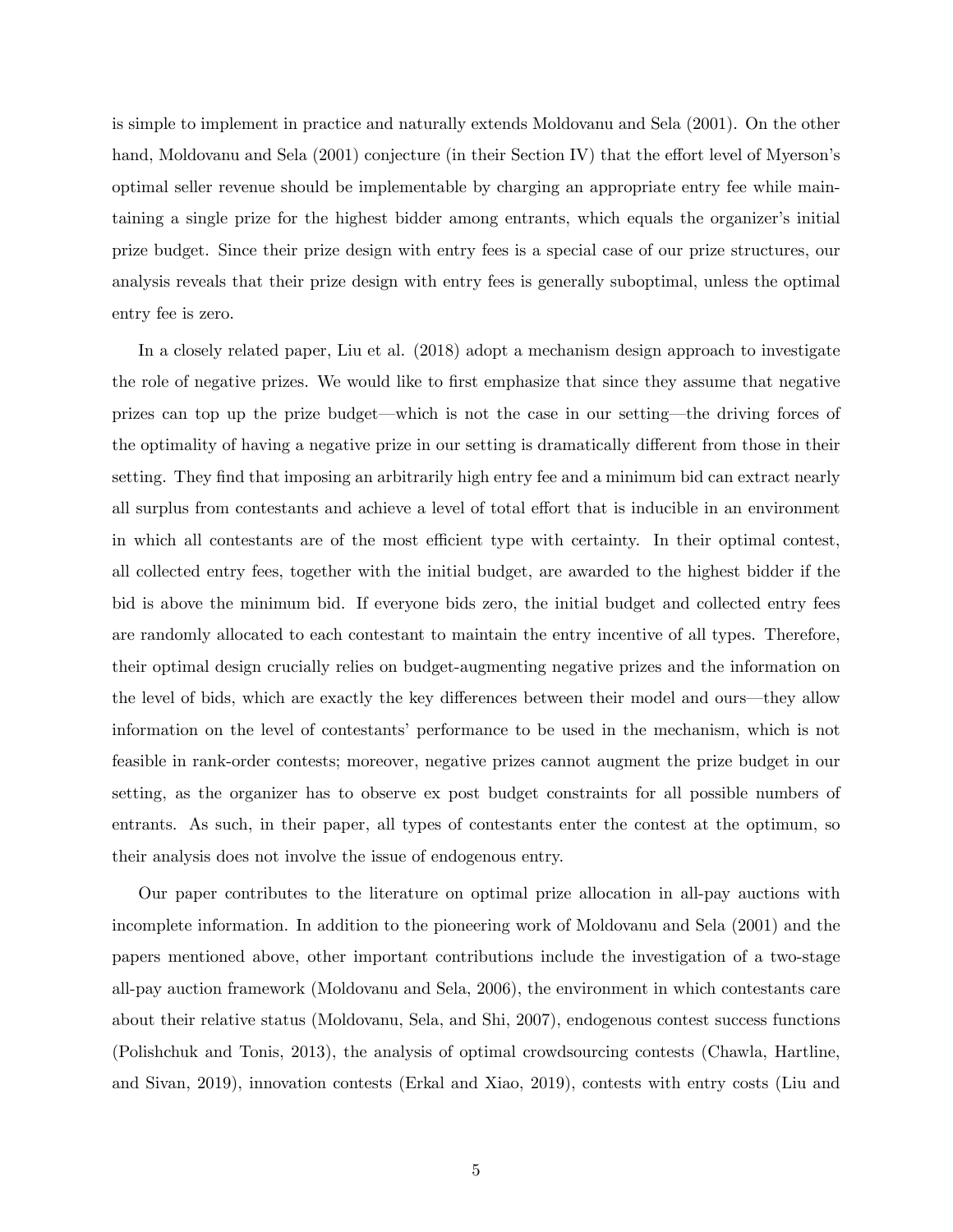Lu, 2019), and large contests (Olszewski and Siegel, 2020). All of these papers assume positive prizes.

Our paper is also related to the literature on prize design in all-pay contests with complete information. Recently, Ghosh and Hummel (2018) introduce cardinal information on contestantsí performance to rank-order contests; Xiao (2019) studies ability grouping and characterizes the optimal prize structure; Fang, Noe, and Strack (2020) Önd that more unequal prize structures lead to lower effort provision, when contestants are symmetric and the effort cost is convex; Letina, Liu, and Netzer (2020) provide a general approach to study the contest design when the organizer can choose both the prize profile and the contest success function.

The rest of the paper is organized as follows. In Section 2, we set up the model. Section 3 presents the equilibrium analysis. We provide the analysis of non-contingent optimal design with negative prizes in Section 4. Section 5 concludes. Technical proofs are relegated to the appendix.

## 2 The Model

A risk-neutral contest organizer has a fixed budget  $V(> 0)$  to elicit effort from  $N (\geq 2)$  riskneutral potential contestants. For contestant i, his cost of exerting effort  $e_i(\geq 0)$  is  $e_i/t_i$ , where  $t_i$  is his private information. We assume that  $t_i$ 's are independently and identically distributed with cumulative distribution function  $F(\cdot)$  on the support [a, b] with  $a > 0$ . The corresponding probability density function  $f(\cdot)$  is strictly positive everywhere on [a, b].

We consider prize allocation rules that only depend on ranks of contestants' performance. Formally, a *prize structure* is an N-vector  $\mathbf{v} = (v_1, v_2, \dots, v_N)$  with  $v_1 \ge v_2 \ge \dots \ge v_N$ , where  $v_n$  is the prize for the contestant with the nth highest effort. A key feature is that, similar to Liu et al. (2018), prizes can be negative. The possibility of ending up with negative prizes would, in general, result in endogenous entry of contestants. Throughout the paper, we use *scenario* n to refer to the situation that  $n$  entrants participate in the competition. The prize allocation rule goes as follows: When there are *n* entrants, they win the respective first *n* prizes  $v_1, v_2, \ldots, v_n$  from **v** according to their performance—that is, the highest entrant wins  $v_1$ , the second highest entrant wins  $v_2, \ldots$ , and the last entrant wins  $v_n$ ; ties are broken randomly and fairly.

Since prize allocation rules only rely on ranks, the prize allocation rule should be a fixed,  $N$ dimensional vector, as formulated above. Further note that the number of entrants is endogenous.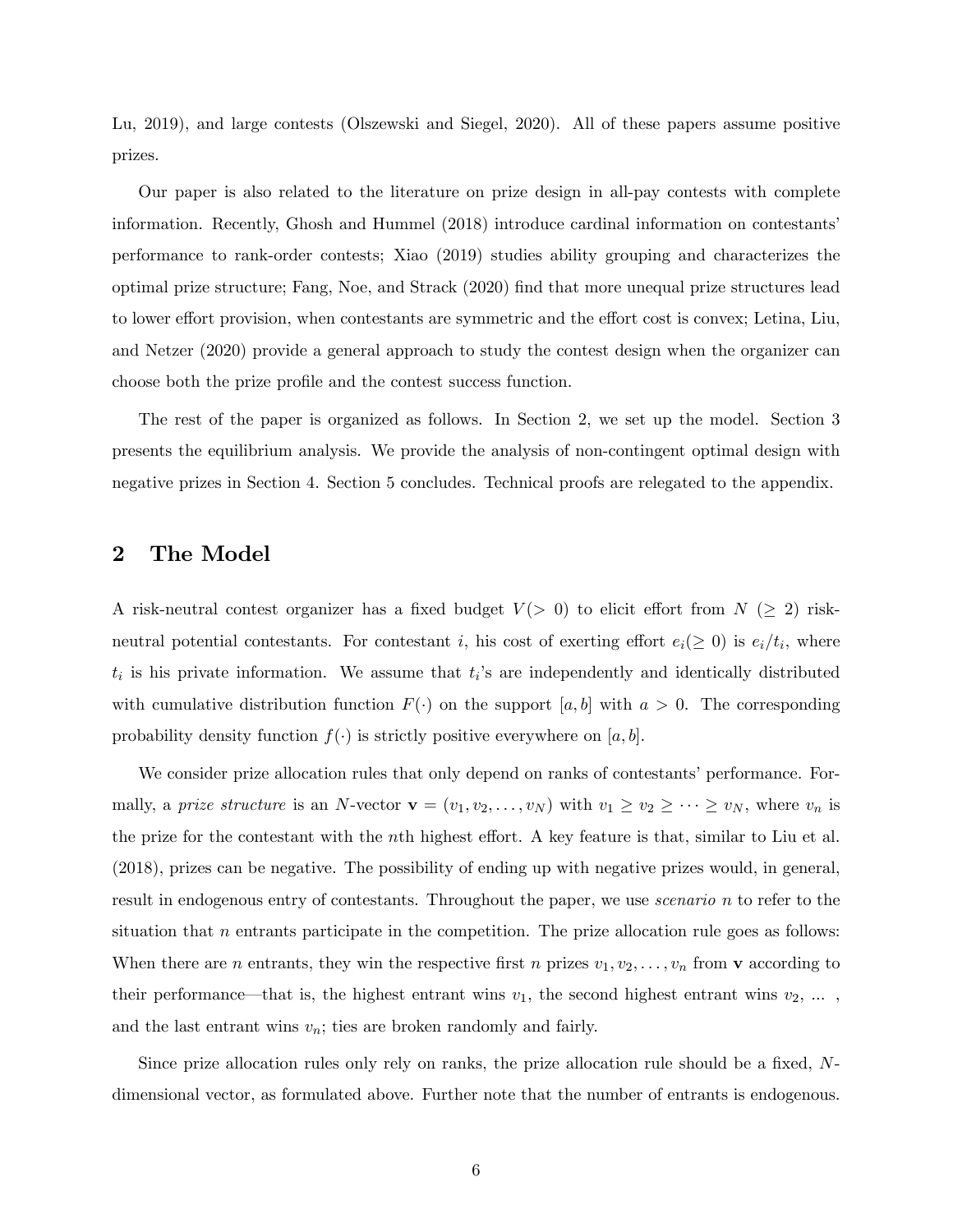Thus, the organizer's budget constraint requires that the sum of prizes cannot exceed  $V$  for any possible number of entrants. In other words, the budget constraint requires that  $\sum_{i=1}^{n} v_i \leq V$  for any  $n = 1, 2, \ldots, N$ . Note that unlike Liu et al. (2018) in which negative prizes can augment the prize budget, the (ex post) budget constraints in our setting exclude this possibility.

A participant's payoff is equal to the prize he receives minus the cost of exerting effort; if a contestant does not enter the contest, he receives his outside option, which is normalized as 0. The contest organizer's goal is to design a prize structure to maximize the expected total effort using her budget; at the same time, if there is money left in the budget, she values that money as well. Assume that there is a linear relationship between effort and money: 1 dollar is worth  $t_0$  ( $\geq 0$ ) units of effort for the organizer.<sup>[3](#page-0-0)</sup> Note that the cost of 1 unit of effort for the maximum ability  $(b)$ type is  $1/b$ , which needs to be less than  $1/t_0$ ; otherwise, it is optimal for the organizer not to spend any of the prize budget. Therefore, we assume that  $t_0 < b$ .

We call the organizer's benefit from the leftover budget *effort-equivalent*. Thus, her goal is to maximize the sum of the expected total effort induced and the effort-equivalent of the leftover budget. For simplicity and clarity, we will just say that the organizer maximizes the expected overall effort, which covers these two components.

 $F(\cdot)$ ,  $t_0$ , and N are public information. The timing of the game is as follows.

Time 0: Each contestant privately learns his type.

Time 1: The organizer chooses  $\bf{v}$  and commits to it. The prize structure  $\bf{v}$  is announced.

Time 2: All potential contestants decide whether to participate in the contest. If a contestant decides to enter, he observes the number of rival(s) and then exerts effort.

Time 3: The contest rule is implemented according to the one announced at time 1.

As a special case of our model setup, the prize structure  $\mathbf{v} = (V - E, -E, \dots, -E)$  corresponds to the discussion of using an entry fee  $E \geq 0$  to screen contestants in Section IV of Moldovanu and Sela  $(2001)$ : That is, the organizer charges an entry fee E from every entrant and all prize budget V is awarded to the highest bidder of all entrants. Our formulation of  $t_0$  captures the organizer's payoff from entry fees collected in this case. In fact, suppose that there are  $n$  entrants, then the leftover budget is  $V - (V - nE) = nE$ , which is precisely the amount of entry fees collected and

<sup>&</sup>lt;sup>3</sup>All of our results hold even when  $t_0 = 0$ —i.e., when the organizer does not value any leftover budget. In particular, we will show that at the optimum, a negative prize can arise even when  $t_0 = 0$ . Note that, alternatively,  $1/t_0$  can be understood as the organizer's marginal cost of exerting effort.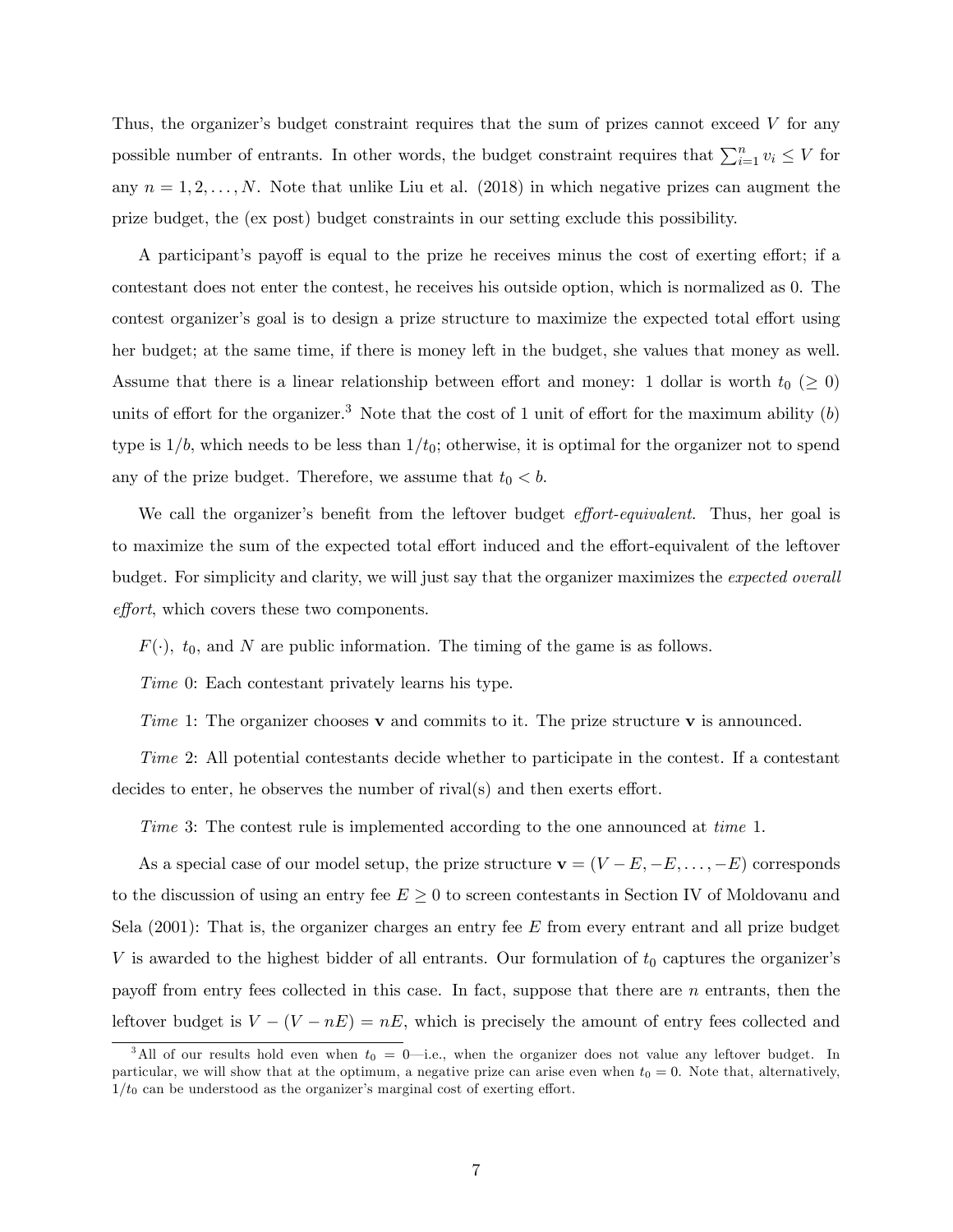generates  $t_0nE$  units of effort for the organizer.

Define  $J(t) = t - \frac{1 - F(t)}{f(t)}$ . We make the following standard assumption.<sup>[4](#page-0-0)</sup>

**Assumption 1** (Regularity).  $J(t)$  is strictly increasing in t.

Since entry is generally endogenous, the analysis of the optimal design can be complicated. We tackle the problem in the following way: We first characterize the symmetric monotone bidding equilibrium for any given prize structure. We then characterize several important features of the problem for any *fixed* entry threshold. Finally, we pin down the optimal entry threshold and thus the optimal prize structure.

## 3 Equilibrium Analysis

As a first step, we characterize the entry and bidding equilibrium for any given prize structure v, which forms the base for the search of the optimal prize structure. We focus on symmetric monotone bidding equilibria in our analysis.

#### 3.1 Equilibrium Entry

A given prize structure v induces an entry threshold  $t^c$  such that types higher than  $t^c$  enter with probability one, while types lower than it enter with probability zero. It is clear that the threshold type must bid zero at equilibrium and enjoys a zero expected payoff.<sup>[5](#page-0-0)</sup> Note that type  $t^c$  obtains the lowest prize  $v_n$  for sure in scenario n for any n in any monotone bidding equilibrium. Therefore,  $t^c$ is characterized by

<span id="page-7-0"></span>
$$
\sum_{n=1}^{N} p_n(t^c) v_n = 0,
$$
\n(1)

where  $p_n(t^c) = \binom{N-1}{n-1}$  $(1 - F(t^c))^{n-1} F^{N-n}(t^c)$  is the probability that there are  $n-1$  rival(s) from an entrant's perspective.

There are two special cases of equilibrium entry, which are full entry  $(t^c = a)$  and no entry  $(t^c = b)$ . If the prize structure induces full entry, it must be the case that  $v_N \geq 0$ , so  $v_1 \geq$  $\ldots \ge v_N \ge 0$ —i.e., all prizes are nonnegative. This full-entry (with nonnegative prizes) case is

<sup>&</sup>lt;sup>4</sup>This assumption is used to establish Lemma [5.](#page-12-0)

<sup>&</sup>lt;sup>5</sup>The threshold type may enjoy a positive payoff when the prize structure induces full entry (i.e.,  $t^c = a$ ). However, this is clearly not optimal. See the discussion after Lemma [1.](#page-8-0)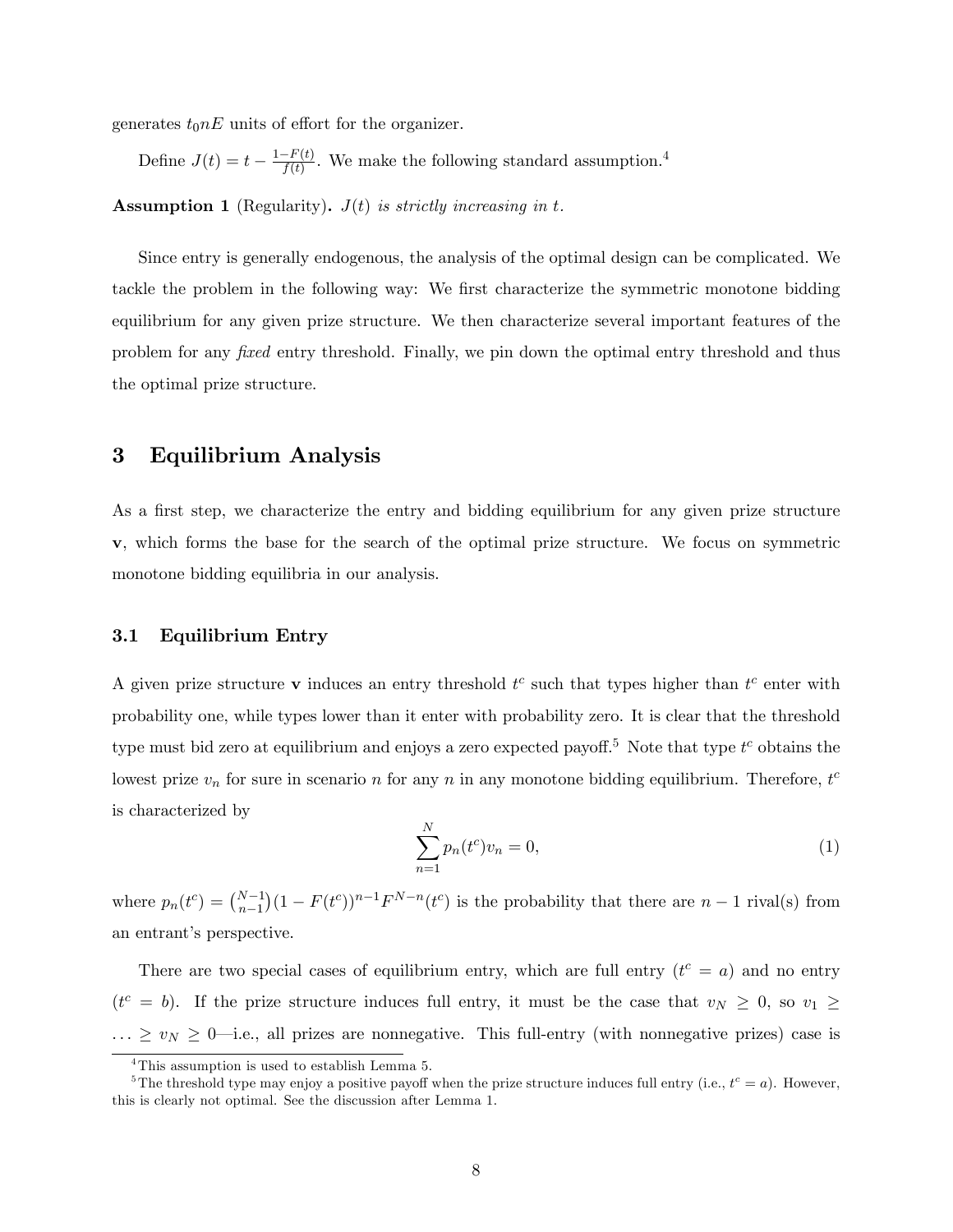studied in Moldovanu and Sela (2001). If the prize structure induces no entry, then this means that the organizer cancels the contest and enjoys a  $t_0V$  overall effort. In general, when the entry is stochastic—i.e., the prize structure **v** induces a threshold  $t^c \in (a, b)$ —the induced entry threshold must be unique. The following result provides details about these. (All proofs are relegated to the Appendix.)

<span id="page-8-0"></span>**Lemma 1.** For any prize structure  $\bf{v}$ , it induces a unique entry threshold, which can be full entry, no entry, or a unique interior threshold  $t^c \in (a, b)$ ; more specifically, it induces: (i) full entry if and only if  $v_N \geq 0$ ; (ii) no entry if and only if  $v_1 \leq 0$ ; (iii) a unique interior threshold if and only if  $v_1 > 0$  and  $v_N < 0$ .

Notice that when the prize structure  $\bf{v}$  induces an interior entry threshold, [\(1\)](#page-7-0) must hold, as the threshold type must enjoy a zero expected payoff. However, when  $\bf{v}$  induces full entry, [\(1\)](#page-7-0) may not hold because the threshold type, type a, may enjoy a strictly positive payof—i.e.,  $\sum_{n=1}^{N} p_n(a)v_n > 0$ . However, this means that  $v_N > 0$ , which is obviously suboptimal, as the organizer can induce a strictly higher expected overall effort by reducing  $v_N$  by  $\varepsilon = v_N$  and increasing  $v_1$  by  $\varepsilon$ , which still induces full entry.<sup>[6](#page-0-0)</sup> Therefore, whenever the prize structure induces entry (full entry or an interior entry threshold), there is no loss of generality to assume that [\(1\)](#page-7-0) holds.

#### 3.2 Scenario Bidding Functions and The Overall Effort

For any given prize structure **v**, suppose that it induces an entry threshold  $t^c \in [a, b)$  determined by  $(1)$ . An entrant knows that his rivals' types are independently drawn from the truncated cumulative distribution function  $G(t, t^c) = \frac{F(t) - F(t^c)}{1 - F(t^c)}$  $\frac{f(t)-F(t^c)}{1-F(t^c)}$ , with density function  $g(t,t^c) = \frac{f(t)}{1-F(t^c)}$ ,  $t \in [t^c, b]$ .

Suppose that there are  $n$  entrants. The following result characterizes the entrant's bidding function, given prizes  $(v_1, v_2, \ldots, v_n)$  in scenario n.

<span id="page-8-1"></span>**Proposition 1.** Suppose that the prize structure  $\bf{v}$  induces the (unique) threshold  $t^c$ . In scenario  $n \geq 1$  with prizes  $(v_1, v_2, \ldots, v_n)$ ,

(i) The unique symmetric monotone bidding function  $e^{(n)}(t, \mathbf{v}, t^c)$  for type  $t \in [t^c, b]$  is

$$
e^{(n)}(t, \mathbf{v}, t^c) = tV^{(n)}(t) - \int_{t^c}^t V^{(n)}(s)ds - t^c v_n,
$$

 $6$ This argument of the full-entry case follows from the analysis in Moldovanu and Sela (2001), because all N prizes must be nonnegative.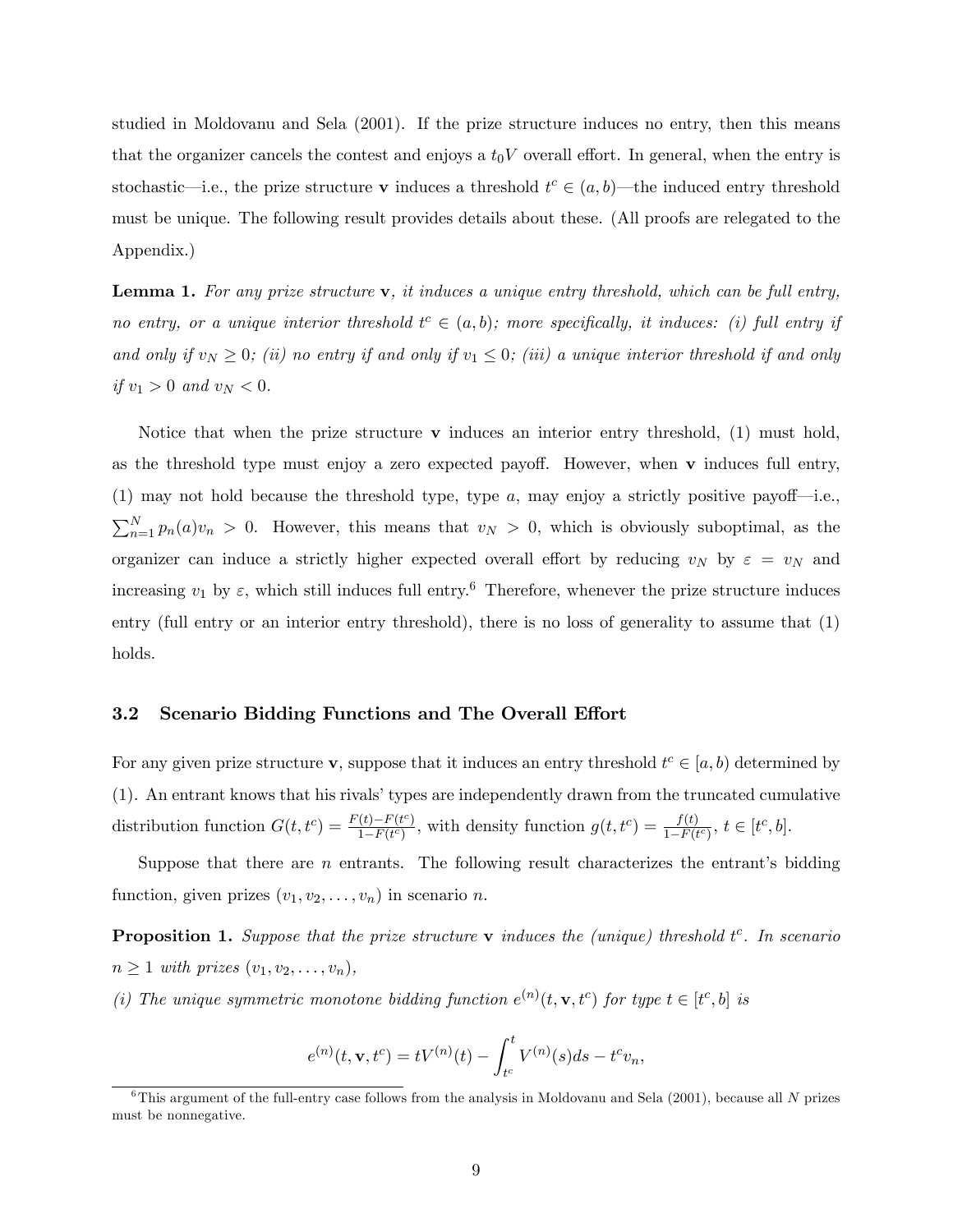where

$$
V^{(n)}(t) = \sum_{j=1}^{n} v_{n+1-j} \binom{n-1}{j-1} G^{j-1}(t, t^c) (1 - G(t, t^c))^{n-j}
$$

is the expected prize an entrant with type t obtains.

 $(ii)$  The corresponding scenario-n expected overall effort is

$$
TE^{(n)}(\mathbf{v},t^c) = n \int_{t^c}^b J(t)V^{(n)}(t)g(t,t^c)dt - nt^cv_n + t_0(V - \sum_{j=1}^n v_j).
$$

In scenario-0, no one enters, so the organizer's payoff is simply the benefit from her budget. Thus, the scenario-0 expected overall effort is  $TE^{(0)}(\mathbf{v}, t^c) = t_0 V$ .

The expected overall effort is simply the weighted average of scenario-n expected overall effort across all scenarios, which is summarized below.

<span id="page-9-0"></span>**Lemma 2.** Suppose that  $\mathbf{v} = (v_1, \ldots, v_N)$  with the induced entry threshold  $t^c \in [a, b)$ , then the expected overall effort is

$$
TE(\mathbf{v}, t^c) = \sum_{n=0}^{N} {N \choose n} (1 - F(t^c))^n F^{N-n}(t^c) TE^{(n)}(\mathbf{v}, t^c),
$$

where  $TE^{(n)}(\mathbf{v}, t^c)$  is given in Proposition [1](#page-8-1) when  $n \geq 1$ , and  $TE^{(0)}(\mathbf{v}, t^c) = t_0 V$ .

# 4 Analysis of the Optimal Design

#### 4.1 The Organizer's Problem for a Fixed Threshold

Equipped with Lemma [2,](#page-9-0) we are ready to investigate the problem for any given entry threshold  $t^c$ . For any given  $t^c$ , the set of prize structures that induce it can be characterized by equation [\(1\)](#page-7-0). Applying Lemma [2,](#page-9-0) the organizer's problem for a given  $t^c \in [a, b)$  can be expressed as

<span id="page-9-1"></span>
$$
\max_{\mathbf{v}} TE(\mathbf{v}, t^c) = \sum_{n=0}^{N} {N \choose n} (1 - F(t^c))^n F^{N-n}(t^c) TE^{(n)}(\mathbf{v}, t^c)
$$
(2)

subject to

$$
v_1 \ge v_2 \ge \ldots \ge v_N,\tag{3}
$$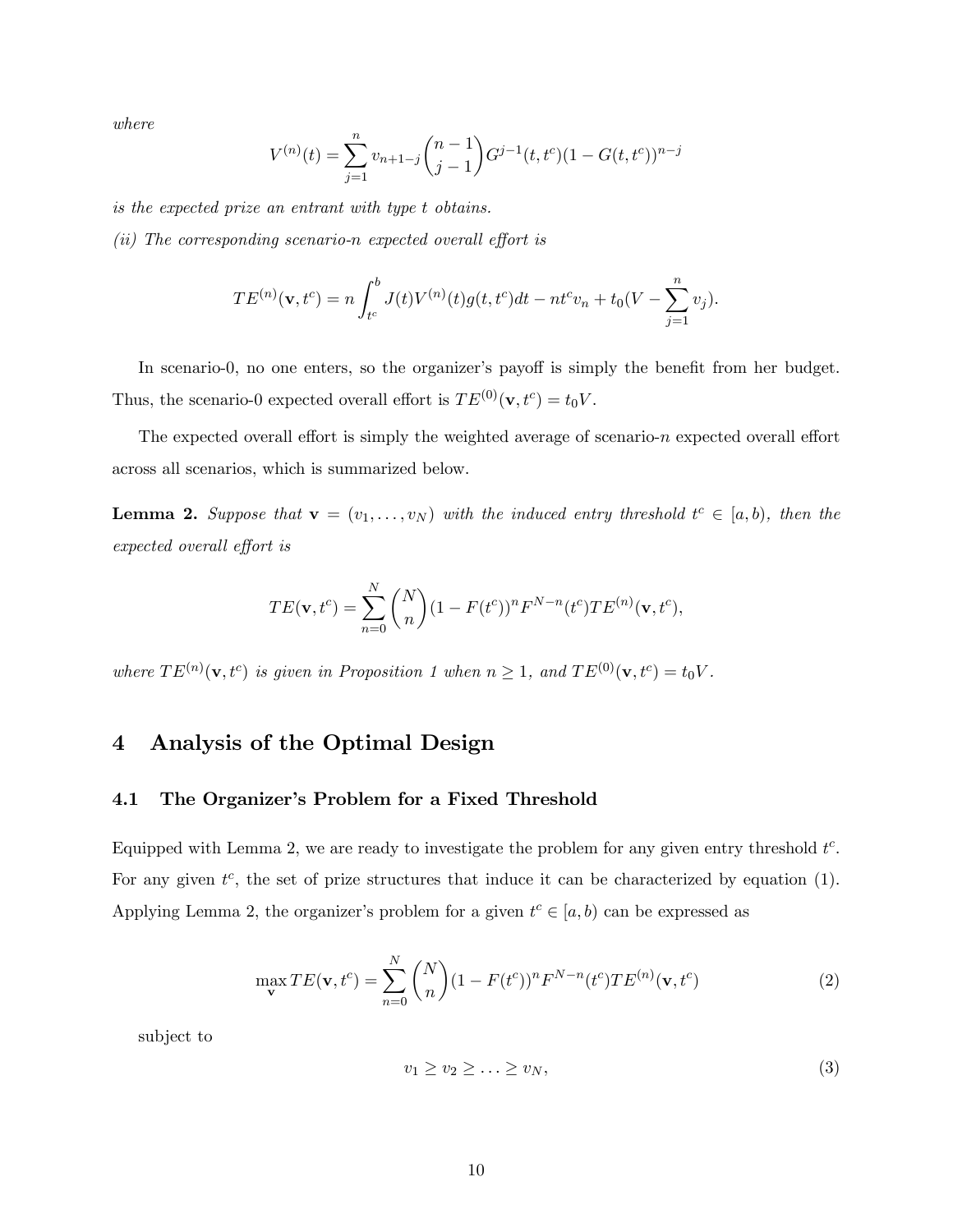<span id="page-10-0"></span>
$$
\sum_{j=1}^{n} v_j \le V, \forall n,\tag{4}
$$

<span id="page-10-1"></span>
$$
\sum_{n=1}^{N} p_n(t^c) v_n = 0,
$$
\n(5)

where  $(4)$  are the budget constraints for all scenarios, and  $(5)$  is the binding participation constraint for the threshold type.

#### 4.2 Rewriting the Problem Using Order Statistics

We use  $G_{(i,n)}(t,t^c)$  to denote the CDF of the *i*th order statistics of *n* independent random variables, with each following CDF  $G(t, t^c)$ . It is well known that the CDF of the *i*th order statistics is  $G_{(i,n)}(t,t^c) = \sum_{j=i}^{n} {n \choose j}$  $\int_{0}^{n} G^{j}(t,t^{c})(1-G(t,t^{c}))^{n-j}$ , with density function  $g_{(i,n)}(t,t^{c}) = n {n-1 \choose i-1}$  $i-1$  $(G^{i-1}(t, t^c)(1 G(t,t^c)^{n-i}g(t,t^c)$ . Notice that when  $t^c = a$ , G reduces to F, so we use  $F_{(i,n)}(t)$  and  $f_{(i,n)}(t)$  to represent  $G_{(i,n)}(t, a)$  and  $g_{(i,n)}(t, a)$ , respectively; that is,

<span id="page-10-2"></span>
$$
F_{(i,n)}(t) = \sum_{j=i}^{n} {n \choose j} F^{j}(t) (1 - F(t))^{n-j}, \text{ and } f_{(i,n)}(t) = n {n-1 \choose i-1} F^{i-1}(t) (1 - F(t))^{n-i} f(t). \tag{6}
$$

Obviously,  $F_{(i,n)}(\cdot)$  is the CDF of  $X_{(i,n)}$ , where  $X_{(i,n)}$  denotes the random variable corresponding to the *i*th order statistics of n independent random variables, with each following CDF  $F(t)$ .

The following result shows that the objective function can be expressed as a linear function in all  $N$  prizes, with coefficients related to all these order statistics across different scenarios and different orders.

<span id="page-10-3"></span>**Lemma 3.** The objective function  $(2)$  can be rewritten as

$$
TE(\mathbf{v}, t^c) = N(1 - F(t^c)) \sum_{n=1}^{N} \frac{p_n(t^c)}{n} \sum_{j=1}^{n} v_{n+1-j} \left( \int_{t^c}^{b} J(t) g_{(j,n)}(t, t^c) dt - t_0 \right) + t_0 V.
$$

Therefore, the objective function is linear in  $v_1, v_2, \ldots, v_N$ ; denote the coefficient associated with  $v_k$  as  $\beta_k(t^c)$ . That is,

$$
\beta_k(t^c) = N(1 - F(t^c)) \sum_{n=k}^{N} \frac{p_n(t^c)}{n} \left( \int_{t^c}^b J(t) g_{(n+1-k,n)}(t, t^c) dt - t_0 \right), \ k = 1, 2, \dots, N.
$$

These coefficients are quite complicated, with binomials and weighted average of various order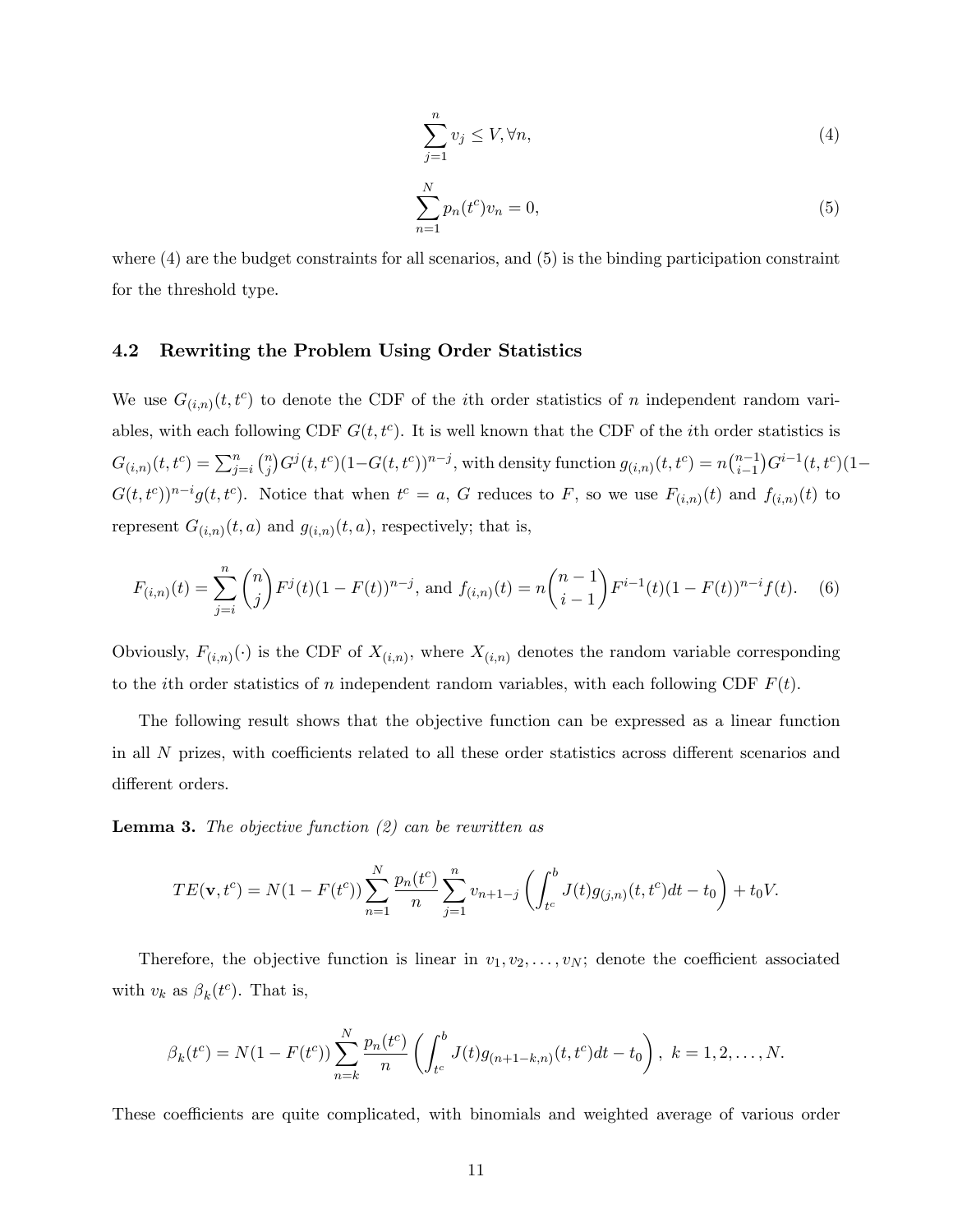statistics. However, it turns out that these coefficients can be rewritten in a remarkably simple way, as shown in the next lemma.

<span id="page-11-4"></span>**Lemma 4.** The coefficients can be rewritten as

$$
\beta_k(t^c) = \int_{t^c}^b [J(t) - t_0] f_{(N-k+1,N)}(t) dt, \ k = 1, 2, ..., N,
$$

where  $f_{(N-k+1,N)}(t)$  is the density function of the  $(N-k+1)$ th order statistics of N random draws that follow CDF  $F(\cdot)$ , as defined in [\(6\)](#page-10-2).

For any random variable Z and an event A, we use  $|Z|A|$  to denote any random variable that has its distribution the conditional distribution of Z given A. The above Lemma says that  $\beta_k(t^c)$ the coefficient associated with the k<sup>th</sup> prize when the induced threshold is  $t^c$ —is precisely the product of the mean of the random variable  $[J(X_{(N-k+1,N)}) - t_0 | X_{(N-k+1,N)} \ge t^c]$  (conditional on  $X_{(N-k+1,N)} \geq t^c$  and the probability that  $X_{(N-k+1,N)} \geq t^c$ ; that is:

<span id="page-11-0"></span>
$$
\beta_k(t^c) = \left[1 - F_{(N-k+1,N)}(t^c)\right] \cdot E\left[J(X_{(N-k+1,N)}) - t_0 | X_{(N-k+1,N)} \ge t^c\right].\tag{7}
$$

Observing the structure of  $\beta_k(t^c)$  as relating to the random variable  $X_{(N-k+1,N)}$  revealed in [\(7\)](#page-11-0) is crucial, as the stochastic orders among  $X_{(N-k+1,N)}$  across k (hazard rate dominance) will greatly facilitate the analysis of the comparison among  $\beta_k(t^c)$ 's. This will be clearer in Lemma [5](#page-12-0) below.

Now the organizer's problem for a fixed entry threshold  $t^c$  can be conveniently restated as

<span id="page-11-1"></span>
$$
\max_{\mathbf{v}} TE(\mathbf{v}, t^c) = \sum_{n=1}^{N} \beta_n(t^c) v_n + t_0 V
$$
\n(8)

subject to

<span id="page-11-3"></span>
$$
v_1 \ge v_2 \ge \ldots \ge v_N,\tag{9}
$$

$$
\sum_{j=1}^{n} v_j \le V, \forall n,\tag{10}
$$

<span id="page-11-2"></span>
$$
\sum_{n=1}^{N} p_n(t^c) v_n = 0.
$$
\n(11)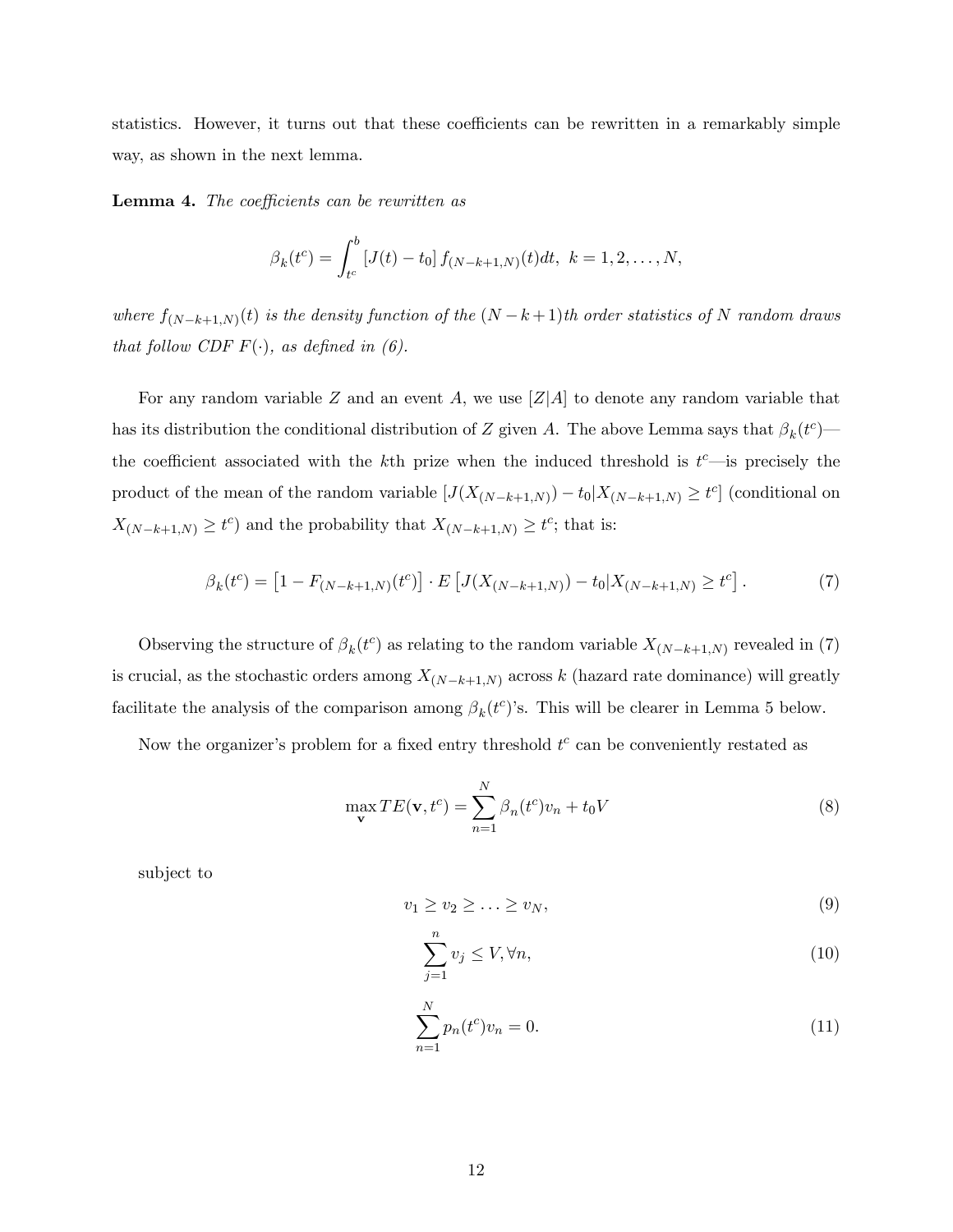#### 4.3 Features of Coefficients

As a linear programming problem, it is critical to investigate the relation among coefficients  $\beta_k(t^c)$ and  $\beta_k(t^c)/p_k(t^c)$ . The following definition would be helpful for the presentation.

<span id="page-12-1"></span>**Definition 1.**  $n(t^c) = \max\{n \in \{1, ..., N\} : \beta_n(t^c) \geq 0\}$ ; that is,  $n(t^c)$  is the largest integer in  $\{1,\ldots,N\}$  such that  $\beta_{n(t^c)}(t^c) \geq 0$ . If  $\beta_n(t^c) < 0$  for all integers  $n \in \{1,\ldots,N\}$ , define  $n(t^c) = 0$ .

<span id="page-12-0"></span>We have the following important observation regarding the comparison among these coefficients. **Lemma 5.** (i) For any  $t^c \in [a, b)$  with  $n(t^c) \ge 1$ ,

$$
\beta_1(t^c) > \beta_2(t^c) > \cdots > \beta_{n(t^c)}(t^c) \ge 0.
$$

(ii) For any  $t^c \in (a, b)$  with  $n(t^c) \geq 1$ ,

$$
\frac{\beta_1(t^c)}{p_1(t^c)} > \frac{\beta_2(t^c)}{p_2(t^c)} > \dots > \frac{\beta_{n(t^c)}(t^c)}{p_{n(t^c)}(t^c)} \ge 0.
$$

(iii) **Single crossing**: On the interval  $[a, b)$ ,  $\beta_n(t^c)$  crosses 0 at most once; and if it does, it crosses 0 from below. Moreover,  $n(t^c)$  is weakly increasing in  $t^c \in [a, b)$  and  $n(t^c) = N$  when  $t^c \leq b$ ) is large enough—i.e., all  $\beta$  coefficients are positive when  $t^c$  is large enough.

By Theorem 1.B.26 (page 31) in Shaked and Shanthikumar (2007),  $X_{(N-n+1,N)} \leq_{hr} X_{(N-n+2,N)}$ , which further implies that  $[X_{(N-n+1,N)} | X_{(N-n+1,N)} \geq t^c] \leq_{st} [X_{(N-n+2,N)} | X_{(N-n+2,N)} \geq t^c]$  for any  $t^c$  by (1.B.7) on page 17 of Shaked and Shanthikumar (2007). Here,  $\leq_{hr}$  and  $\leq_{st}$  refer to hazard rate dominance and first-order stochastic dominance, respectively.<sup>[7](#page-0-0)</sup> With an additional observation that  $N p_n(t^c) = f_{(N-n+1,N)}(t^c)$ , Part (i) and (ii) then readily follow from these observations. The details can be found in the proof of Lemma [5](#page-12-0) in the Appendix.

From the objective function [\(8\)](#page-11-1),  $\beta_k(t^c)$  can be interpreted as the marginal revenue in terms of units of effort gained by increasing the  $k<sup>th</sup>$  prize by 1 dollar, taking into account the cost of losing 1 dollar (as the organizer values it as  $t_0$  units of effort); from [\(11\)](#page-11-2),  $p_k(t^c)$  can be regarded as the shadow price of the kth prize. Lemma [5](#page-12-0) reveals that the coefficients  $\beta_k(t^c)$  and  $\frac{\beta_k(t^c)}{p_k(t^c)}$  $\frac{\rho_k(t^2)}{p_k(t^c)}$  are decreasing in k whenever these coefficients are nonnegative—i.e.,  $\beta_k(t^c) < \beta_{k-1}(t^c)$  and  $\frac{\beta_k(t^c)}{p_k(t^c)}$  $\frac{\beta_k(t^c)}{p_k(t^c)} < \frac{\beta_{k-1}(t^c)}{p_{k-1}(t^c)}$  $\frac{p_{k-1}(t)}{p_{k-1}(t^c)}$  if

<sup>&</sup>lt;sup>7</sup>For any two nonnegative random variables X and Y with absolutely continuous distribution functions,  $X \leq_{hr} Y$ if  $\frac{f_X(t)}{1-F_X(t)} \ge \frac{f_Y(t)}{1-F_Y(t)}$ , for any  $t \in \mathbb{R}$ , where  $F_X(\cdot)$  and  $F_Y(\cdot)$  are the CDF of X any Y, respectively, with  $f_X(\cdot)$  and  $f_Y(\cdot)$  the corresponding density function. On the other hand,  $X \leq_{st} Y$  if  $F_X(t) \geq F_Y(t)$  for any  $t \in \mathbb{R}$ .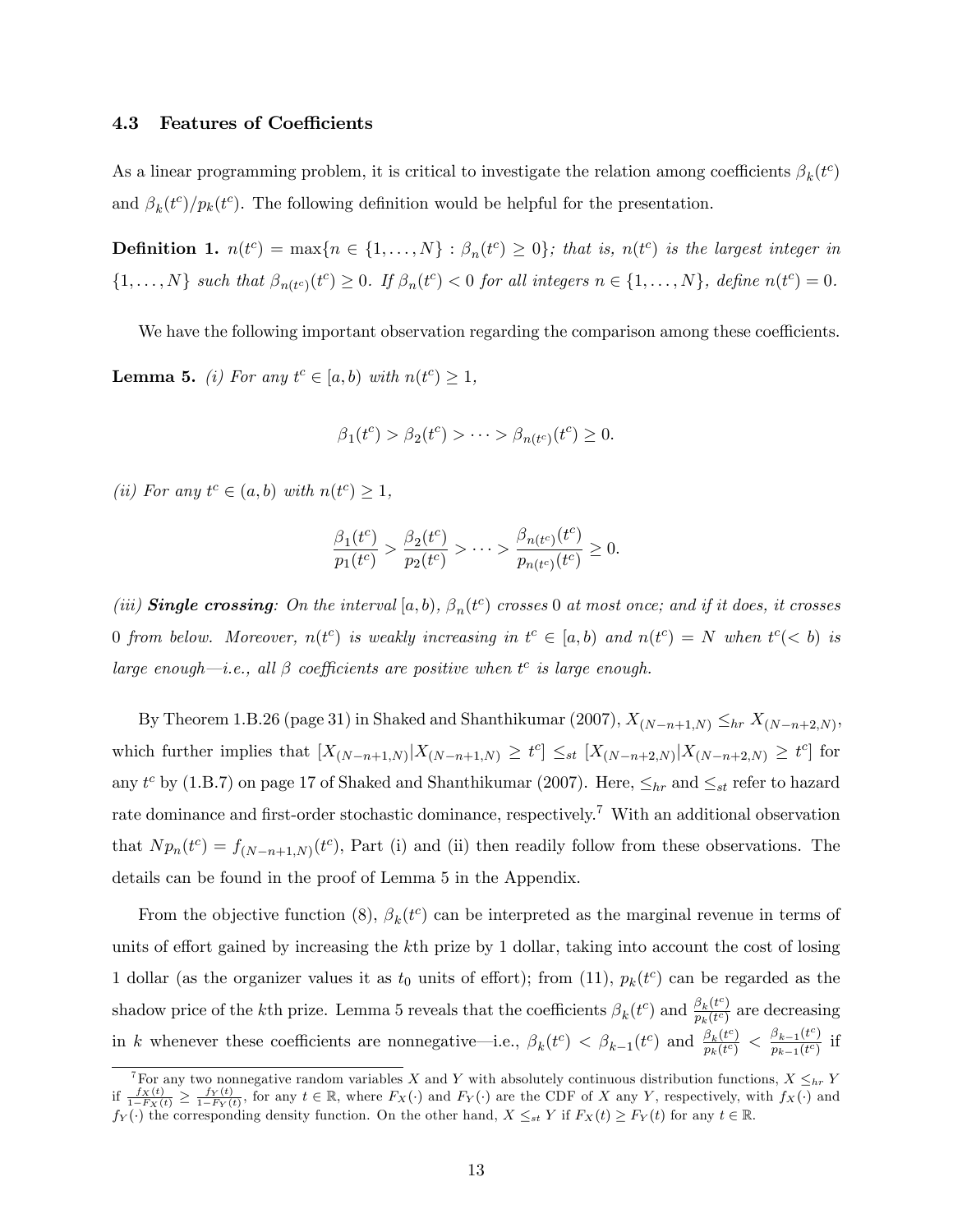$\beta_k(t^c) \geq 0$ —however, it is silent on the case when the coefficients are negative. In fact, when  $\beta_k(t^c) < 0$  for some integer  $k \leq N-1$ , all possibilities can arise: The signs of  $\beta_k(t^c) - \beta_{k+1}(t^c)$  and  $\frac{\beta_k(t^c)}{c}$  $\frac{\beta_k(t^c)}{p_k(t^c)} - \frac{\beta_{k+1}(t^c)}{p_{k+1}(t^c)}$  $\frac{p_{k+1}(t)}{p_{k+1}(t)}$  can be arbitrary. The following example illustrates this.

| $t^c$   | $\beta_2(t^c)$ | $\beta_3(t^c)$ | $\beta_2(t^c) - \beta_3(t^c)$ | $\beta_3(t^c)$<br>$\beta_2(t^c)$<br>$p_3(\overline{t^c})$<br>$p_2(t^c)$ |
|---------|----------------|----------------|-------------------------------|-------------------------------------------------------------------------|
| 1.1     | $-0.46$        | $-0.62$        | 0.16                          | $-1.8$                                                                  |
| 1.2     | $-0.37$        | $-0.36$        | $-0.01$                       | $-0.6$                                                                  |
| 1.55    | $-0.029$       | $-0.016$       | $-0.013$                      | 0.02                                                                    |
| $1.6\,$ | $-0.003$       | $-0.006$       | 0.003                         | 0.03                                                                    |

<span id="page-13-1"></span>**Example 1.** Suppose that  $N = 3$ ,  $F(\cdot)$  is the uniform distribution on [1, 2], and  $t_0 = 1.5$ . Then

As can be seen from the last two columns of the table, when  $\beta_2(t^c) < 0$ , all four possibilities regarding the signs of  $\beta_2(t^c) - \beta_3(t^c)$  and  $\frac{\beta_2(t^c)}{p_2(t^c)}$  $\frac{\beta_2(t^c)}{p_2(t^c)} - \frac{\beta_3(t^c)}{p_3(t^c)}$  $\frac{\rho_3(t)}{p_3(t^c)}$  can arise. Moreover, one can easily verify numerically that when  $t^c = 1.1$  or  $1.2$ —*i.e.*, when  $\frac{\beta_2(t^c)}{n_0(t^c)}$  $\frac{\beta_2(t^c)}{p_2(t^c)} < \frac{\beta_3(t^c)}{p_3(t^c)}$  $\frac{p_3(t^-)}{p_3(t^-)}$  —awarding a single negative prize cannot be optimal. In fact, this is not a coincidence, as shown in Lemma [6](#page-13-0) below.

The subtlety of relations among coefficients when they are negative can lead to the optimality of both multiple positive prizes and multiple negative prizes for certain entry thresholds. The following result provides a set of sufficient conditions under which multiple positive prizes and/or multiple negative prizes must arise at the optimum for certain thresholds.

<span id="page-13-0"></span>**Lemma 6.** Fix  $t^c \in (a, b)$ . Suppose that  $\hat{\mathbf{v}} = (\hat{v}_1, \dots, \hat{v}_N)$  is the optimum among all prize structures that induce  $t^c$ .

(*i*) If  $\frac{\beta_{N-1}(t^c)}{n_N}$  $\frac{\beta_{N-1}(t^c)}{p_{N-1}(t^c)} < \frac{\beta_N(t^c)}{p_N(t^c)}$  $\frac{\rho_N(t^2)}{p_N(t^c)}$ , then multiple negative prizes must arise at the optimum—i.e.,  $\hat{v}_{N-1}, \hat{v}_N < 0.$ (ii) If  $\beta_1(t^c) - \beta_2(t^c) + \frac{(p_2(t^c) - p_1(t^c))\beta_N(t^c)}{p_N(t^c)}$  $\frac{p_1(t^c))\beta_N(t^c)}{p_N(t^c)}$  < 0 and  $p_2(t^c) > p_1(t^c)$ , then multiple positive prizes must arise at the optimum—i.e.,  $\hat{v}_1, \hat{v}_2 > 0$ .

(iii) If both assumptions in (i) and (ii) are satisfied and  $N \geq 4$ , then multiple positive prizes and multiple negative prizes arise at the optimum.

Therefore, Example [1](#page-13-1) is an example where the condition in part (i) of Lemma [6](#page-13-0) is satisfied. Here, we provide another example where all conditions in Lemma [6](#page-13-0) are satisfied.

<span id="page-13-2"></span>**Example 2.** Suppose that  $N = 4$ ,  $F(\cdot)$  is the uniform distribution on [1,2], and  $t_0 = 1.85$ . Then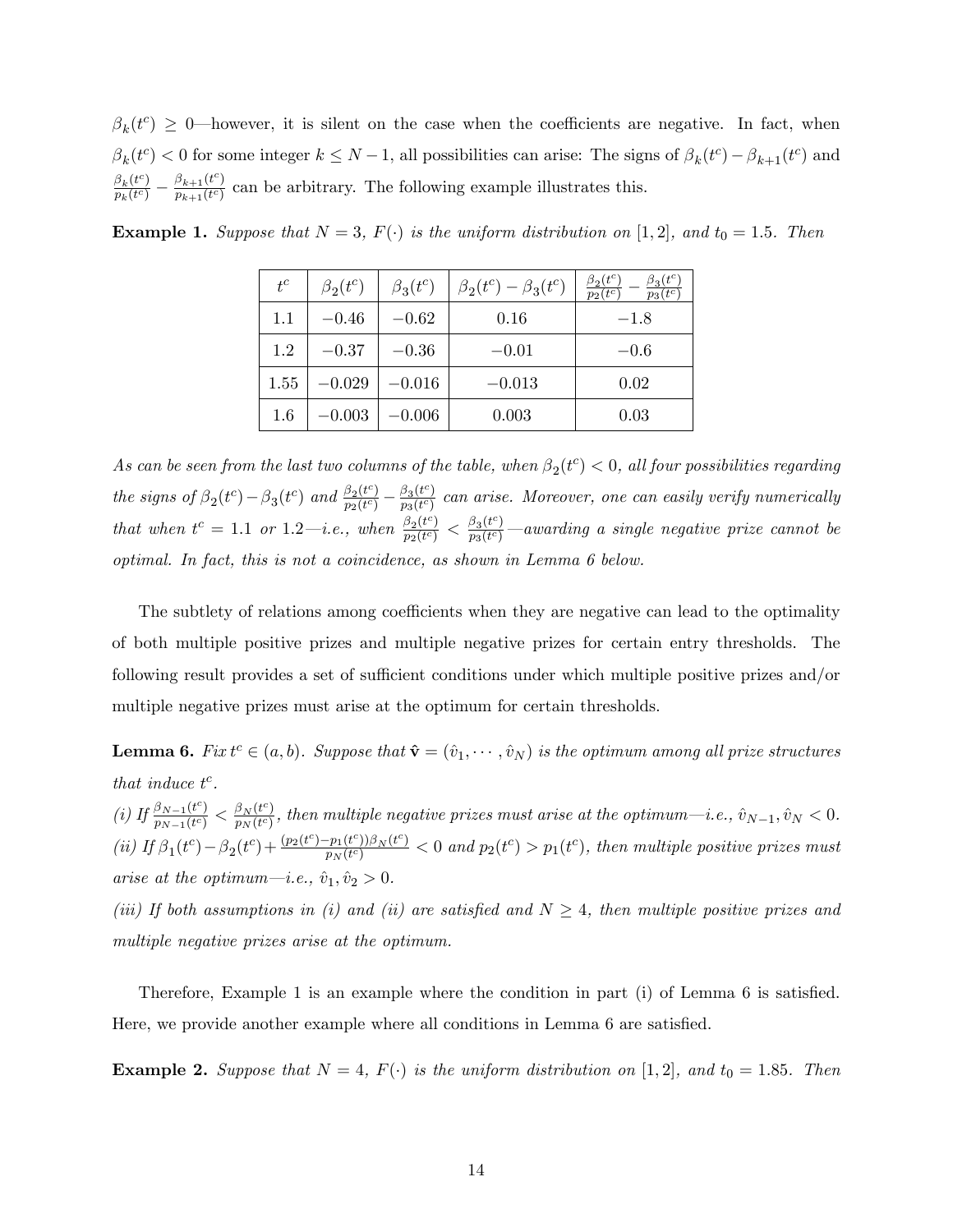when  $t^c = 1.65$ ,

| $\beta_1(t^c)$                  | $\beta_2(t^c)$                  | $\beta_3(t^c)$                  | $\beta_4(t^c)$                  | $\beta_3(t^c)$<br>$\beta_4(t^c)$<br>$p_4(t^c)$<br>$p_3(\overline{t^c})$              |
|---------------------------------|---------------------------------|---------------------------------|---------------------------------|--------------------------------------------------------------------------------------|
| $-0.105$                        | $-0.12$                         | $-0.046$                        | $-0.006$                        | $-0.048$                                                                             |
| $\frac{\beta_1(t^c)}{p_1(t^c)}$ | $\frac{\beta_2(t^c)}{p_2(t^c)}$ | $\frac{\beta_3(t^c)}{p_3(t^c)}$ | $\frac{\beta_4(t^c)}{p_4(t^c)}$ | $\beta_1(t^c) - \beta_2(t^c)$<br>$+\frac{(p_2(t^c)-p_1(t^c))\beta_4(t^c)}{p_4(t^c)}$ |
| $-0.383$                        | $-0.28$                         | $-0.19$                         | $-0.14$                         | $-0.007$                                                                             |

Note that in this example,  $\beta_2(t^c) < \beta_1(t^c) < \beta_3(t^c) < \beta_4(t^c)$  and  $\frac{\beta_1(t^c)}{p_1(t^c)}$  $\frac{\beta_1(t^c)}{p_1(t^c)} < \frac{\beta_2(t^c)}{p_2(t^c)}$  $\frac{\beta_2(t^c)}{p_2(t^c)} < \frac{\beta_3(t^c)}{p_3(t^c)}$  $\frac{\beta_3(t^c)}{p_3(t^c)} < \frac{\beta_4(t^c)}{p_4(t^c)}$  $\frac{p_4(\iota)}{p_4(t^c)},$ which further suggests that the behavior of  $\beta$  coefficients can be arbitrary when they are negative. More importantly, this example satisfies all conditions in Lemma [6.](#page-13-0) Therefore, at the optimum, there must be two positive prizes and two negative prizes for  $t^c = 1.65$ .

#### 4.4 The Optimal Contest Structure

Lemma [5](#page-12-0) implies that for any given  $t^c \in [a, b)$ ,  $\beta_k(t^c) > \beta_{k+1}(t^c)$  whenever  $\beta_{k+1}(t^c) \ge 0$  and  $\beta_k(t^c)$ must be positive when  $t^c$  is large enough. A particular threshold is  $t^*$ , defined as the smallest threshold such that all  $\beta$  coefficients are nonnegative—i.e.,

$$
t^* = \begin{cases} \text{ the unique threshold such that } \beta_N(t^*) = 0 \text{, if } \beta_N(a) \le 0 \\ a \text{, otherwise} \end{cases}
$$

:

Alternatively, by Definition [1,](#page-12-1)  $t^*$  is the smallest threshold  $t^c$  such that  $n(t^c) = N$ .

When  $t^c > t^*$  i.e.,  $n(t^c) = N$  we have the following observation that there is only one negative prize at the optimum.

<span id="page-14-0"></span>**Proposition 2.** Fix any  $t^c \in (t^*, b)$ . Suppose that  $\hat{\mathbf{v}} = (\hat{v}_1, \dots, \hat{v}_N)$  is the optimum among all prize structures that induce  $t^c$ . Then  $\hat{v}_{N-1} \geq 0$ , so that at the optimum, there can be only one negative prize.

Nevertheless, Examples [1](#page-13-1) and [2](#page-13-2) illustrate the complexity of characterizing the optimum for an arbitrary entry threshold, as they show that the optimality in general demands multiple positive and negative prizes for entry thresholds below  $t^*$ . It is thus technically challenging to fully pin down the optimum for every  $t^c$ . It follows that a procedure of first identifying the optimum for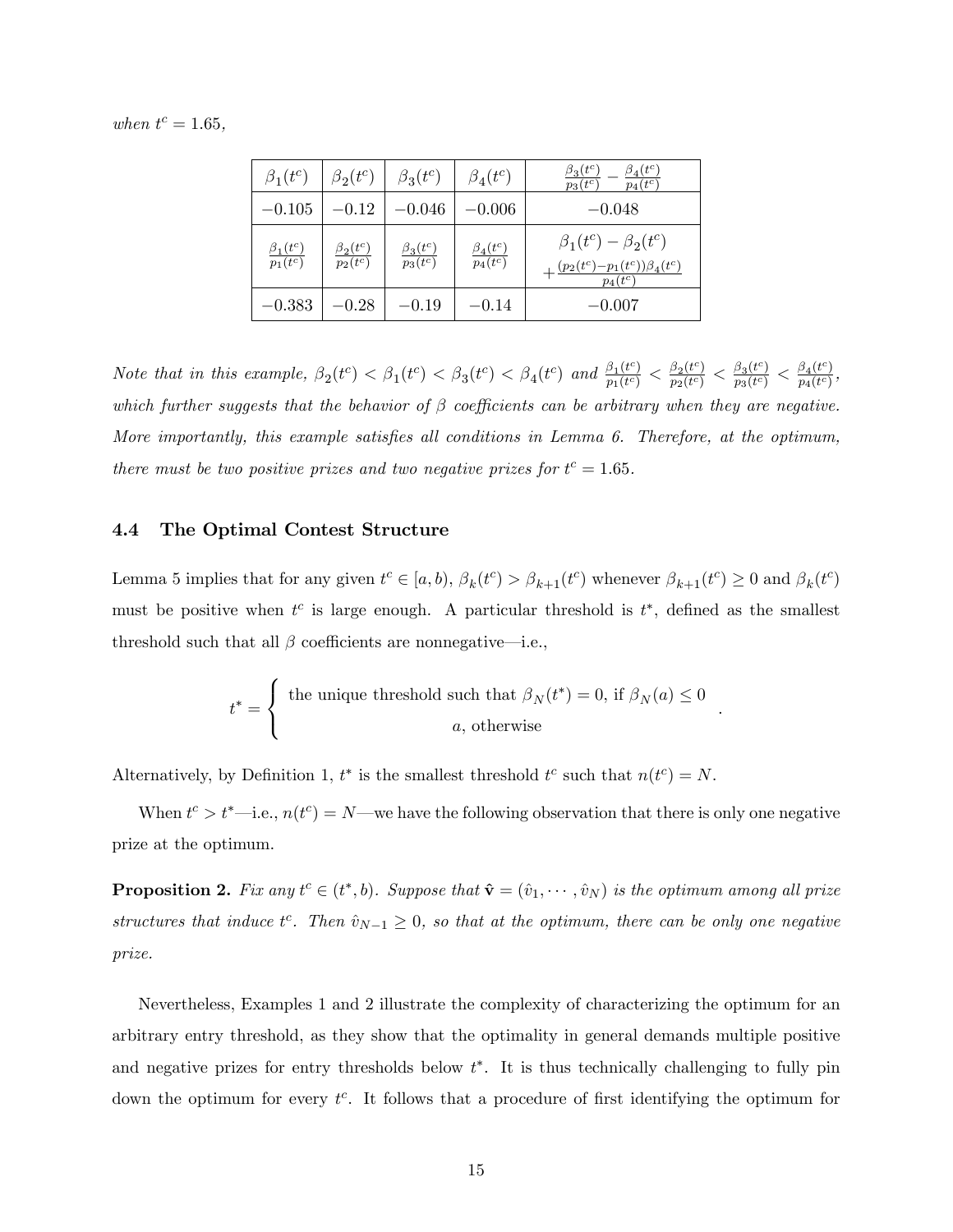each fixed  $t^c$  and then pinning down the optimal entry threshold by comparing across all thresholds would be quite cumbersome if not infeasible.

We overcome the above-mentioned difficulties by first pinning down the optimal entry threshold without first fully characterizing the optimal prizes for every entry threshold. This is made feasible by an innovative procedure detailed as follows. Consider an arbitrary entry threshold  $t_0^c \in [a, b)$  and a (non-zero) prize structure v which induces it. We construct a particular class of prize structures by fixing the first  $N-1$  prizes of **v** and varying only the last prize. Such class of prize structures can induce any entry threshold in the interval  $[a, b)$  when  $t_0^c > t^*$ ; and it can induce any entry threshold in the interval  $[t_0^c, b)$  when  $t_0^c \leq t^*$ . Moreover, for each threshold in these two intervals, the corresponding prize structure satisfies the required monotonicity constraint.

In the following Proposition, we establish that the optimal prize design for a given entry threshold  $t_0^c \in [a, b)$  is strictly dominated by a particular prize structure in the class mentioned above, which induces entry threshold  $t^*$ . Note that by Proposition [2,](#page-14-0) for  $t_0^c > t^*$ , we must have that only the last prize is negative at the optimum.

<span id="page-15-0"></span>**Proposition 3.** Let  $\mathbf{v} = (v_1, \dots, v_N) \neq \mathbf{0}$  be an arbitrary non-zero prize structure with  $t_0^c \in [a, b)$ being its corresponding entry threshold. Fixing the first  $N-1$  prizes, for any  $t^c \in [a, b)$ , construct the vector

$$
\mathbf{v}(t^c) = (v_1, \dots, v_{N-1}, -\frac{\sum_{j=1}^{N-1} p_j(t^c) v_j}{p_N(t^c)}).
$$

Then:

(i) If  $t_0^c \leq t^*$ , then  $\mathbf{v}(t^c)$  satisfies constraints  $(9)$ - $(11)$  when  $t^c \in [t_0^c, b)$ , and the expected overall effort  $TE(\mathbf{v}(t^c))$  induced by  $\mathbf{v}(t^c)$  achieves its unique optimum over  $[t_0^c, b]$  at  $t^c = t^*$ ; (ii) If  $t_0^c > t^*$  and  $v_{N-1} \geq 0$ , then  $\mathbf{v}(t^c)$  satisfies constraints  $(9)$ - $(11)$  when  $t^c \in [a, b)$ , and the expected overall effort  $TE(\mathbf{v}(t^c))$  induced by  $\mathbf{v}(t^c)$  achieves its unique optimum over [a, b) at  $t^c = t^*$ .

Propositions [2](#page-14-0) and [3](#page-15-0) mean that the optimal prize design for any entry threshold  $t_0^c \in [a, b)$ must be strictly dominated by that for the entry threshold  $t^*$ . In the following Theorem, we fully establish the optimality of  $t^*$  by further allowing  $t_0^c = b$ .

#### <span id="page-15-1"></span>**Theorem 1.** The unique optimal entry threshold is  $t^*$ .

Provided that  $t^*$  is the unique optimal threshold, we only need to identify the optimal prize design for  $t^*$  to characterize the global optimum. At the threshold  $t^*$ , by definition, all coefficients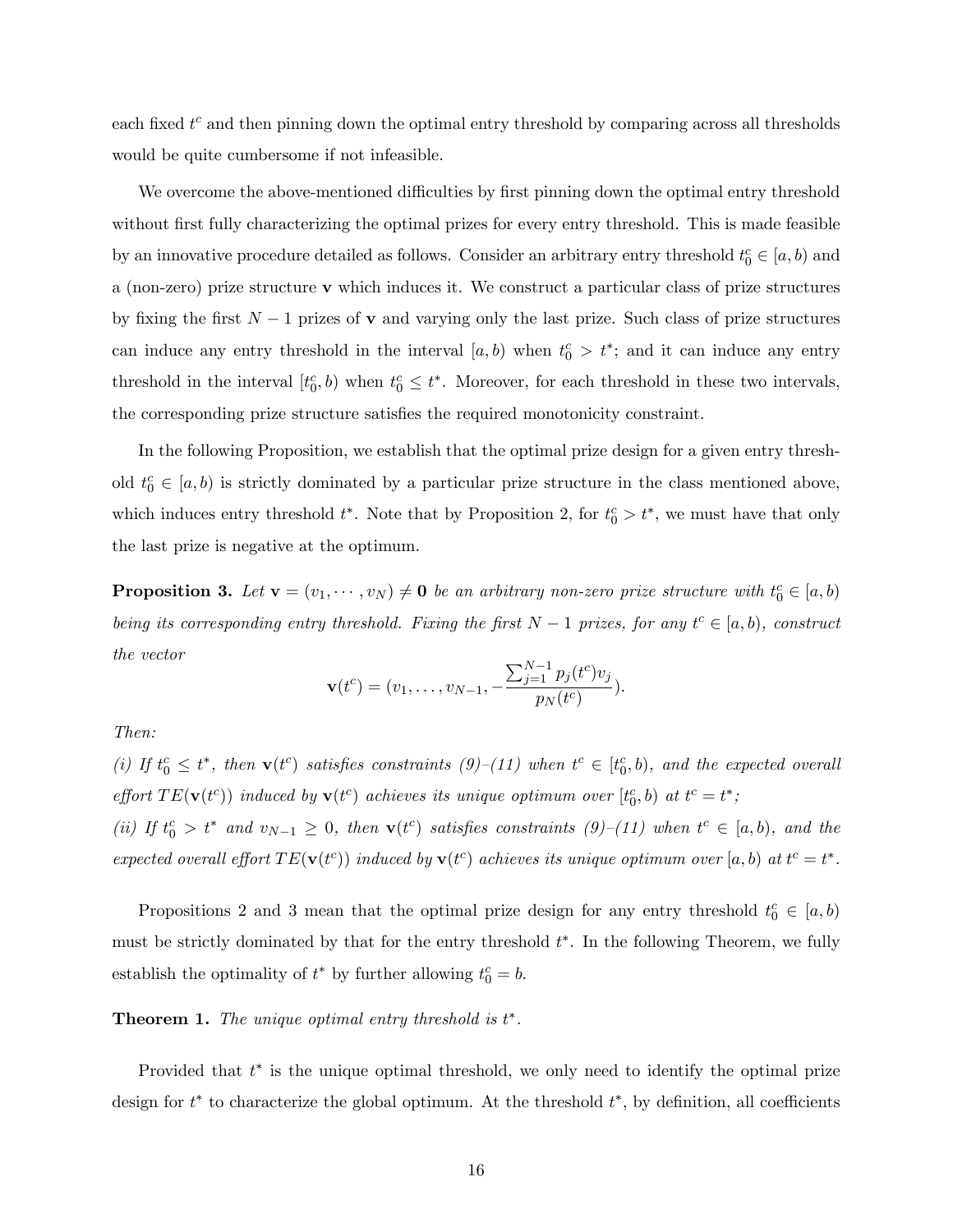$\beta_n(t^*)$  are nonnegative, which, by Lemma [5,](#page-12-0) further entails useful monotonicity properties. We are then ready to characterize the optimal prize design as in the following Theorem.

<span id="page-16-0"></span>**Theorem 2.** The unique optimal prize structure is

$$
\mathbf{v}^* = (V, \underbrace{0, \cdots, 0}_{N-2 \ times}, -\frac{p_1(t^*)V}{p_N(t^*)}).
$$

The optimal design features winner-take-all for the best performer and at most one punishment for the worst performer among all N potential contestants, whenever they enter the competition; nonparticipation is regarded as the worst possible performance, when this happens. The intuitions are revealed as below.

Theorem [1](#page-15-1) reveals that the optimal entry threshold must be  $t^*$ . In particular, Proposition [3](#page-15-0) shows that starting from an optimal prize structure that induces an entry threshold  $t_0^c \in [a, b)$ , one can always adjust only the punishment  $v_N$  ( $<$  0) to induce entry threshold  $t^*$  and at the same time generates a higher payoff for the organizer. In fact, when  $t_0^c < t^*$ , a harsher punishment  $v_N$  that induces  $t^*$  reduces entry but increases the effort supply of an entrant; when  $t_0^c > t^*$ , a more lenient punishment  $v_N$  that induces  $t^*$  increases entry but reduces the effort supply of an entrant. The optimality of  $t^*$  means that the positive effects of the above adjustment in punishment  $v_N$  always dominate its negative effects.

To further understand why  $t^*$  is the optimal entry threshold, recall that  $-\beta_N(t^c)$  can be interpreted as the marginal revenue gained by using an additional unit of punishment  $v<sub>N</sub>$  when  $t<sup>c</sup>$ is fixed, and that the organizer's payoff can be expressed as  $\sum_{n=1}^{N} \beta_n(t^c) v_n + t_0 V$  by [\(8\)](#page-11-1). We will explain how this marginal revenue links to optimality of  $t^*$ . In fact, when fixing the first  $N-1$  prizes and varying the threshold  $t^c$ , the participation constraint implies that  $v_N(t^c)$  =  $-\sum_{j=1}^{N-1} p_j(t^c) v_j/p_N(t^c)$  as in Proposition [3.](#page-15-0) When increasing  $t^c$  by  $\varepsilon$ , such change leads to changes in all  $\beta_n(t^c)$ ,  $n \in \{1, ..., N\}$ , and also in the last prize  $v_N(t^c)$ . As such, the marginal change in the organizer's payoff is  $\varepsilon \left[ \sum_{n=1}^{N-1} \beta'_n(t^c) v_n + \beta'_N(t^c) v_N(t^c) + \beta_N(t^c) v'_N(t^c) \right]$ . However, notice that  $\beta'_n(t^c) = -N [J(t^c) - t_0] p_n(t^c)$  for any n, so the construction of  $v_N(t^c)$  (or equivalently, the participant constraint) implies that  $\sum_{n=1}^{N-1} \beta'_n(t^c) v_n + \beta'_N(t^c) v_N(t^c) = 0$ , which further implies that the marginal change in the organizer's payoff is simply  $\varepsilon \beta_N(t^c) v'_N(t^c)$ . Since  $v'_N(t^c) < 0$ , this marginal change has the same sign as  $-\beta_N(t^c)$ . Therefore, an  $\varepsilon$  increase in  $t^c$  leads to a marginal change in the organizer's payoff, which has the same sign as  $-\beta_N (t^c)$ —the marginal revenue gained by using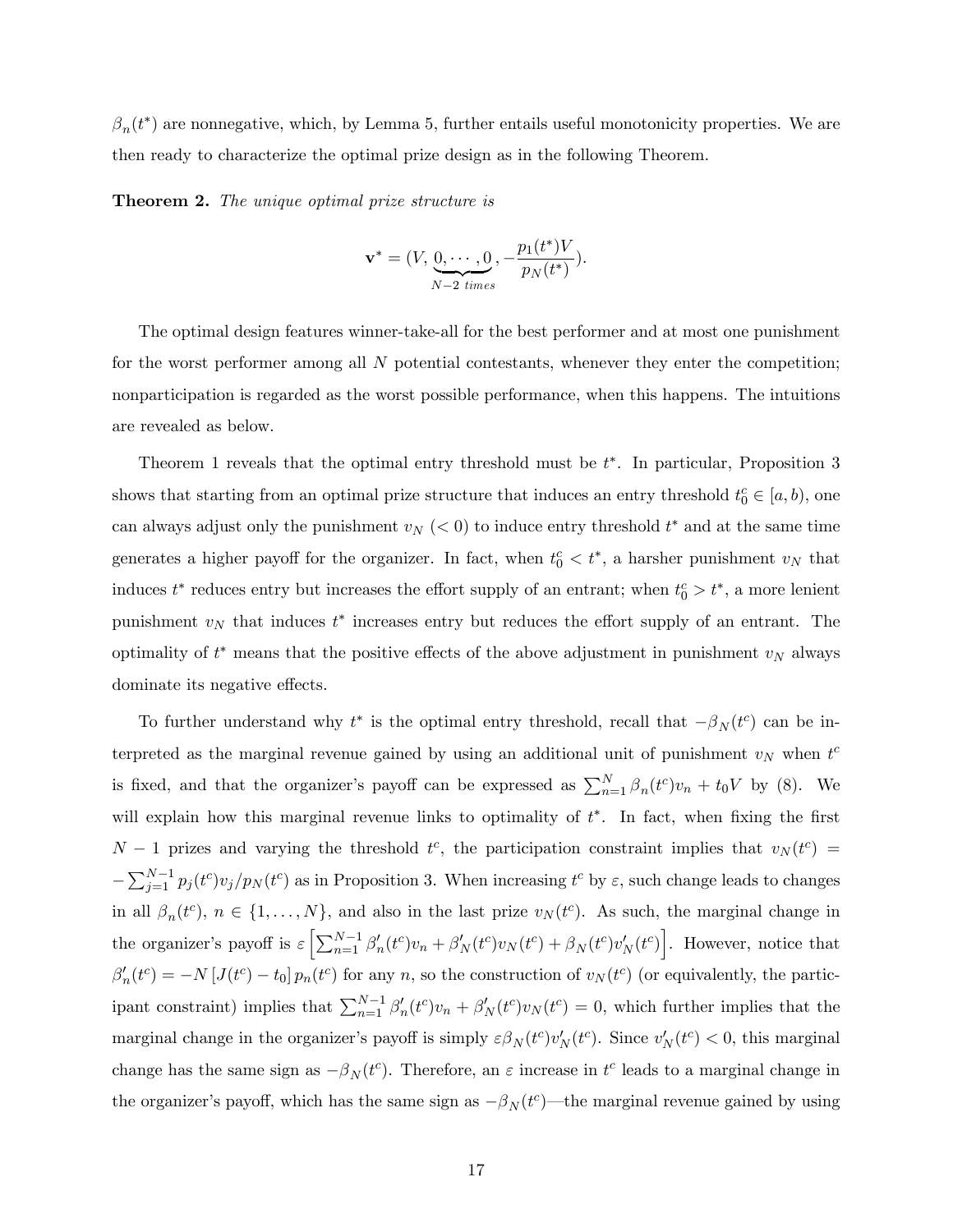an additional unit of punishment  $v_N$ . Since the marginal revenue is positive when  $t^c < t^*$  and is negative when  $t^c > t^*$ , the optimum must stop exactly at the point when the marginal revenue is 0, which is  $t^*$ .

Given the optimality of the entry threshold  $t^*$ , the organizer's payoff can be expressed as  $\sum_{n=1}^{N} \beta_n(t^*) v_n + t_0 V$  by [\(8\)](#page-11-1), in which  $\mathbf{v} = (v_n)$  is an arbitrary prize structure that induces entry  $t^*$ . Without loss of generality, we assume  $t^* \in (a, b)$ . Thus, we have  $\beta_1(t^*) > \beta_2(t^*) > \cdots$  $\beta_{N-1}(t^*) > \beta_N(t^*) = 0$  by Lemma [5.](#page-12-0) Constructing  $\tilde{\mathbf{v}} = (\tilde{v}_n)$  by setting  $\tilde{v}_1 = V$ ,  $\tilde{v}_n = 0$  for  $n \in \{2, ..., N-1\}$  and  $\tilde{v}_N = -\frac{p_1(t^*)V}{p_N(t^*)}$  $\frac{\partial u(t^*)V}{\partial p_N(t^*)}$  (< 0). Note that  $\tilde{\mathbf{v}} = (\tilde{v}_n)$  still induces entry  $t^*$ . Clearly, we have  $\sum_{n=1}^{N} \beta_n(t^*) \tilde{v}_n + t_0 V > \sum_{n=1}^{N} \beta_n(t^*) v_n + t_0 V$ , since the sum of all positive prizes in **v** is no greater than V and  $\beta_1(t^*) > \beta_2(t^*) > \cdots > \beta_{N-1}(t^*) > \beta_N(t^*) = 0$ . We thus have that  $\tilde{\mathbf{v}}$  is the optimum.

Note that the punishment prevails if and only if  $p_1(t^*) > 0$ , i.e.,  $t^* > a$ . When  $t^* = a$ , we go back to the optimal design of Moldovanu and Sela (2001) who do not allow punishments. However, our result shows that in this case, there is no loss of generality in their analysis.

#### 4.5 Discussion

By the definition of  $t^*$  and Lemma [5,](#page-12-0) it is clear that  $t^* = a$  if and only if  $\beta_N(a) \geq 0$ , which is the case when, for example,  $J(a) \geq t_0$ . In this case, the optimum induces full entry and is winner-take-all  $\mathbf{v} = (V, 0, \dots, 0)$ . Thus, we have the following immediate observation.

<span id="page-17-0"></span>**Theorem 3.** Winner-take-all is optimal if and only if  $\beta_N(a) = \int_a^b [J(t) - t_0] f_{(1,N)}(t) dt \ge 0$ .

When  $\beta_N(a) < 0$ , we have  $t^* \in (a, b)$ , which corresponds to stochastic entry. Note that this can be the case even when  $t_0 = 0$ ; in this case, the organizer still imposes a negative prize, although she does not value it at all (as she does not value any leftover budget). We illustrate that with  $t_0 = 0$ , both  $\beta_N(a) < 0$  and  $\beta_N(a) > 0$  are possible. It is clear that if  $J(a) \geq 0$ ,  $\beta_N(a) > 0$ . On the other hand, for example, if  $F(\cdot)$  is the uniform distribution on [0.25, 1.25] and  $N = 3$ , then  $\beta_N(a) = \beta_3(0.25) = -0.25 < 0$ . We highlight the result below.

**Corollary 1.** Even when the organizer does not value any leftover budget-i.e.,  $t_0 = 0$ -at the optimum, it is still possible that a negative prize is used.

According to well-received insights from the auction design literature, when the virtual values of less efficient types contestants are negative, excluding them would enhance the seller's revenue.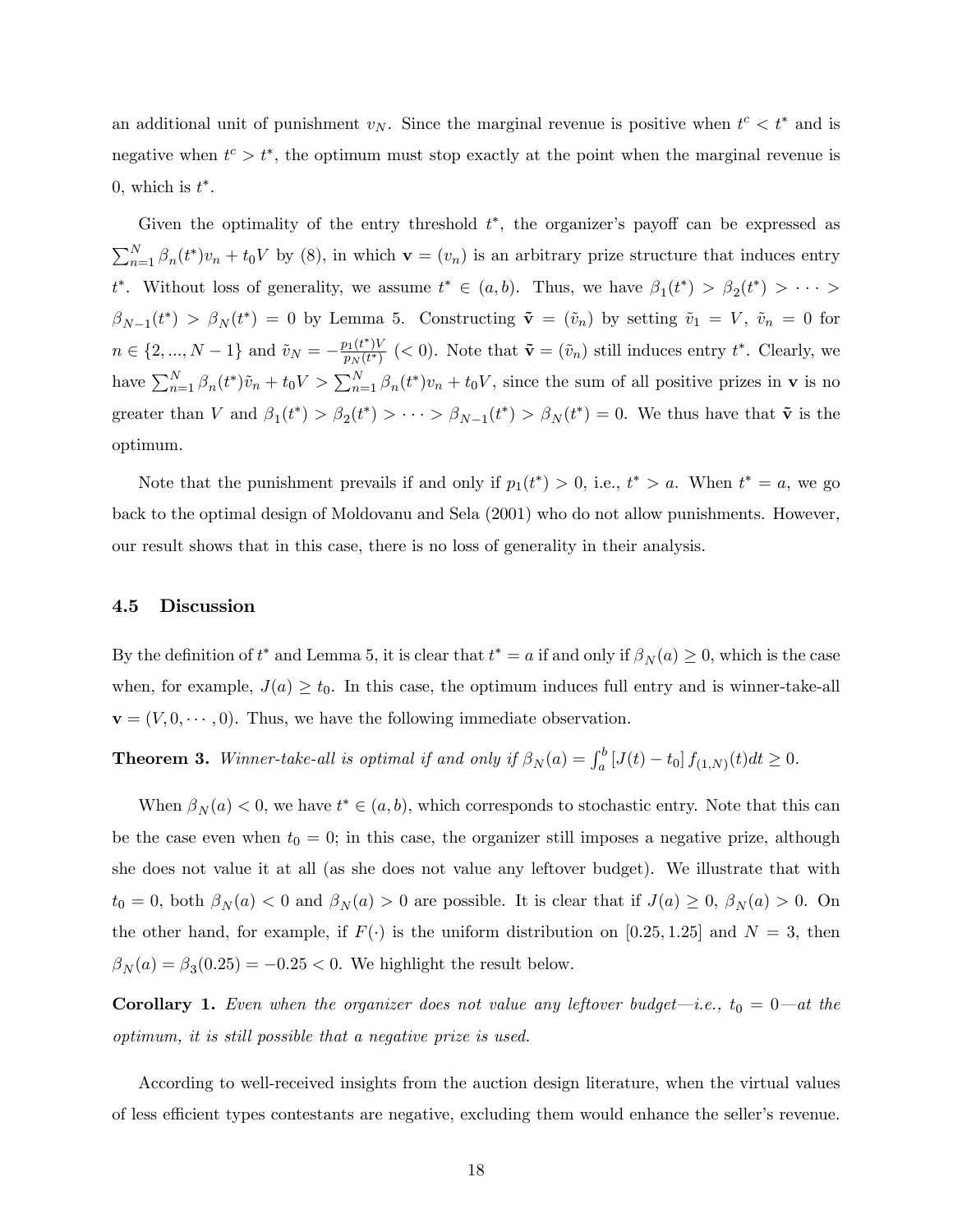Therefore, in their Section IV, Moldovanu and Sela (2001) further investigate using entry fees to exclude less efficient types of bidders to boost contest performance while maintaining the winner-take-all prize allocation rule—i.e., awarding all prize budget V to the highest bidder of all entrants.<sup>[8](#page-0-0)</sup> Moldovanu and Sela (2001) conjecture that such winner-take-all rule with appropriate entry fees is the optimal prize structure. As we mentioned in the model setup, such contest rule corresponds to the prize structure  $\mathbf{v} = (V - E, -E, \dots, -E)$  when the entry fee is  $E \geq 0$ . Theorems [2](#page-16-0) and [3](#page-17-0) imply that the Moldovanu and Sela type of entry fees are suboptimal, unless the optimal entry fee is 0—i.e., when  $\beta_N(a) \geq 0$ .

Liu et al. (2018) introduce budget-augmenting negative prizes in contest design. We would like to first emphasize that since they assume that negative prizes can augment the prize budget—which is not the case in our setting—the driving forces of the optimality of having a negative prize in our setting is dramatically different from those in their setting. They show that full surplus extraction can be achieved in the limit so that the highest total effort can be arbitrarily close to an utmost level, when the bound on negative prizes approaches infinity. In their paper, optimal negative prizes do not exist (or are *infinite*). However, in our paper, the optimal negative prize is *finite*. The crucial difference between our paper and theirs is that an (endogenous) minimum effort requirement is imposed in their paper and negative prizes can augment the organizer's budget in their analysis. Thus, in their paper the prize allocation rule depends not only on the rank information of efforts but also on the information on the level of effort. In our paper, the prize allocation rule only relies on the rank information of efforts and negative prizes cannot augment the prize budget.<sup>[9](#page-0-0)</sup> This is why we do not have full surplus extraction in our setting, and the optimal negative prizes must be finite.

Finally, it is interesting to investigate how the optimal entry threshold  $t^*$  and the corresponding punishment vary with  $N$ , the total number of contestants. To this end, define the Myerson cutoff  $t^M \in [a, b)$  as: If  $J(a) - t_0 \leq 0$ ,  $t^M = J^{-1}(t_0)$ ; otherwise,  $t^M = a$ . As defined in the mechanism design literature,  $t^M$  is the smallest type in [a, b] such that the *virtual efficiency function*  $J(t)$  is nonnegative. To emphasize the dependence on N, we use  $t_N^*$  and  $P_N^*$  to denote the optimal entry threshold and the absolute value of the punishment (the last prize), respectively, when the total number of contestants is N. We have the following observation.

<sup>&</sup>lt;sup>8</sup>Note that in rank-order contests, a minimum bid is not an eligible design instrument since its implementation requires information on the level of bids.

 $^{9}$ Full entry is optimal in Liu et al. (2018), so endogenous entry is not an issue there.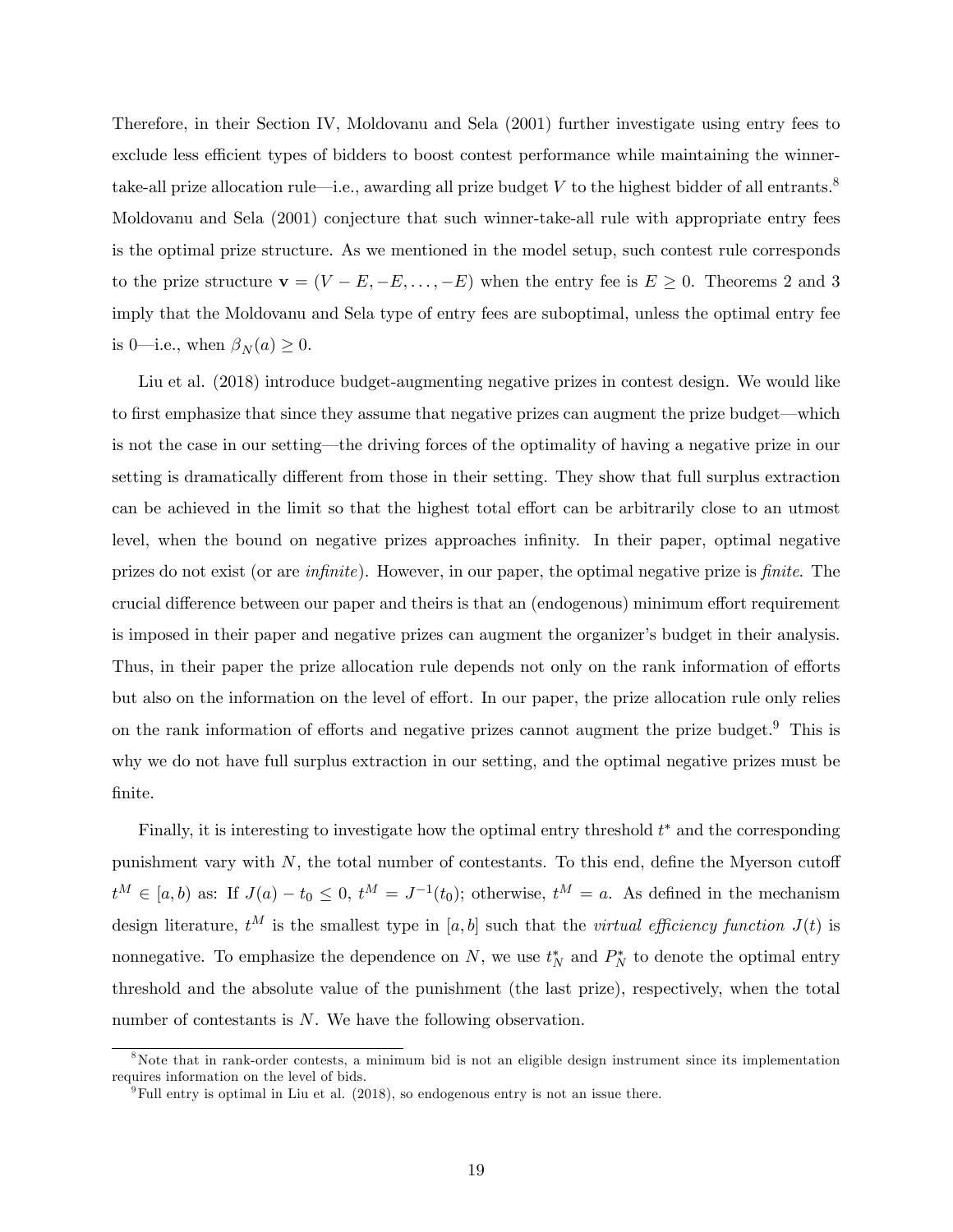<span id="page-19-0"></span>**Proposition 4.** (i)  $t_N^*$  is increasing in N and  $\lim_{N \to \infty} t_N^* = t^M$ . (ii) If  $F(t^M) < \frac{1}{2}$  $\frac{1}{2}$ ,  $\lim_{N \to \infty} P_N^* = 0$ ; if  $F(t^M) > \frac{1}{2}$  $\frac{1}{2}$ ,  $P_N^*$  explodes to infinity:  $\lim_{N \to \infty} P_N^* = +\infty$ .

Combined with Theorem [3,](#page-17-0) which provides an equivalent condition for the optimality of no punishment (winner-take-all) that the optimal entry threshold is  $a$ , we obtain the following immediate result.

**Corollary 2.** There exists a unique extended integer  $n^* \in [1, +\infty) \cup \{+\infty\}$  such that the punishment is used if and only if the total number of contestants  $N \geq n^{*}$ .<sup>[10](#page-0-0)</sup>

The above proposition says that the optimal entry threshold increases with  $N$  and converges to the Myerson cutoff. As a direct implication, the larger  $N$  is, the more likely a punishment is used (conditional on full entry). This is quite intuitive: With a larger  $N$ , the organizer is more confident that the worst performer among all  $N$  entrants has a low ability, so that such a contestant should be punished. The above proposition also reveals the size of punishment in the limit. When  $t^M$  is relatively low  $(F(t^M) < \frac{1}{2})$  $\frac{1}{2}$ ), the punishment vanishes; but when  $t^M$  is relatively high, the punishment explodes. The intuition is clear: Before entry, the threshold type  $t_N^*$  is comparing the probability that he wins the first prize, which is  $p_1(t_N^*)$  when there is only one entrant, and the probability that he is penalized, which is  $p_N(t_N^*)$  when there are N entrants. When  $t^M$  is relatively low, the latter probability dominates in the limit, so the participation constraint implies that the punishment should not be used; the opposite happens when  $t^M$  is relatively high.

## 5 Concluding Remarks

Understanding how to optimally orchestrate carrots and sticks in contests is important in both theory and practice. The optimal use of rewards and punishments in rank-order contests with incomplete information has remained an open question. In this paper, we provide a complete and elegant characterization of the optimum for a natural and important class of prize structures, using a workhorse model of all-pay auction. We find that the optimal design must feature a single positive prize equal to the budget, and potentially a single negative prize that determines the optimal endogenous entry threshold. The optimal negative prize is set at a level such that the marginal revenue of imposing an extra unit of punishment through the last prize vanishes. We

<sup>&</sup>lt;sup>10</sup>If  $n^* = 1$ , it means that the punishment is always used regardless of N (recall that  $N \ge 2$ ); if  $n^* = +\infty$ , it means that the punishment is never used regardless of N.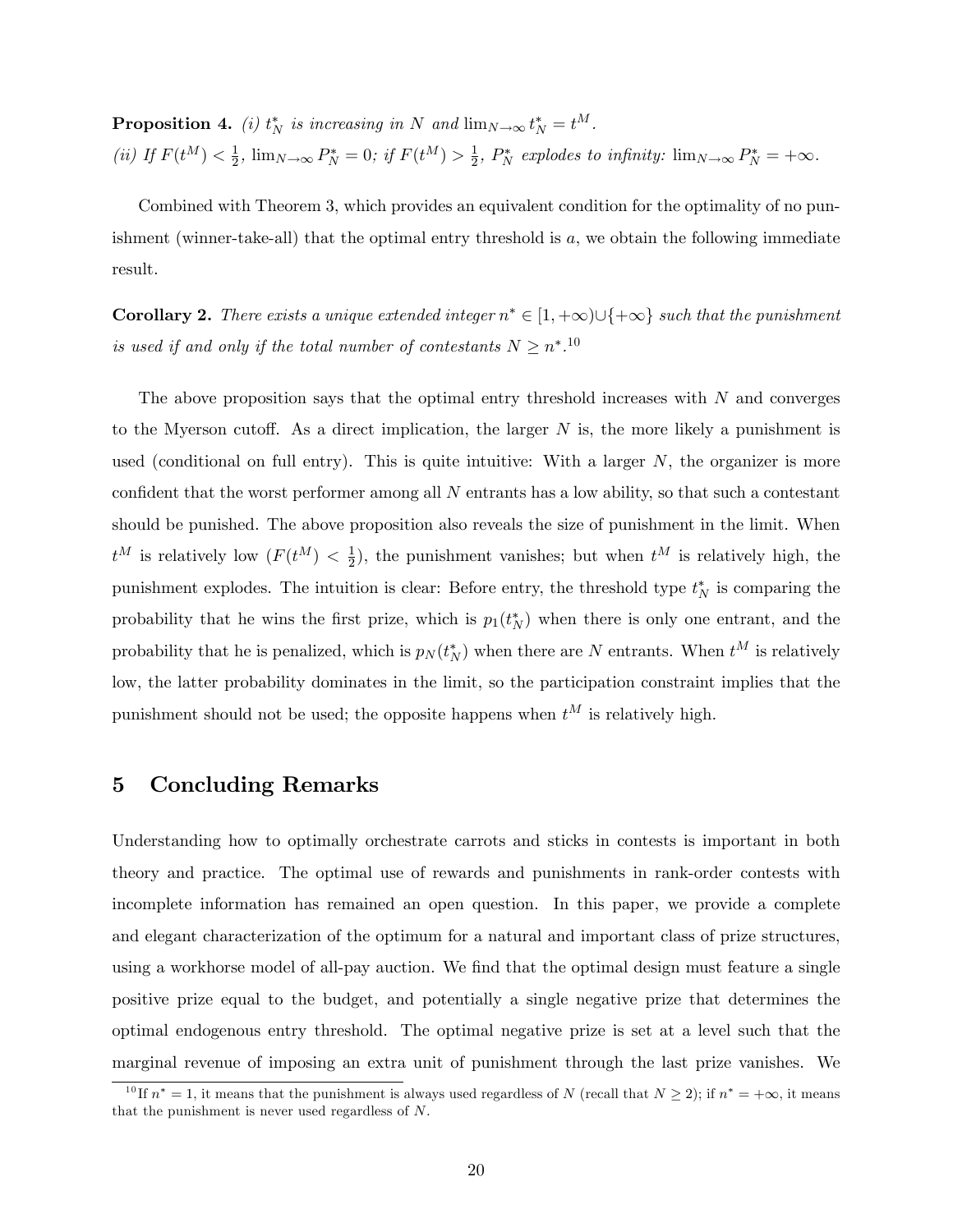find that this marginal revenue is precisely captured by the coefficient of the last prize in the total effort function. As direct implications, a necessary and sufficient condition for the optimality of pure winner-take-all is established, and the limiting behavior of the optimum is characterized.

Our current study assumes that it is costless for the organizer to punish entrants. If a punishment (negative prize) is costly like in Moldovanu, Sela, and Shi  $(2012)$ ,<sup>[11](#page-0-0)</sup> we expect that: When the marginal cost of punishment is high enough, it is optimal not to use any negative prize; When the marginal cost is low, negative prizes still arise at the optimum. However, the optimal entry threshold and the optimal number of negative prizes are more involved and unclear. In fact, though the organizer's problem is still a linear programming, the important intermediate result, Proposition [3,](#page-15-0) no longer generally holds with costly punishments, because in the construction the last prize is decreasing in the entry threshold, which then may violate the budget constraint with costly punishments. In particular, when our current optimum violates the budget constraint with costly punishments, it is nasty and complicated to pin down the optimal entry threshold and the corresponding negative prizes with binding budget constraints.

Finally, our current study assumes that the contestants are risk neutral and their bidding cost function is linear. Further investigating the impacts of nonlinearity of bidding cost function on the optimal design is a highly meaningful but nontrivial task. With convex cost functions, the optimality of a single positive prize no longer prevails, because the marginal cost increases as a contestant exerts more effort. Similarly, such effect may also lead to the optimality of multiple negative prizes. We leave this study to future work.

## 6 Appendix

**Proof of Lemma [1](#page-8-0)**: We first show that  $\sum_{n=1}^{N} p_n(t^c) v_n$  is strictly increasing in  $t^c \in [a, b]$  for any  $\mathbf{v} = (v_1, \dots, v_N) \neq v$ e with  $v_1 \geq \dots \geq v_N$ , where  $v \in \mathbb{R}$  and  $\mathbf{e} = (1, \dots, 1)$  is the N-vector with all its elements being 1. To see this, notice first that for any integer  $n \in \{1, \ldots, N-1\}$  and any

 $11$ When considering endogenous entry (like in our setting), Moldovanu, Sela, and Shi (2012) assume that punishments are costless and uniform.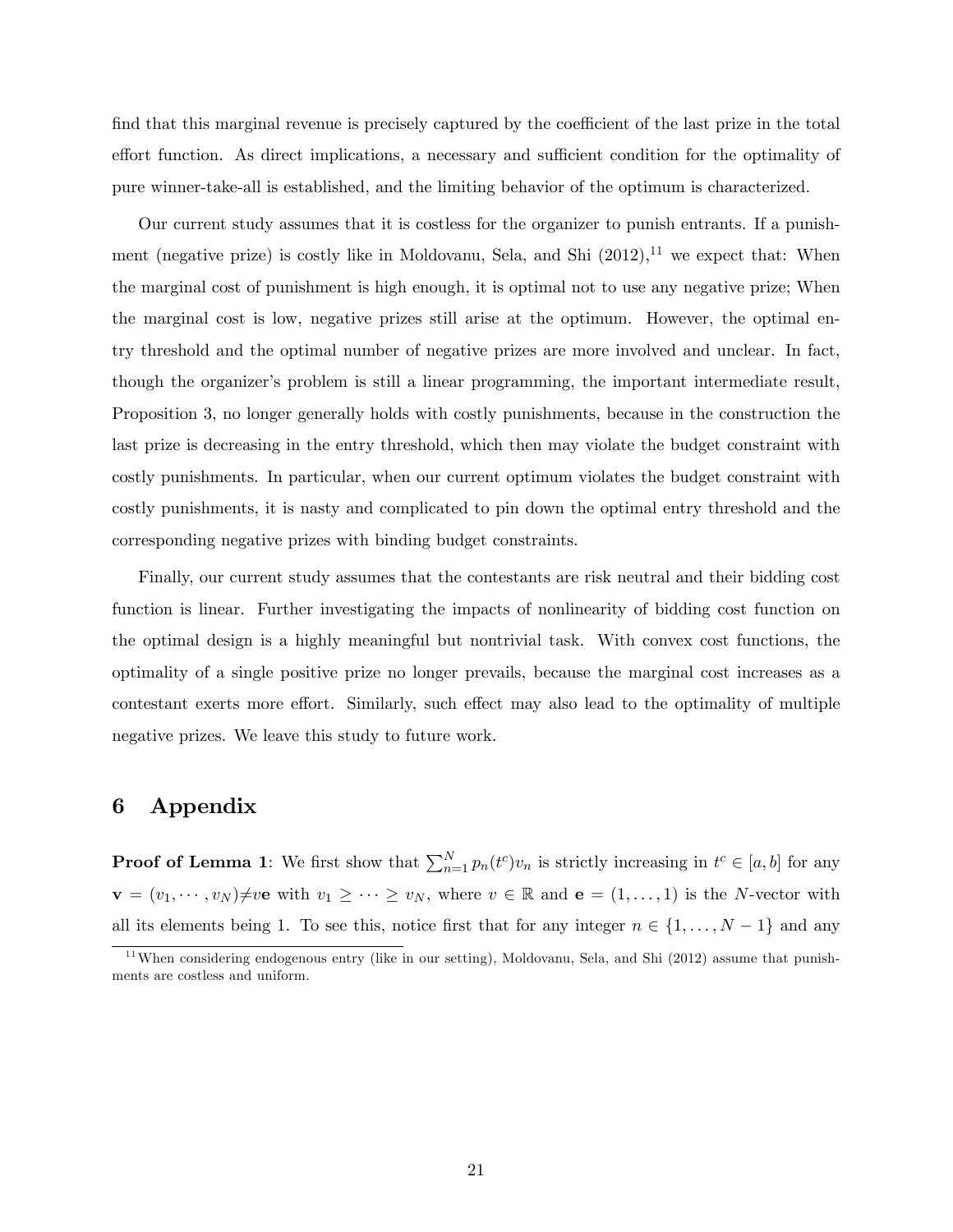$t^c \in (a, b),$ <sup>[12](#page-0-0)</sup>

$$
\frac{d}{dt^{c}} \sum_{k=1}^{n} p_{k}(t^{c}) = \frac{d}{dt^{c}} \sum_{k=1}^{n} {N-1 \choose k-1} (1 - F(t^{c}))^{k-1} F^{N-k}(t^{c})
$$
\n
$$
= f(t^{c}) \sum_{k=1}^{n} \left[ \frac{(N-k) {N-1 \choose k-1} (1 - F(t^{c}))^{k-1} F^{N-k-1}(t^{c})}{-(k-1) {N-1 \choose k-1} (1 - F(t^{c}))^{k-2} F^{N-k}(t^{c})} \right]
$$
\n
$$
= (N-1) f(t^{c}) \left[ \sum_{k=1}^{n} {N-2 \choose k-1} (1 - F(t^{c}))^{k-1} F^{N-k-1}(t^{c}) \right]
$$
\n
$$
= (N-1) f(t^{c}) {N-2 \choose n-1} (1 - F(t^{c}))^{n-1} F^{N-n-1}(t^{c}) > 0.
$$
\n(12)

Therefore,  $\sum_{k=1}^{n} p_k(t^c)$  is strictly increasing in  $t^c \in [a, b]$ , for any integer  $n \in \{1, \ldots, N-1\}$ . Define  $v_{N+1} = 0$  and notice that

$$
\sum_{n=1}^{N} p_n(t^c) v_n = \sum_{n=1}^{N} p_n(t^c) \left[ \sum_{k=n}^{N} (v_k - v_{k+1}) \right] = \sum_{k=1}^{N} (v_k - v_{k+1}) \left[ \sum_{n=1}^{k} p_n(t^c) \right]
$$

$$
= \sum_{k=1}^{N-1} (v_k - v_{k+1}) \left[ \sum_{n=1}^{k} p_n(t^c) \right] + v_N,
$$
(13)

where the last equality uses  $\sum_{n=1}^{N} p_n(t^c) = 1$ . Note that  $v_k - v_{k+1} \ge 0$  for any integer  $k \in \{1, \ldots, N-1\}$ 1}, with strict inequality for some  $k' \in \{1, ..., N-1\}$  (because  $\mathbf{v} \neq v\mathbf{e}$ ). Since  $\sum_{n=1}^{k} p_k(t^c)$  is strictly increasing in  $t^c \in [a, b]$ , it follows that  $\sum_{n=1}^{N} p_n(t^c) v_n$  is strictly increasing in  $t^c \in [a, b]$  for any  $\mathbf{v} \neq v$ e.

Now, for any prize structure  $\mathbf{v} \neq v\mathbf{e}$ , (i) if  $\sum_{n=1}^{N} p_n(a)v_n < 0$  (i.e.,  $V_N < 0$ ) and  $\sum_{n=1}^{N} p_n(b)v_n > 0$  $(i.e., v_1 > 0)$ , then the monotonicity established above and the Intermediate Value Theorem imply that there exists a unique  $t_0^c \in (a, b)$  such that  $\sum_{n=1}^{N} p_n(t_0^c)v_n = 0$ , which means that such prize structure induces a unique interior entry threshold; (ii) if  $\sum_{n=1}^{N} p_n(a)v_n \ge 0$  (i.e.,  $v_N \ge 0$ ), then such prize structure induces full entry; (iii) if  $\sum_{n=1}^{N} p_n(b)v_n \leq 0$  (i.e.,  $v_1 \leq 0$ ), then such prize structure induces no entry. If the prize structure  $\mathbf{v} = v\mathbf{e}$ , then  $\sum_{n=1}^{N} p_n(t^c)v_n = v$ , so such prize structure induces either full entry (when  $v \ge 0$ ) or no entry (when  $v < 0$ ). Note that by definition, a prize structure satisfies  $v_1 \geq v_N$ , so these cases exhaust all possibilities, which further implies that the reverse is also true—the characterization is indeed a necessary and sufficient one. This

<sup>&</sup>lt;sup>12</sup>Define  $\sum_{j=m}^{n} H_j(\cdot) = 0$  when  $m > n$  for any function  $H_j(\cdot)$ .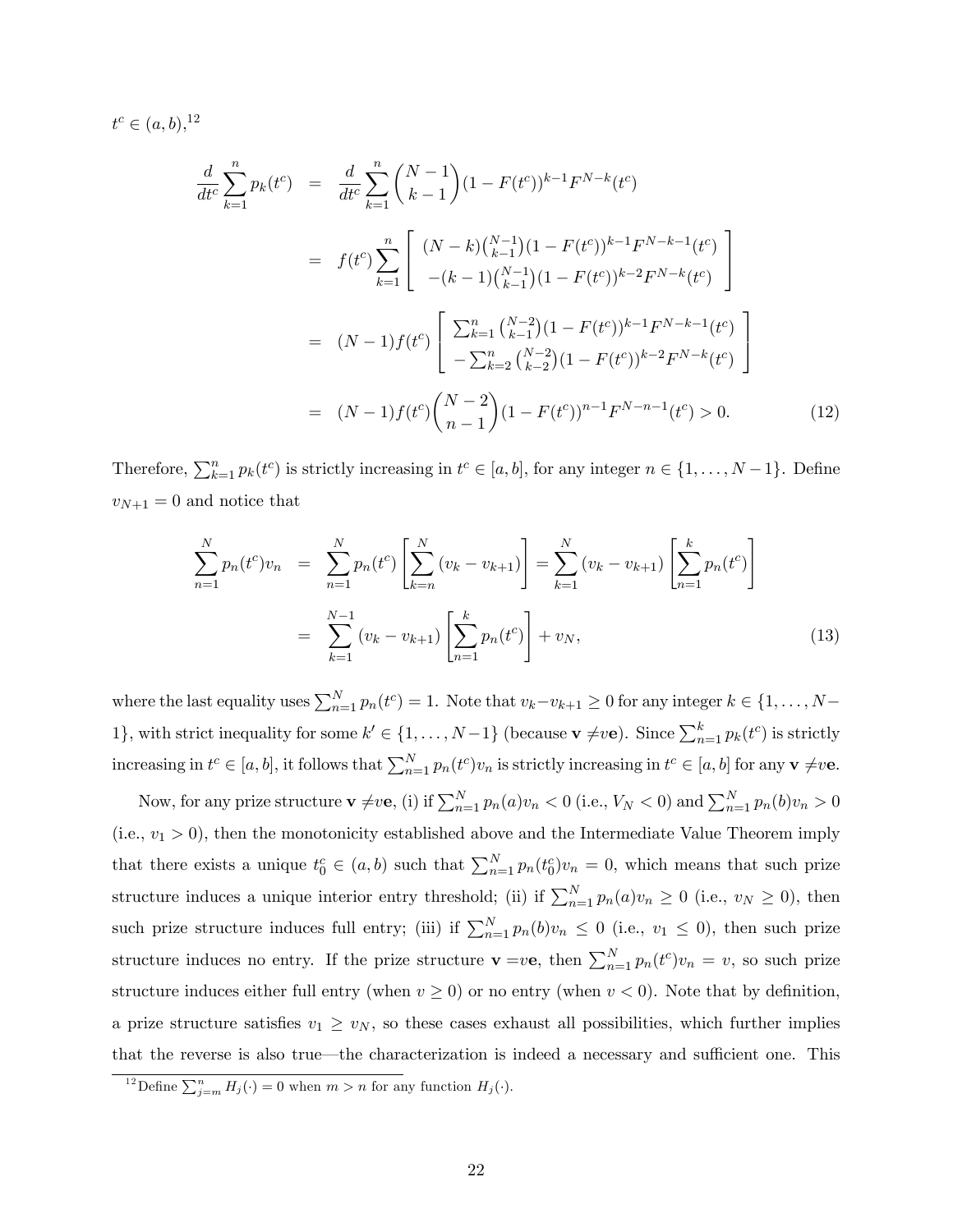completes the proof.  $\Box$ 

**Proof of Proposition [1](#page-8-1)**: (i) To simplify the notation, let  $e(t)$  be the bidding strategy for type  $t \in [t^c, b]$ . In a symmetric equilibrium with strictly increasing bidding strategies, by the revelation principle, for entrant i with type  $t$ , he chooses a type  $s \in [t^c, b]$  to solve

$$
\max_{s \in [t^c, b]} V^{(n)}(s) - \frac{e(s)}{t},
$$

where

$$
V^{(n)}(s) = \sum_{j=1}^{n} v_{n+1-j} \binom{n-1}{j-1} G^{j-1}(s, t^c) (1 - G(s, t^c))^{n-j}
$$

is the expected prize an entrant with type s obtains.

In equilibrium, entrant is problem is solved at  $s = t$ , so the first-order condition implies that

$$
\frac{dV^{(n)}(t)}{dt} - \frac{e'(t)}{t} = 0.
$$

Together with the boundary condition that  $e(t^c) = 0$ , we have

$$
e(t) = tV^{(n)}(t) - \int_{t^c}^t V^{(n)}(s)ds - t^c v_n.
$$

(ii) Recall that the overall effort consists of total effort from entrants and the valuation of the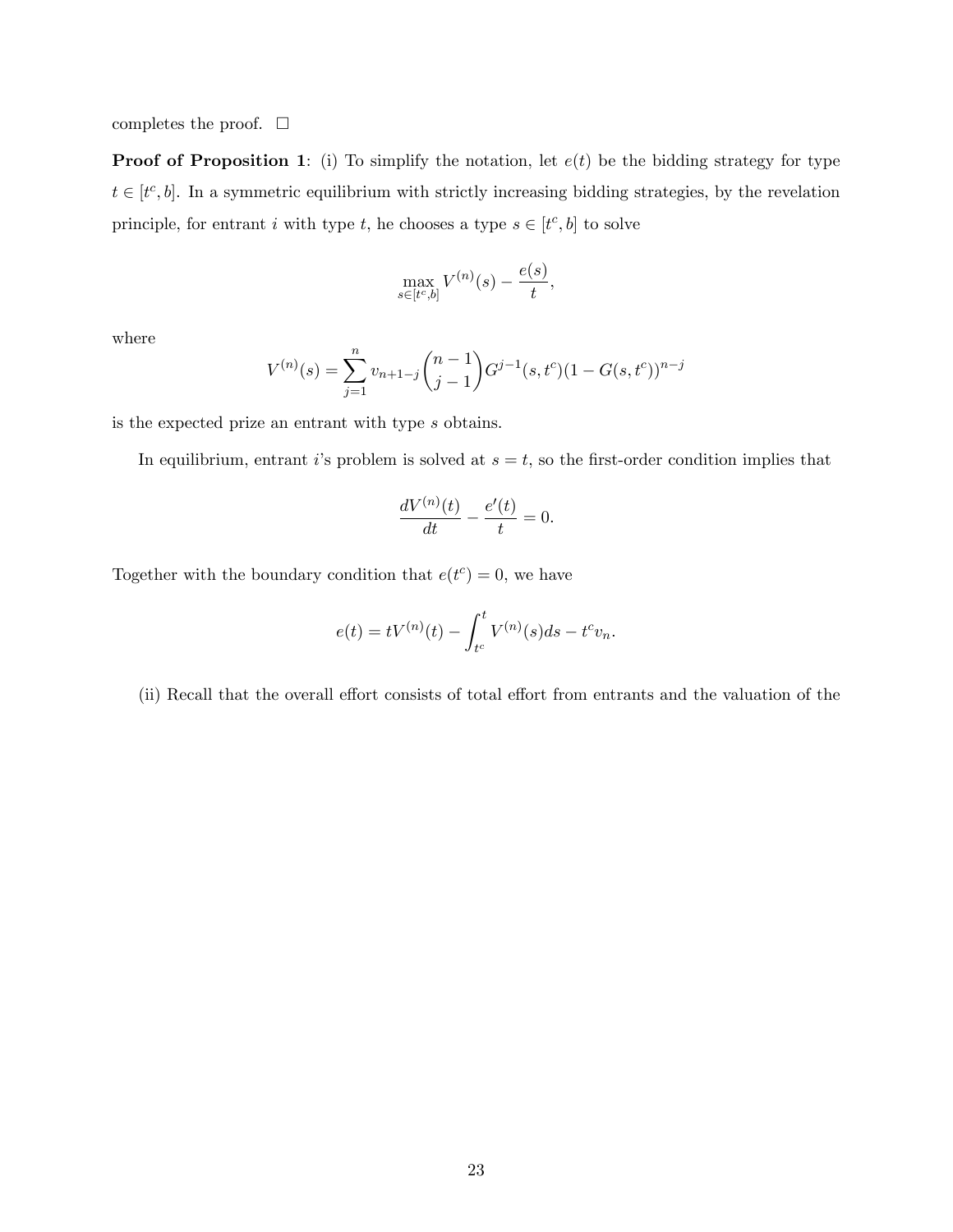leftover budget. Thus, we have

$$
TE^{(n)}(\mathbf{v}, t^c) = n \int_{t^c}^{b} e^{(n)}(t, \mathbf{v}, t^c)g(t, t^c)dt + t_0(V - \sum_{j=1}^n v_j)
$$
  
\n
$$
= n \int_{t^c}^{b} (tV^{(n)}(t) - \int_{t^c}^{t} V^{(n)}(s)ds - t^c v_n)g(t, t^c)dt + t_0(V - \sum_{j=1}^n v_j)
$$
  
\n
$$
= n \int_{t^c}^{b} (tV^{(n)}(t) - t^c v_n)g(t, t^c)dt - n \int_{t^c}^{b} V^{(n)}(s) [\int_{s}^{b} g(t, t^c)dt]ds + t_0(V - \sum_{j=1}^n v_j)
$$
  
\n
$$
= n \int_{t^c}^{b} (t - \frac{1 - G(t, t^c)}{g(t, t^c)})V^{(n)}(t)g(t, t^c)dt - nt^c v_n + t_0(V - \sum_{j=1}^n v_j)
$$
  
\n
$$
= n \int_{t^c}^{b} (t - \frac{1 - \frac{F(t) - F(t^c)}{1 - F(t^c)})}{\frac{f(t)}{1 - F(t^c)}})V^{(n)}(t)g(t, t^c)dt - nt^c v_n + t_0(V - \sum_{j=1}^n v_j)
$$
  
\n
$$
= n \int_{t^c}^{b} J(t)V^{(n)}(t)g(t, t^c)dt - nt^c v_n + t_0(V - \sum_{j=1}^n v_j).
$$

 $\Box$ 

Proof of Lemma [3](#page-10-3): By Proposition [1,](#page-8-1)

$$
TE^{(n)}(\mathbf{v}, t^c) = n \int_{t^c}^{b} J(t)V^{(n)}(t)g(t, t^c)dt - nt^c v_n + t_0 \left(V - \sum_{j=1}^n v_j\right)
$$
  

$$
= n \int_{t^c}^{b} J(t)[\sum_{j=1}^n v_{n+1-j} {n-1 \choose j-1} G^{j-1}(t, t^c) (1 - G(t, t^c))^{n-j}]g(t, t^c)dt
$$
  

$$
-nt^c v_n + t_0 \left(V - \sum_{j=1}^n v_j\right)
$$
  

$$
= \sum_{j=1}^n v_{n+1-j} \left(\int_{t^c}^{b} J(t)g_{(j,n)}(t, t^c)dt - t_0\right) - nt^c v_n + t_0 V.
$$
 (14)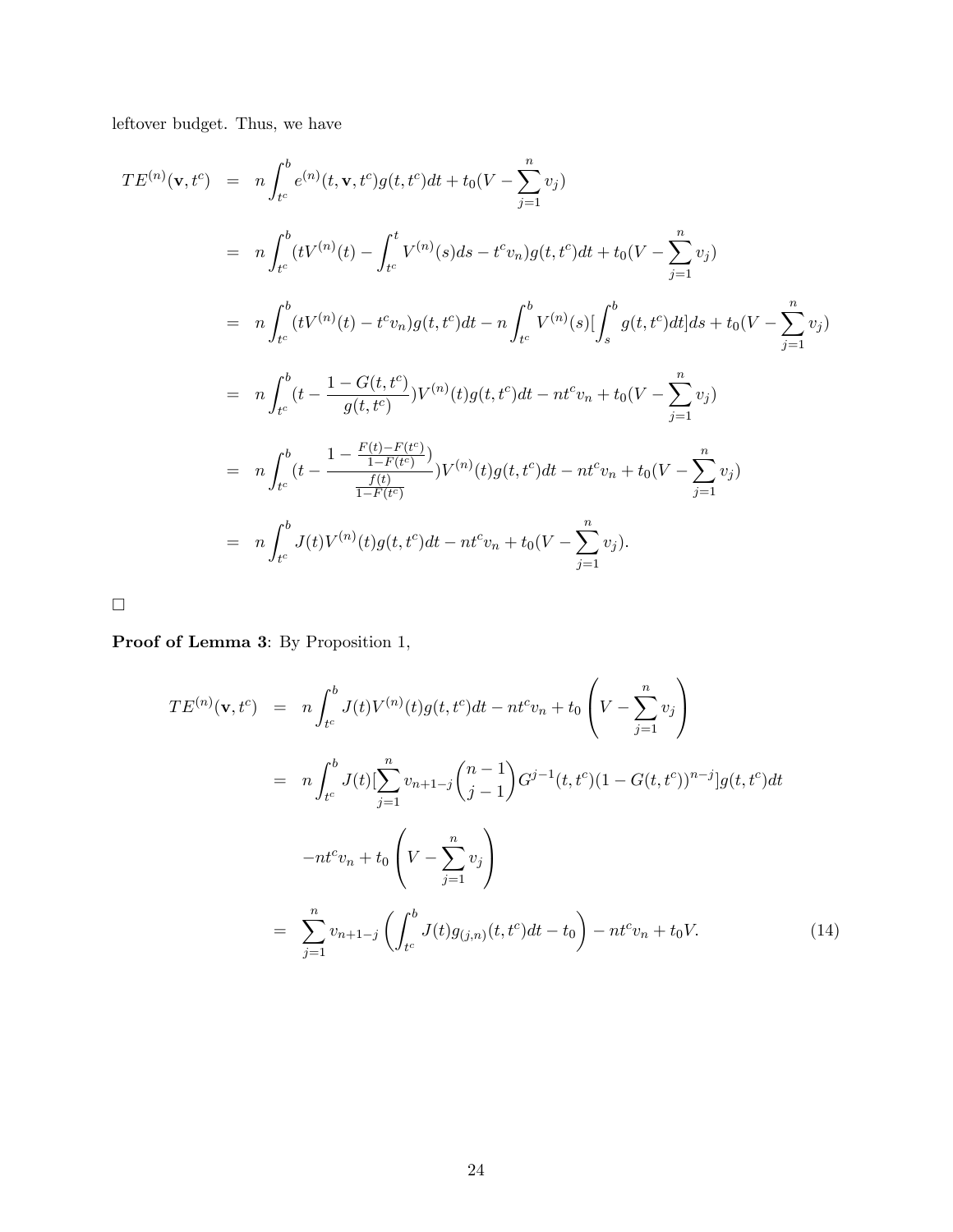Therefore,

$$
TE(\mathbf{v}, t^c) = \sum_{n=0}^{N} {N \choose n} (1 - F(t^c))^n F^{N-n}(t^c) TE^{(n)}(\mathbf{v}, t^c)
$$
  
\n
$$
= \sum_{n=1}^{N} {N \choose n} (1 - F(t^c))^n F^{N-n}(t^c) \left[ \sum_{j=1}^{n} v_{n+1-j} \left( \int_{t^c}^b J(t) g_{(j,n)}(t, t^c) dt - t_0 \right) \right] + F^N(t^c) t_0 V
$$
  
\n
$$
= (1 - F(t^c)) \sum_{n=1}^{N} \frac{N p_n(t^c)}{n} \left[ \sum_{j=1}^{n} v_{n+1-j} \left( \int_{t^c}^b J(t) g_{(j,n)}(t, t^c) dt - t_0 \right) - n t^c v_n \right] + t_0 V
$$
  
\n
$$
= N(1 - F(t^c)) \sum_{n=1}^{N} p_n(t^c) \left[ \frac{\sum_{j=1}^{n} v_{n+1-j}}{n} \left( \int_{t^c}^b J(t) g_{(j,n)}(t, t^c) dt - t_0 \right) - t^c v_n \right] + t_0 V
$$
  
\n
$$
= N(1 - F(t^c)) \sum_{n=1}^{N} \frac{p_n(t^c)}{n} \sum_{j=1}^{n} v_{n+1-j} \left( \int_{t^c}^b J(t) g_{(j,n)}(t, t^c) dt - t_0 \right) + t_0 V,
$$

where the last equality uses [\(5\)](#page-10-1).  $\quad \Box$ 

Proof of Lemma [4](#page-11-4): Recall that

$$
\beta_k(t^c) = N(1 - F(t^c)) \sum_{n=k}^{N} \frac{p_n(t^c)}{n} \left( \int_{t^c}^b J(t) g_{(n+1-k,n)}(t, t^c) dt - t_0 \right)
$$
  

$$
= N(1 - F(t^c)) \sum_{n=k}^{N} {N-1 \choose n-1} (1 - F(t^c))^{n-1} F^{N-n}(t^c)
$$

$$
\cdot \left( \int_{t^c}^b J(t) {n-1 \choose n-k} G^{n-k}(t, t^c) (1 - G(t, t^c))^{k-1} g(t, t^c) dt - \frac{t_0}{n} \right).
$$

For convenience, denote  $\beta_k(t^c) = A - B$ , where

$$
A = N(1 - F(t^c)) \sum_{n=k}^{N} {N-1 \choose n-1} (1 - F(t^c))^{n-1} F^{N-n}(t^c) \int_{t^c}^{b} J(t) {n-1 \choose n-k} G^{n-k}(t, t^c) (1 - G(t, t^c))^{k-1} g(t, t^c) dt,
$$

and

$$
B = N(1 - F(t^c)) \sum_{n=k}^{N} \frac{\binom{N-1}{n-1} (1 - F(t^c))^{n-1} F^{N-n}(t^c) t_0}{n}.
$$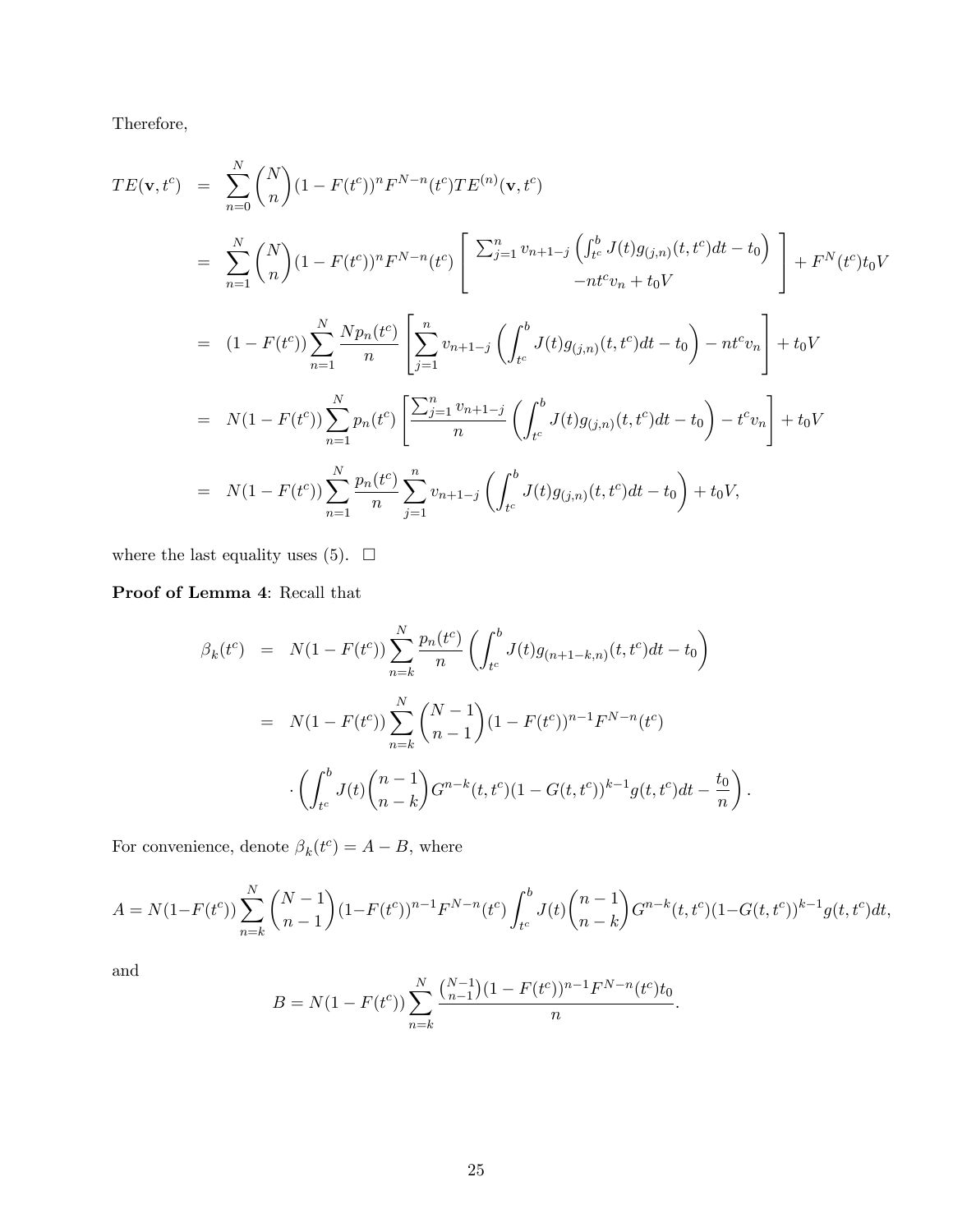Recall that  $G(t, t^c) = \frac{F(t) - F(t^c)}{1 - F(t^c)}$  $\frac{f(t)-F(t^c)}{1-F(t^c)}$  and  $g(t,t^c) = \frac{f(t)}{1-F(t^c)}$ . Then,

$$
A = N \sum_{n=k}^{N} {N-1 \choose n-1} F^{N-n}(t^c) \int_{t^c}^{b} J(t) {n-1 \choose n-k} (F(t) - F(t^c))^{n-k} (1 - F(t))^{k-1} f(t) dt.
$$

Notice further that for any integer  $n \in \{k, \ldots, N\}$ ,

$$
\binom{N-1}{n-1}\binom{n-1}{n-k} = \frac{(N-1)!}{(N-n)! \cdot (n-k)! \cdot (k-1)!} = \binom{N-1}{N-k}\binom{N-k}{n-k}.
$$

Thus,

$$
A = N\binom{N-1}{N-k}\sum_{n=k}^{N}\binom{N-k}{n-k}F^{N-n}(t^c)\int_{t^c}^{b}J(t)\left(F(t) - F(t^c)\right)^{n-k}(1 - F(t))^{k-1}f(t)dt
$$

$$
= N\binom{N-1}{N-k}\int_{t^c}^{b}J(t)F^{N-k}(t)(1 - F(t))^{k-1}f(t)dt = \int_{t^c}^{b}J(t)f_{(N-k+1,N)}(t)dt.
$$

On the other hand, since  $F_{(N-k+1,N)}(t) = \sum_{j=N-k+1}^{N} {N \choose j} F^{j}(t) (1 - F(t))^{N-j}$ ,

$$
B = N(1 - F(t^{c})) \sum_{n=k}^{N} \frac{\binom{N-1}{n-1} (1 - F(t^{c}))^{n-1} F^{N-n}(t^{c}) t_{0}}{n} = t_{0} \sum_{n=k}^{N} \binom{N}{n} (1 - F(t^{c}))^{n} F^{N-n}(t^{c})
$$
  

$$
= t_{0} \left[ 1 - \sum_{n=0}^{k-1} (1 - F(t^{c}))^{n} F^{N-n}(t^{c}) \right] = t_{0} \left[ 1 - \sum_{n=N-k+1}^{N} (1 - F(t^{c}))^{N-n} F^{n}(t^{c}) \right]
$$
  

$$
= t_{0} \int_{t^{c}}^{b} dF_{(N-k+1,N)}(t) = t_{0} \int_{t^{c}}^{b} f_{(N-k+1,N)}(t) dt.
$$

Therefore,

$$
\beta_k(t^c) = A - B = \int_{t^c}^b J(t) f_{(N-k+1,N)}(t) dt - t_0 \int_{t^c}^b f_{(N-k+1,N)}(t) dt = \int_{t^c}^b [J(t) - t_0] f_{(N-k+1,N)}(t) dt.
$$

**Proof of Lemma [5](#page-12-0)**: (i) It suffices to show that for if  $\beta_n(t^c) \geq 0$  for some integer  $n \in \{2, ..., N\}$ , then  $\beta_{n-1}(t^c) > \beta_n(t^c)$ . To this end, notice that from Lemma [4](#page-11-4) and [\(7\)](#page-11-0)

$$
\beta_n(t^c) = \left[1 - F_{(N-n+1,N)}(t^c)\right] \cdot E\left[J(X_{(N-n+1,N)}) - t_0 | X_{(N-n+1,N)} \ge t^c\right].
$$

By Theorem 1.B.26 (page 31) in Shaked and Shanthikumar (2007),  $X_{(N-n+1,N)} \leq_{hr} X_{(N-n+2,N)}$ ,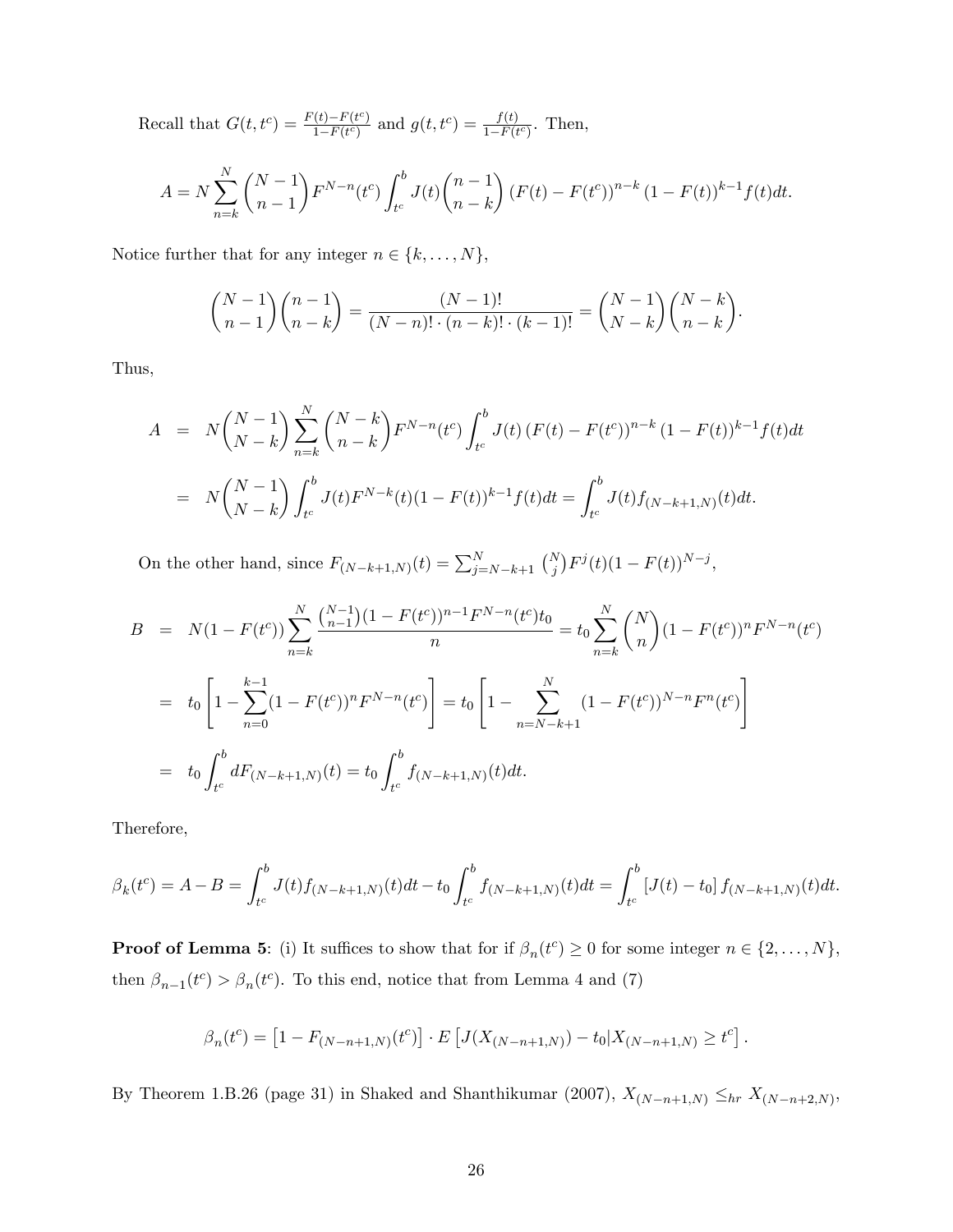which further implies that  $[X_{(N-n+1,N)} | X_{(N-n+1,N)} \geq t^c] \leq_{st} [X_{(N-n+2,N)} | X_{(N-n+2,N)} \geq t^c]$  for any  $t^c$  by (1.B.7) on page 17 of Shaked and Shanthikumar (2007). Since  $J(\cdot)$  is strictly increasing, the definition of first-order stochastic dominance further implies that  $13$ 

$$
E\left[J(X_{(N-n+1,N)}) - t_0 | X_{(N-n+1,N)} \ge t^c\right] < E\left[J(X_{(N-n+2,N)}) - t_0 | X_{(N-n+2,N)} \ge t^c\right].
$$

Since  $\beta_n(t^c) \geq 0$ , we have

$$
0 \le E\left[J(X_{(N-n+1,N)}) - t_0 | X_{(N-n+1,N)} \ge t^c\right] < E\left[J(X_{(N-n+2,N)}) - t_0 | X_{(N-n+2,N)} \ge t^c\right],
$$

so

$$
0 \leq \underbrace{\left[1 - F_{(N-n+1,N)}(t^c)\right] \cdot E\left[J(X_{(N-n+1,N)}) - t_0 | X_{(N-n+1,N)} \geq t^c\right]}_{\beta_n(t^c)}
$$
  
< 
$$
\leq \underbrace{\left[1 - F_{(N-n+2,N)}(t^c)\right] \cdot E\left[J(X_{(N-n+2,N)}) - t_0 | X_{(N-n+2,N)} \geq t^c\right]}_{\beta_{n-1}(t^c)},
$$

where we use the fact that  $F_{(N-n+1,N)}(t^c) \geq F_{(N-n+2,N)}(t^c)$ , which is due to  $X_{(N-n+1,N)} \leq_{st}$  $X_{(N-n+2,N)}$ .<sup>[14](#page-0-0)</sup>

(ii) It suffices to show that for if  $\beta_n(t^c) \geq 0$  for some integer  $n \in \{2, \ldots, N\}$ , then  $\frac{\beta_{n-1}(t^c)}{p_{n-1}(t^c)}$  $\frac{\rho_{n-1}(t)}{p_{n-1}(t^c)}$  >  $\frac{\beta_n(t^c)}{2}$  $\frac{\beta_n(t^c)}{p_n(t^c)}$ . Notice that  $N p_k(t^c) = f_{(N-k+1,N)}(t^c)$  for any k. Since  $X_{(N-n+1,N)} \leq_{hr} X_{(N-n+2,N)}$ , we have, by definition,  $\frac{f_{(N-n+1,N)}(t^c)}{1-F_{(N-1)}(t^c)}$  $\frac{f_{(N-n+1,N)}(t^c)}{1-F_{(N-n+1)}(t^c)} \geq \frac{f_{(N-n+2,N)}(t^c)}{1-F_{(N-n+2)}(t^c)}$  $\frac{f(N-n+2,N)(t^c)}{1-F(N-n+2)}$  for any  $t^c \in (a, b)$ , which further implies that  $p_n(t^c)$  $\frac{p_n(t^c)}{1-F_{(N-n+1)}(t^c)} \geq \frac{p_{n-1}(t^c)}{1-F_{(N-n+2)}}$  $\frac{p_{n-1}(t^c)}{1-F_{(N-n+2)}(t^c)}$  for any  $t^c \in (a, b)$ . Therefore,

$$
\frac{\beta_n(t^c)}{p_n(t^c)} = \frac{1 - F_{(N-n+1,N)}(t^c)}{p_n(t^c)} \cdot E \left[ J(X_{(N-n+1,N)}) - t_0 | X_{(N-n+1,N)} \ge t^c \right]
$$
\n
$$
< \frac{1 - F_{(N-n+1,N)}(t^c)}{p_n(t^c)} \cdot E \left[ J(X_{(N-n+2,N)}) - t_0 | X_{(N-n+2,N)} \ge t^c \right]
$$
\n
$$
\le \frac{1 - F_{(N-n+2,N)}(t^c)}{p_{n-1}(t^c)} \cdot E \left[ J(X_{(N-n+2,N)}) - t_0 | X_{(N-n+2,N)} \ge t^c \right] = \frac{\beta_{n-1}(t^c)}{p_{n-1}(t^c)},
$$

where the first inequality is from part (i).

<sup>&</sup>lt;sup>13</sup>Here it is a strictly inequality, because the CDFs of  $X_{(N-n+1,N)}$  and  $X_{(N-n+2,N)}$  obviously differ at at least one point in  $(t^c, b)$  (so they differ over a set with strictly positive measure, because of continuity).

<sup>&</sup>lt;sup>14</sup> As mentioned above,  $[X_{(N-n+1,N)}|X_{(N-n+1,N)} \ge t^c] \le$   $\le$   $\le$   $[X_{(N-n+2,N)}|X_{(N-n+2,N)} \ge t^c]$  for any  $t^c$ ; in particular, this holds when  $t^c = a$ .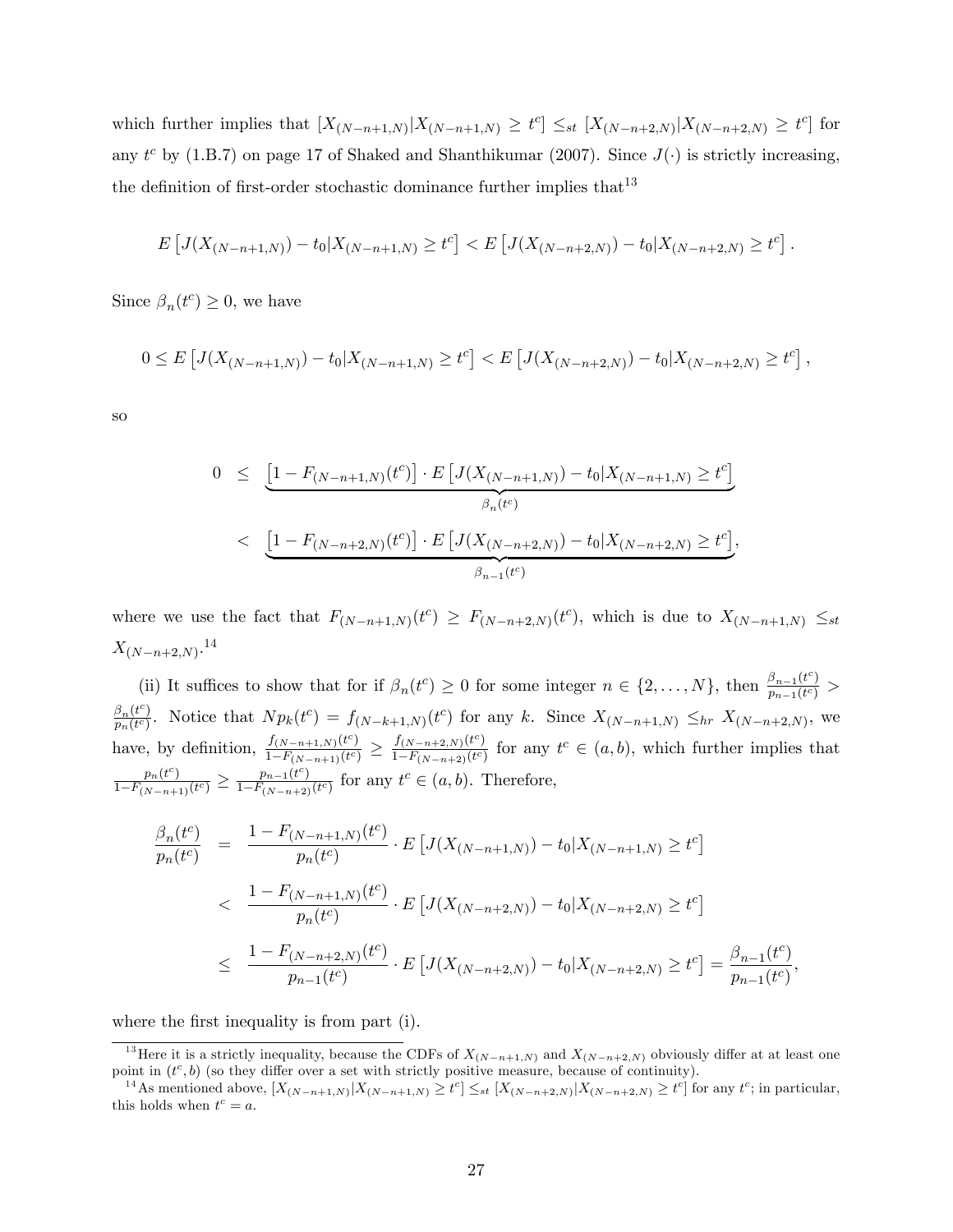(iii) Since  $\beta_n(t^c) = \int_{t^c}^b [J(t) - t_0] f_{(N-n+1,N)}(t) dt$ ,  $\beta'_n(t^c) = -[J(t^c) - t_0] f_{(N-n+1,N)}(t^c)$ . Together with the fact that  $J(\cdot)$  is strictly increasing and that  $\int_{t^c}^b [J(t) - t_0] f_{(N-n+1,N)}(t) dt > 0$  for any  $t^c$  with  $J(t^c) \ge t_0$  (note that  $J(b) = b > t_0$ ),  $\beta_n(t^c)$  crosses zero at most once and  $\beta_n(t^c) > 0$ when  $t^c$  satisfies  $J(t^c) > t_0$ . Moreover, if  $\beta_n(t^c)$  crosses zero, it must cross from below.  $n(t^c)$  being increasing in  $t^c$  is obvious from part (i).  $\Box$ 

**Proof of Lemma [6](#page-13-0):** Notice first that Lemma [1](#page-8-0) implies that  $\hat{v}_1 > 0$  and  $\hat{v}_N < 0$ .

(i) Suppose, to the contrary, that  $\hat{v}_{N-1} \geq 0$ . Then the prize structure

$$
\mathbf{\tilde{v}} = (\hat{v}_1, \hat{v}_2, \cdots, \hat{v}_{N-2}, \hat{v}_{N-1} - \frac{\varepsilon}{p_{N-1}(t^c)}, \hat{v}_N + \frac{\varepsilon}{p_N(t^c)}),
$$

which differs from  $\hat{\mathbf{v}}$  only at the last two prizes, still satisfies constraints [\(9\)](#page-11-3)–[\(11\)](#page-11-2), when  $\varepsilon > 0$  is small enough such that  $\hat{v}_N + \frac{\varepsilon}{n_N}$  $\frac{\varepsilon}{p_N (t^c)} < 0$  and  $\hat{v}_N + \frac{\varepsilon}{p_N (t^c)}$  $\frac{\varepsilon}{p_N (t^c)} < \hat{v}_{N-1} - \frac{\varepsilon}{p_{N-1}}$  $\frac{\varepsilon}{p_{N-1}(t^c)}$ . However, the expected overall effort induced by  $\tilde{\mathbf{v}}$  is strictly higher than that by  $\hat{\mathbf{v}}$ :

$$
TE(\tilde{\mathbf{v}}) - TE(\hat{\mathbf{v}}) = -\varepsilon \left( \frac{\beta_{N-1}(t^c)}{p_{N-1}(t^c)} - \frac{\beta_N(t^c)}{p_N(t^c)} \right) > 0,
$$

contradicting the optimality of  $\hat{\mathbf{v}}$ . Thus,  $\hat{v}_{N-1} < 0$ .

(ii) Suppose, to the contrary, that  $\hat{v}_2 \leq 0$ . Then, when  $\varepsilon > 0$  is small enough,  $\hat{v}_1 - \varepsilon > 0$ ,  $\hat{v}_2 + \varepsilon < \hat{v}_1 - \varepsilon$  and  $\hat{v}_N - \frac{(p_2(t^c) - p_1(t^c))\varepsilon}{p_N(t^c)}$  $\frac{c_{p-p_1(t^c)}(t^c)}{p_N(t^c)} < \hat{v}_N$  (because  $p_2(t^c) > p_1(t^c)$ ). As such, when  $\epsilon > 0$  is small enough, the prize structure

$$
\mathbf{\check{v}}=(\hat{v}_1-\varepsilon,\hat{v}_2+\varepsilon,\hat{v}_3,\cdots,\hat{v}_{N-1},\hat{v}_N-\frac{(p_2(t^c)-p_1(t^c))\,\varepsilon}{p_N(t^c)},
$$

which differs from  $\hat{v}$  only at the 1st, 2nd, and the last prizes, still satisfies constraints [\(9\)](#page-11-3)–[\(11\)](#page-11-2). However, the expected overall effort induced by  $\check{\mathbf{v}}$  is strictly higher than that by  $\hat{\mathbf{v}}$ :

$$
TE(\tilde{\mathbf{v}}) - TE(\hat{\mathbf{v}}) = -\varepsilon \left[ \beta_1(t^c) - \beta_2(t^c) + \frac{(p_2(t^c) - p_1(t^c)) \beta_N(t^c)}{p_N(t^c)} \right] > 0,
$$

contradicting the optimality of  $\hat{\mathbf{v}}$ . Thus,  $\hat{v}_2 > 0$ .

(iii) This part is obvious from part (i) and part (ii).  $\Box$ 

**Proof of Proposition [2](#page-14-0):** Notice first that Lemma [1](#page-8-0) implies that  $\hat{v}_1 > 0$ . Suppose, to the contrary, that  $\hat{v}_{N-1} < 0$ . Due to monotonicity [\(9\)](#page-11-3), there exists some integer  $j \in \{2, ..., N - 1\}$  such that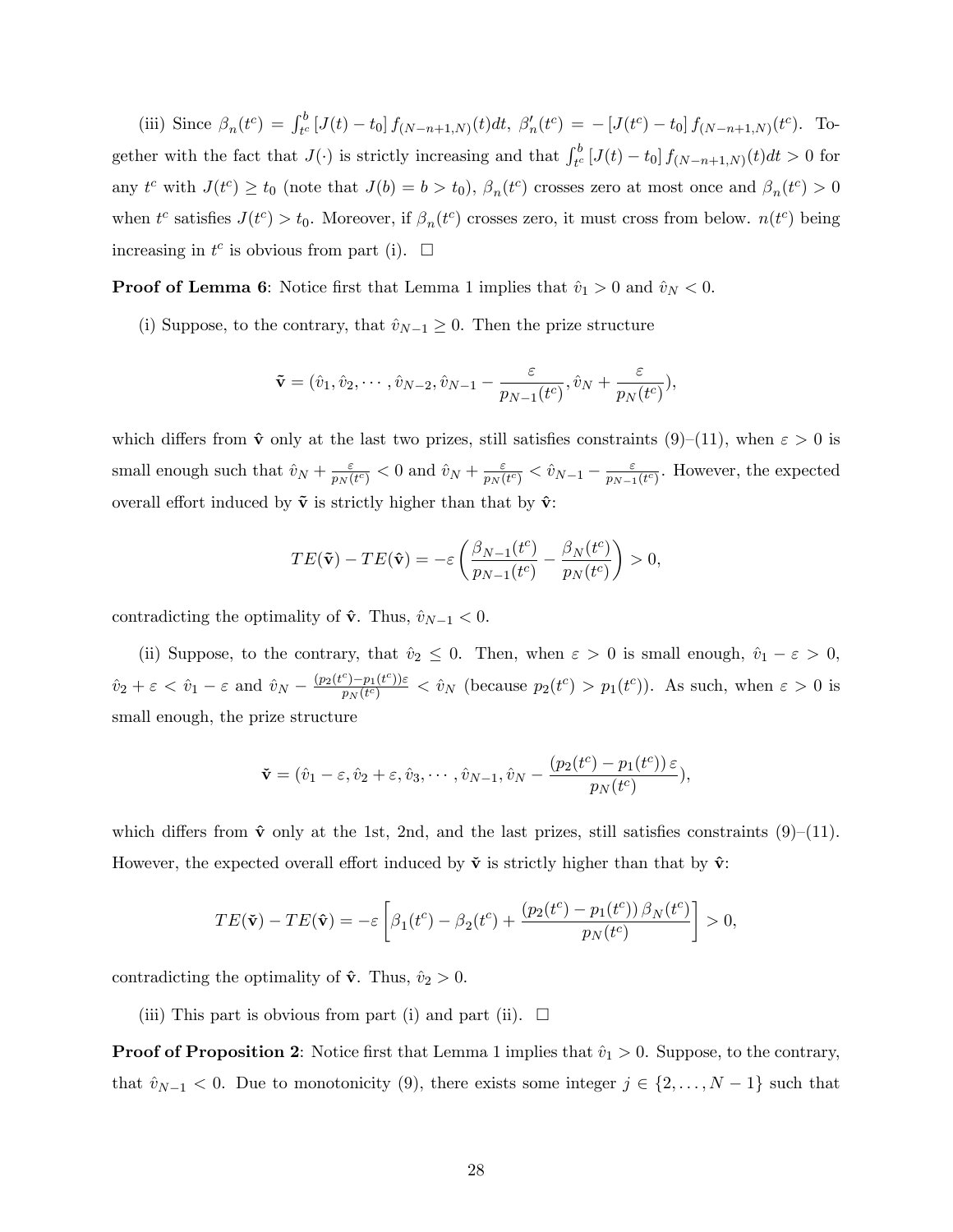$\hat{v}_{j-1} \geq 0$  and  $\hat{v}_j < 0$ —that is, j is the smallest integer such that  $\hat{v}_j < 0$ . Consider the prize structure

$$
\mathbf{\check{v}} = (\hat{v}_1, \dots, \hat{v}_{j-1}, 0, \hat{v}_{j+1}, \dots, \hat{v}_{N-1}, \hat{v}_N + \frac{p_j(t^c)}{p_N(t^c)} \hat{v}_j),
$$

which differs from  $\hat{\mathbf{v}}$  only at the jth and Nth prizes. Obviously, since  $\hat{v}_j < 0$ ,  $\check{\mathbf{v}}$  satisfies constraints [\(9\)](#page-11-3)–[\(11\)](#page-11-2) for threshold  $t^c$ . However, since  $t^c > t^*$ , by Lemma [5](#page-12-0) and the definition of  $t^*$ , the expected overall effort induced by  $\tilde{\mathbf{v}}$  is strictly higher than that by  $\hat{\mathbf{v}}$ :

$$
TE(\tilde{\mathbf{v}}) - TE(\hat{\mathbf{v}}) = \hat{v}_j \left( \beta_N(t^c) \frac{p_j(t^c)}{p_N(t^c)} - \beta_j(t^c) \right) = \underbrace{\hat{v}_j p_j(t^c)}_{\leq 0} \underbrace{\left( \frac{\beta_N(t^c)}{p_N(t^c)} - \frac{\beta_j(t^c)}{p_j(t^c)} \right)}_{\leq 0 \text{ by Lemma 5, as } t^c > t^*} > 0,
$$

contradicting the optimality of  $\hat{\mathbf{v}}$ .  $\Box$ 

Proof of Proposition [3](#page-15-0): The following observation is useful, the proof of which is relegated to the end of the appendix.

<span id="page-28-0"></span>**Lemma 7.** (i) For any non-zero prize structure  $\mathbf{v} = (v_1, \ldots, v_N)$  with induced entry threshold  $t_0^c < b$  (i.e.,  $\sum_{n=1}^{N} p_n(t_0^c) v_n = 0$ ) and  $\sum_{n=1}^{N-1} p_n(t_0^c) v_n \ge 0$ ,

$$
\frac{d}{dt^c} \left( \frac{\sum_{n=1}^{N-1} p_n(t^c) v_n}{p_N(t^c)} \right) > 0 \text{ for any } t^c \in (t_0^c, b).
$$

(ii) If the prize structure  $\mathbf{v} = (v_1, \dots, v_N)$  satisfies  $v_1 > 0$  and  $v_{N-1} \geq 0$ , then

$$
\frac{d}{dt^c} \left( \frac{\sum_{n=1}^{N-1} p_n(t^c) v_n}{p_N(t^c)} \right) > 0 \text{ for any } t^c \in [a, b).
$$

Now we are ready to prove the proposition. Notice that by construction,  $\mathbf{v}(t^c)$  satisfies the participation constraint [\(11\)](#page-11-2) and

$$
TE(\mathbf{v}(t^c)) = \sum_{j=1}^{N-1} \beta_j(t^c) v_j - \frac{\beta_N(t^c) \sum_{j=1}^{N-1} p_j(t^c) v_j}{p_N(t^c)} + t_0 V.
$$

Therefore,

$$
TE'(\mathbf{v}(t^c)) = \sum_{j=1}^{N-1} \beta'_j(t^c) v_j - \beta'_N(t^c) \frac{\sum_{j=1}^{N-1} p_j(t^c) v_j}{p_N(t^c)} - \beta_N(t^c) \frac{d}{dt^c} \left( \frac{\sum_{j=1}^{N-1} p_j(t^c) v_j}{p_N(t^c)} \right).
$$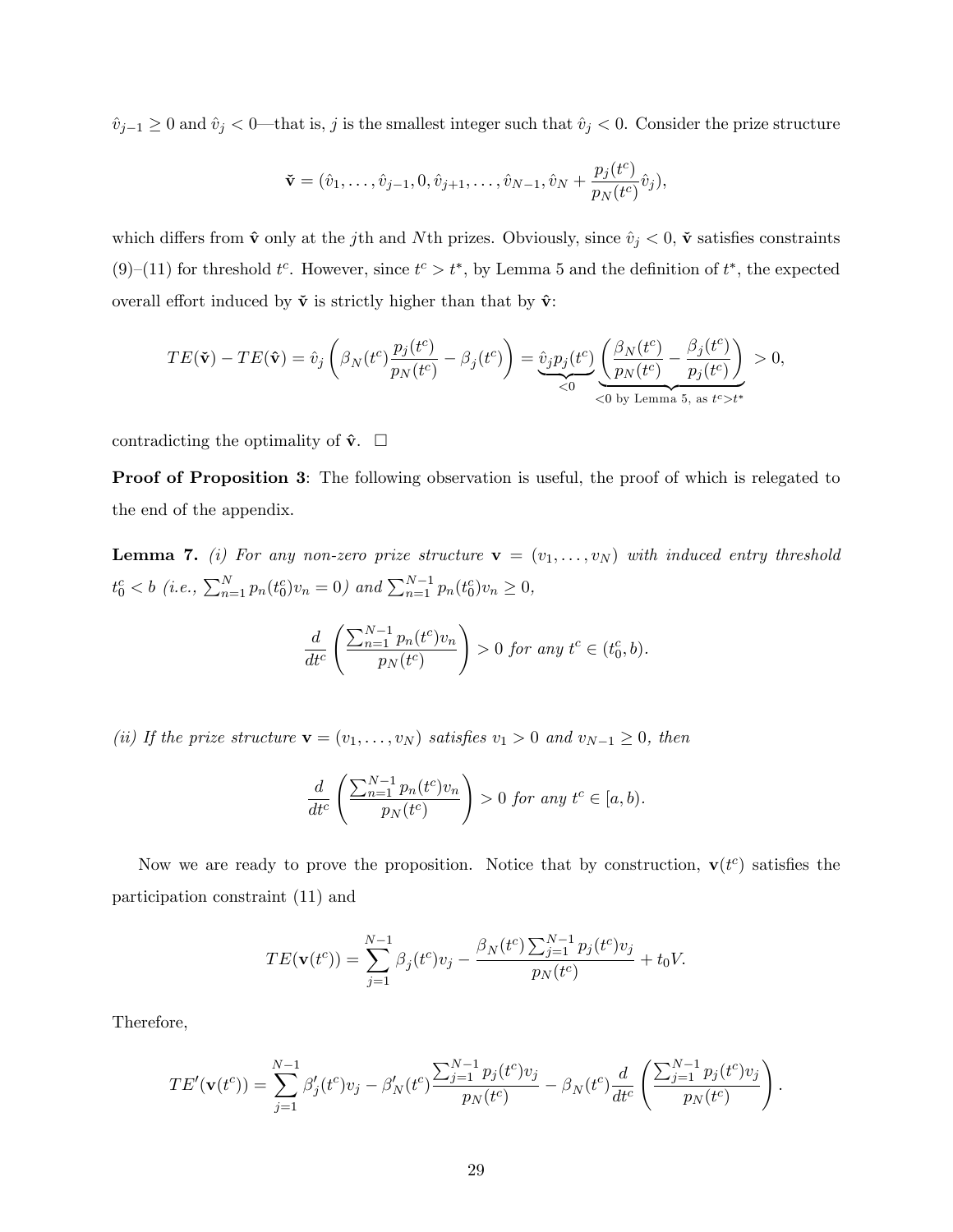From Lemma [4,](#page-11-4)

$$
\beta'_j(t^c) = -[J(t^c) - t_0] f_{(N-j+1,N)}(t^c) = -[J(t^c) - t_0] N {N-1 \choose N-j} F^{N-j} (t^c) (1 - F(t^c))^{j-1}
$$
  
= -N [J(t^c) - t\_0] p\_j(t^c).

Thus, when  $t^c < b$ ,

<span id="page-29-0"></span>
$$
TE'(\mathbf{v}(t^{c})) = -N [J(t^{c}) - t_{0}] \left( \sum_{j=1}^{N-1} p_{j}(t^{c}) v_{j} - p_{N}(t^{c}) \frac{\sum_{j=1}^{N-1} p_{j}(t^{c}) v_{j}}{p_{N}(t^{c})} \right) - \beta_{N}(t^{c}) \frac{d}{dt^{c}} \left( \frac{\sum_{j=1}^{N-1} p_{j}(t^{c}) v_{j}}{p_{N}(t^{c})} \right)
$$
  

$$
= -\beta_{N}(t^{c}) \frac{d}{dt^{c}} \left( \frac{\sum_{j=1}^{N-1} p_{j}(t^{c}) v_{j}}{p_{N}(t^{c})} \right).
$$
(15)

For part (i), if  $\sum_{j=1}^{N-1} p_j(t_0^c) v_j \geq 0$ , then Lemma [7](#page-28-0) implies that

$$
\frac{d}{dt^{c}}\left(\frac{\sum_{j=1}^{N-1} p_{j}(t^{c})v_{j}}{p_{N}(t^{c})}\right) > 0 \text{ for any } t^{c} \in (t_{0}^{c}, b),
$$

which, combined with [\(15\)](#page-29-0), further implies that  $TE'(\mathbf{v}(t^c))$  has the opposite sign to  $\beta_N(t^c)$  in  $(t_0^c, b)$ . Thus, if  $\sum_{j=1}^{N-1} p_j(t_0^c) v_j \geq 0$ , then  $TE(\mathbf{v}(t^c))$  achieves its unique optimum over  $[t_0^c, b)$  at  $t^c = t^*$ ; this is because  $TE(\mathbf{v}(t^c))$  is differentiable in  $[t_0^c, b)$  and  $TE'(\mathbf{v}(t^c))$  has the opposite sign to  $\beta_N(t^c)$  in  $(t_0^c, b)$ , which, by definition, satisfies<sup>[15](#page-0-0)</sup>

$$
\beta_N(t^c) \begin{cases} < 0 \text{, if } t^c < t^* \\ & = 0 \text{, if } t^c = t^* \\ & > 0 \text{, if } t^c > t^* \end{cases}
$$

:

Thus, it remains to show that  $\sum_{j=1}^{N-1} p_j(t_0^c)v_j \geq 0$ . If the induced entry threshold  $t_0^c = a$ ,  $\sum_{j=1}^{N-1} p_j(t_0^c)v_j = \sum_{j=1}^{N-1} p_j(a)v_j = 0 \ge 0$ . If  $t_0^c > a$ , then, by definition,

$$
v_N = -\frac{\sum_{j=1}^{N-1} p_j(t_0^c) v_j}{p_N(t_0^c)}.
$$

<sup>15</sup>If  $t^* = a$ , then  $\beta_N(t^c) \ge 0$  for all  $t^c \in [a, b)$  with equality only possibly when  $t^c = a$ .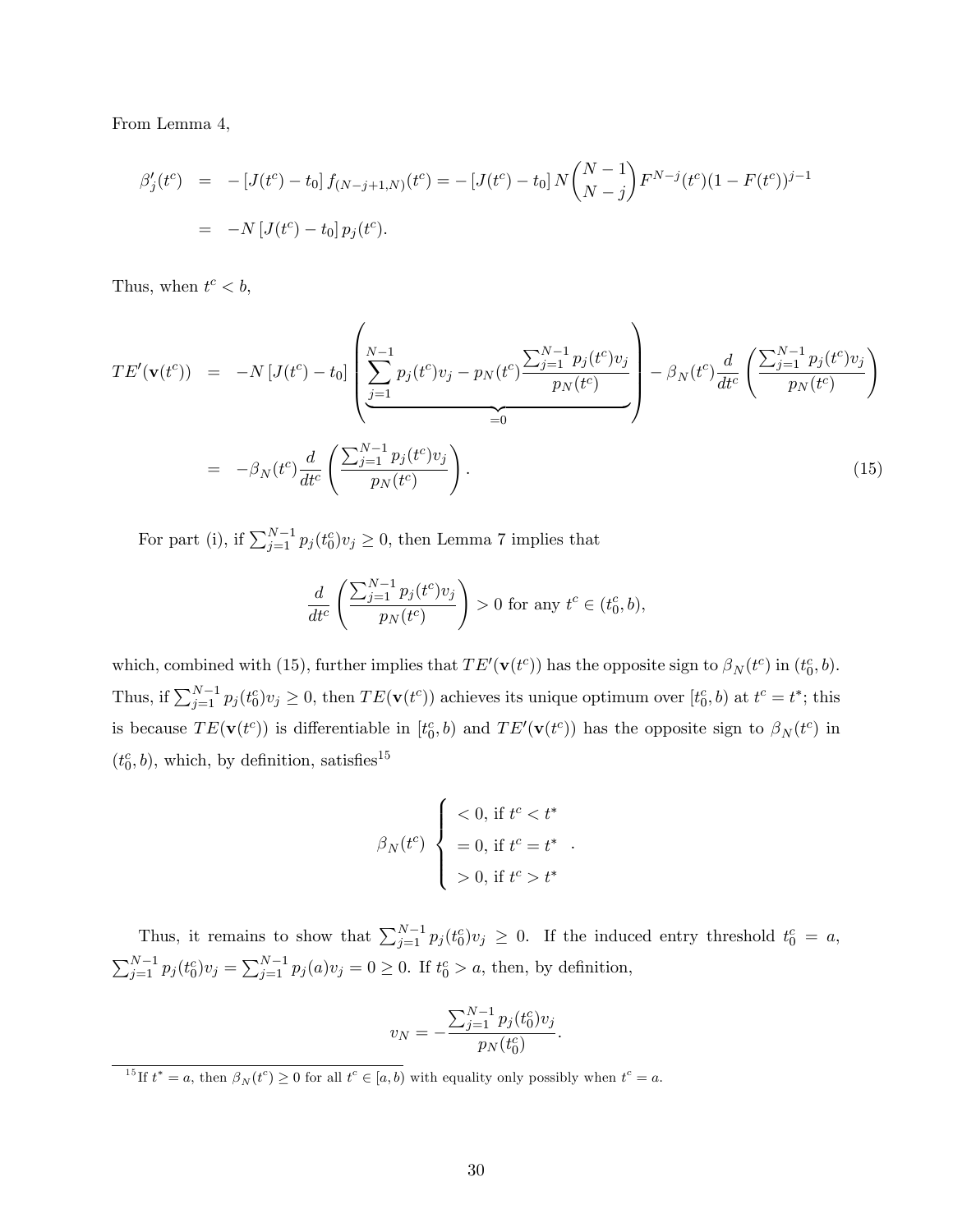Lemma [1](#page-8-0) implies that  $v_N < 0$ , which further implies that  $\sum_{j=1}^{N-1} p_j(t_0^c) v_j > 0$ .

Finally, what is left is to show that  $\mathbf{v}(t^c)$  satisfies constraints  $(9)$ – $(11)$  when  $t^c \in [t_0^c, b)$ . To see this, note that  $\mathbf{v}(t^c)$  satisfies [\(11\)](#page-11-2) by construction; for the rest two constraints, it suffices to verify that  $-\sum_{j=1}^{N-1} p_j(t^c) v_j/p_N(t^c) \le v_N$  when  $t^c \in [t_0^c, b)$ , because **v** is a prize structure (so  $v_1 \ge \cdots \ge v_N$ and  $\sum_{j=1}^n v_j \leq V$  for all n). Note that by definition,  $-\sum_{j=1}^{N-1} p_j(t_0^c) v_j/p_N(t_0^c) = v_N$ , so it remains to verify that  $\sum_{j=1}^{N-1} p_j(t^c) v_j/p_N(t^c) \ge \sum_{j=1}^{N-1} p_j(t_0^c) v_j/p_N(t_0^c)$ . To see why this is true, notice that  $\sum_{j=1}^{N-1} p_j(t_0^c) v_j/p_N(t_0^c) = -v_N \ge 0$  by Lemma [1.](#page-8-0) Then, Lemma [7](#page-28-0) implies that  $\sum_{j=1}^{N-1} p_j(t) v_j/p_N(t)$ is increasing in  $t \in [t_0^c, b)$ .  $\sum_{j=1}^{N-1} p_j(t^c) v_j/p_N(t^c) \ge \sum_{j=1}^{N-1} p_j(t_0^c) v_j/p_N(t_0^c)$  when  $t^c \in [t_0^c, b)$  then follows from  $t^c \geq t_0^c$ .

For part (ii), if

<span id="page-30-0"></span>
$$
\frac{d}{dt^c} \left( \frac{\sum_{j=1}^{N-1} p_j(t^c) v_j}{p_N(t^c)} \right) > 0 \text{ for any } t^c \in [a, b),\tag{16}
$$

then, similarly, [\(15\)](#page-29-0) directly implies the claim of optimality in this proposition. However, notice that it is assumed that  $v_{N-1} \geq 0$  and  $t_0^c > t^*$ , which, by Lemma [1,](#page-8-0) implies that  $v_1 > 0$ . [\(16\)](#page-30-0) then follows directly from part (ii) of Lemma [7.](#page-28-0) Finally, what is left is to show that  $\mathbf{v}(t^c)$  satisfies constraints [\(9\)](#page-11-3)–[\(11\)](#page-11-2) when  $t^c \in [a, b)$ . To see this, note that  $\mathbf{v}(t^c)$  satisfies (11) by construction; for the rest two constraints, it suffices to verify that  $-\sum_{j=1}^{N-1} p_j(t^c) v_j/p_N(t^c) \leq 0$ , because  $v_{N-1} \geq 0$ . This is obvious, because  $v_1 \geq \cdots \geq v_{N-1} \geq 0$  immediately implies  $-\sum_{j=1}^{N-1} p_j(t^c) v_j/p_N(t^c) \leq 0$ .

This completes the proof of the proposition.  $\Box$ 

**Proof of Theorem [1](#page-15-1)**: We show that  $t^*$  is the unique optimal entry threshold. Suppose, to the contrary, that  $t^{**}$  is an optimal entry threshold with  $t^{**} \neq t^*$ . Let  $\mathbf{v} = (v_1, \ldots, v_N)$  be the corresponding optimal prize structure to threshold  $t^{**}$ . There are three cases.

Case 1:  $t^{**} < t^*$ . In this case, part (i) of Proposition [3](#page-15-0) implies that the expected overall effort induced by  $\bf{v}$  is strictly less than that by

$$
\mathbf{v}(t^*) = (v_1, \dots, v_{N-1}, -\frac{\sum_{j=1}^{N-1} p_j(t^*)v_j}{p_N(t^*)}),
$$

which induces threshold  $t^*$ . The contradiction will arise if we can show that  $\mathbf{v}(t^*)$  satisfies constraints  $(9)$ – $(11)$ , which is true by Proposition [3.](#page-15-0)

Case [2](#page-14-0):  $t^{**} \in (t^*, b)$ . In this case, Proposition 2 implies that  $v_{N-1} \geq 0$ . Since  $v_{N-1} \geq 0$ , part (ii) of Proposition [3](#page-15-0) implies that the expected overall effort induced by  $\bf{v}$  is strictly less than that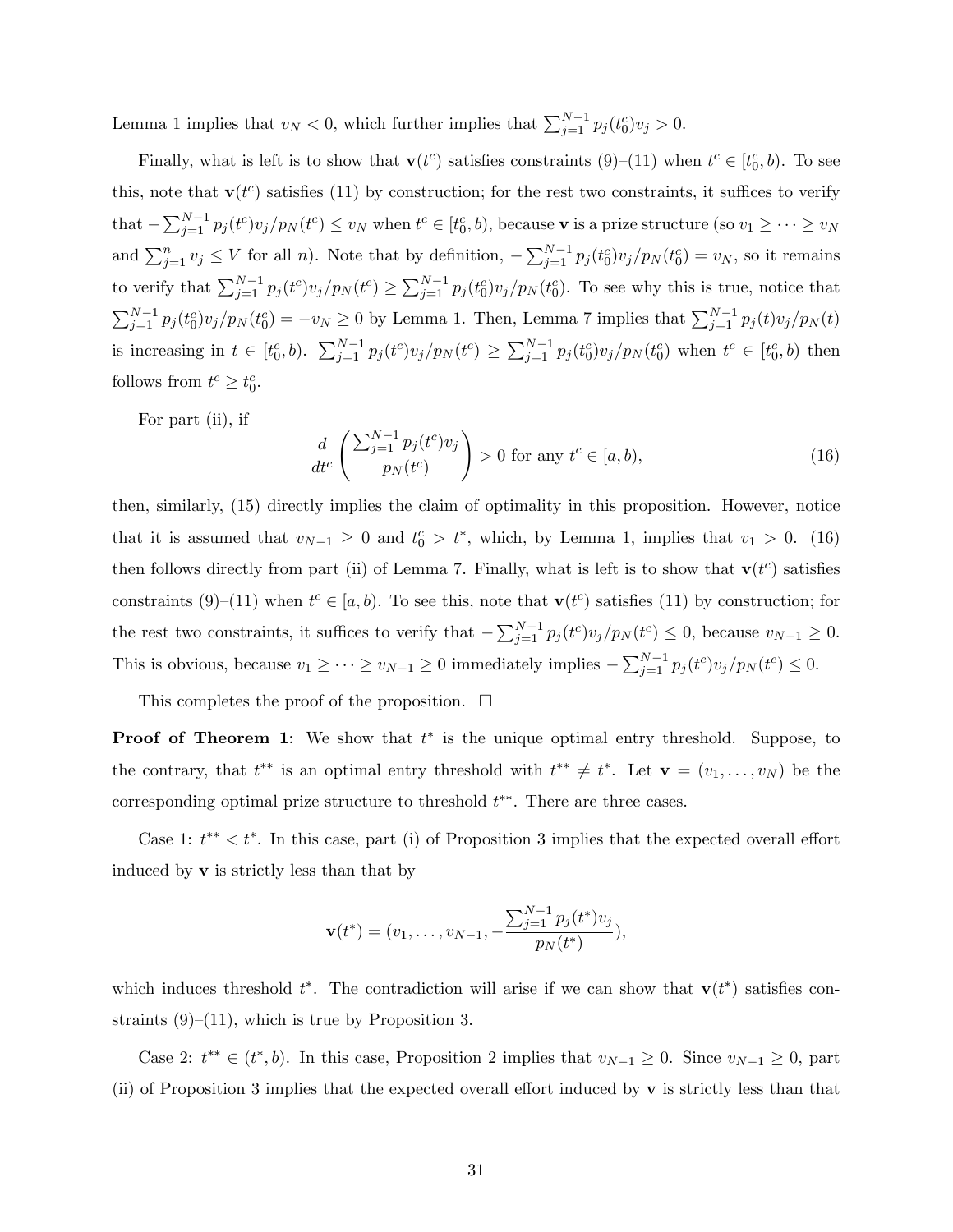by

$$
\mathbf{v}(t^*) = (v_1, \dots, v_{N-1}, -\frac{\sum_{j=1}^{N-1} p_j(t^*)v_j}{p_N(t^*)}),
$$

which induces threshold  $t^*$ . The contradiction will arise if we can show that  $\mathbf{v}(t^*)$  satisfies constraints  $(9)-(11)$  $(9)-(11)$  $(9)-(11)$ , which is true by Proposition [3.](#page-15-0)

Case 3:  $t^{**} = b$ . In this case, the mechanism induces no entry, so that the expected overall effort is  $t_0V$ . However, for the prize structure

$$
\mathbf{v}^* = (V, \underbrace{0, \cdots, 0}_{N-2 \text{ times}}, -\frac{p_1(t^*)V}{p_N(t^*)}),
$$

which induces the entry threshold  $t^*$  and satisfies constraints  $(9)$ – $(11)$ , it yields an expected overall effort of

$$
TE(\mathbf{v}^*) = \underbrace{\beta_1(t^*)V - \beta_N(t^*)\frac{p_1(t^*)V}{p_N(t^*)}}_{=\beta_1(t^*)V > 0} + t_0V > t_0V.
$$

The inequality follows from Lemma [5](#page-12-0) and the fact that if  $t^* > a$ , then  $\beta_N(t^*) = 0$  and  $\beta_1(t^*) > 0$ ; if  $t^* = a$ , then by the definition of  $t^*, \beta_N(a) \geq 0$ , so  $\beta_1(a) > 0$  (note  $p_1(a) = 0$  and  $p_N(a) = 1$ ). Thus, the no-entry case is strictly dominated by a prize structure inducing  $t^*$ .  $\Box$ 

**Proof of Theorem [2](#page-16-0):** If  $t^* = a$ —i.e.,  $\beta_N(a) \geq 0$ —then  $\mathbf{v}^* = (V, 0, \dots, 0)$  is optimal. To see this, note that in this case  $\beta_1(a) > \cdots > \beta_N(a) \geq 0$  $\beta_1(a) > \cdots > \beta_N(a) \geq 0$  $\beta_1(a) > \cdots > \beta_N(a) \geq 0$  by Lemma [5.](#page-12-0) Lemma 1 implies that for any prize structure  $\mathbf{v} = (v_1, \dots, v_N)$  inducing threshold a, we have  $v_N \geq 0$ . Now, suppose, to the contrary, that  $\hat{\mathbf{v}} = (\hat{v}_1, \dots, \hat{v}_N) \neq \mathbf{v}^*$  is optimal. Since  $\hat{v}_1 \geq \dots \geq \hat{v}_N \geq 0$ , there exists some integer  $k \in \{2, \ldots, N\}$  such that  $\hat{v}_k > 0$ . Let  $j \in \{k, \ldots, N\}$  be the largest integer such that  $\hat{v}_j > 0$ . Consider the prize structure

$$
\mathbf{\check{v}} = (\hat{v}_1 + \hat{v}_j, \hat{v}_2, \dots, \hat{v}_{j-1}, 0, \hat{v}_{j+1}, \dots, \hat{v}_N),
$$

which differs from  $\hat{v}$  only at the 1st and jth prizes. Obviously,  $\check{v}$  satisfies constraints [\(9\)](#page-11-3)–[\(11\)](#page-11-2) for threshold  $t^c = a$ . However,

$$
TE(\tilde{\mathbf{v}}) - TE(\hat{\mathbf{v}}) = \underbrace{(\beta_1(a) - \beta_j(a))}_{>0} v_j > 0,
$$

which contradicts the optimality of  $\hat{\mathbf{v}}$ . Therefore, when  $t^* = a$ ,  $\mathbf{v}^* = (V, 0, \dots, 0)$  is optimal.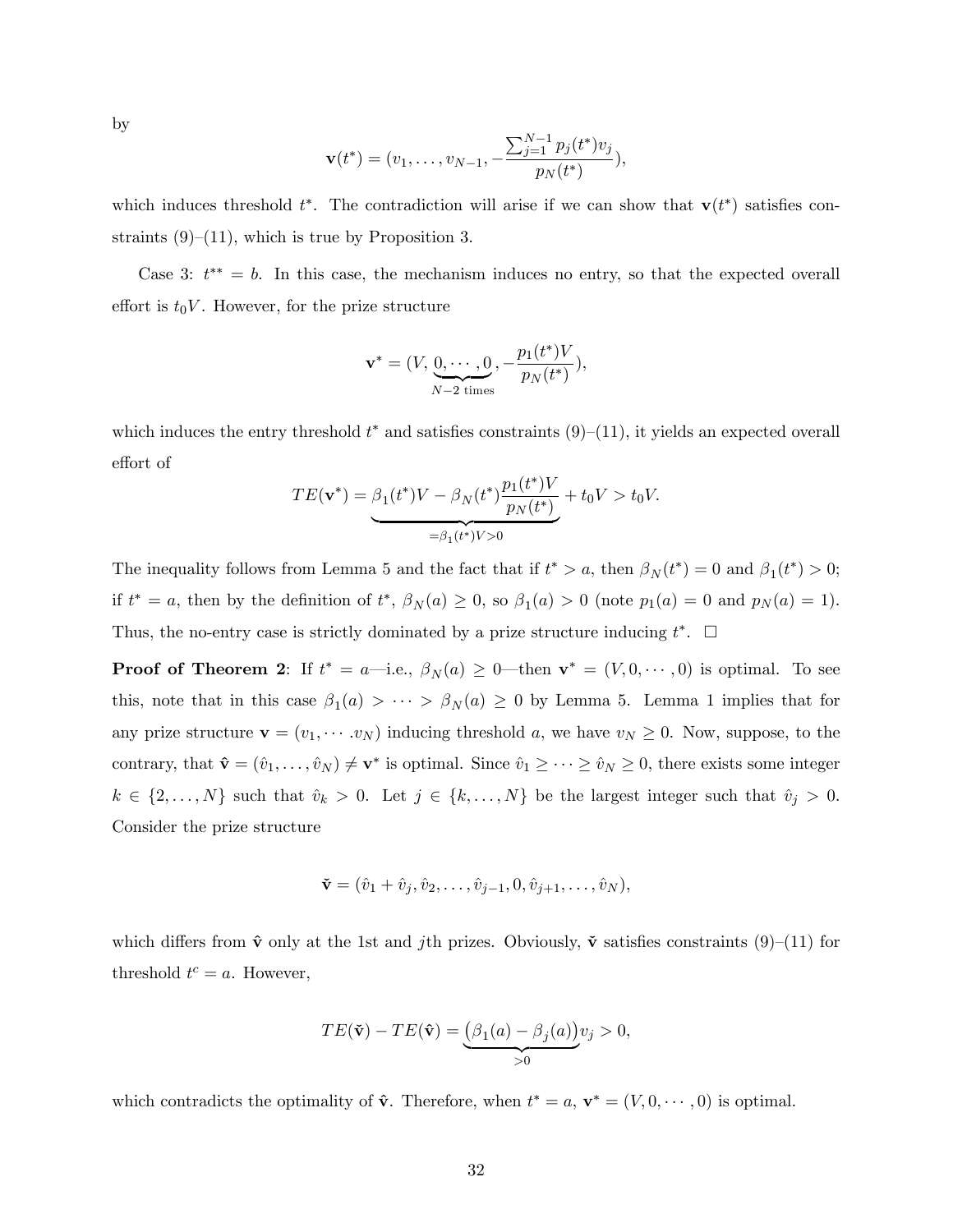We proceed to the case when  $t^* > a$ . Suppose, to the contrary, that  $\hat{\mathbf{v}} = (\hat{v}_1, \dots, \hat{v}_N) \neq \mathbf{v}^*$ is optimal. Then there must exist some integer  $k \in \{2, ..., N-1\}$  such that  $\hat{v}_k \neq 0$ . Note that  $\hat{v}_N < 0$  and  $\hat{v}_1 > 0$  by Lemma [1.](#page-8-0) There are two cases to consider.

Case 1:  $\hat{v}_k < 0$ . Due to monotonicity [\(9\)](#page-11-3), there exists some integer  $j \in \{2, ..., k\}$  such that  $\hat{v}_{j-1} \geq 0$  and  $\hat{v}_j < 0$ —that is, j is the smallest integer such that  $\hat{v}_j < 0$ . Consider the prize structure

$$
\mathbf{\check{v}} = (\hat{v}_1, \dots, \hat{v}_{j-1}, 0, \hat{v}_{j+1}, \dots, \hat{v}_{N-1}, \hat{v}_N + \frac{p_j(t^*)}{p_N(t^*)} \hat{v}_j),
$$

which differs from  $\hat{\mathbf{v}}$  only at the jth and Nth prizes. Obviously, since  $\hat{v}_j < 0$ ,  $\check{\mathbf{v}}$  satisfies constraints  $(9)$ – $(11)$  for threshold  $t^*$ . However,

$$
TE(\tilde{\mathbf{v}}) - TE(\hat{\mathbf{v}}) = \hat{v}_j \left( \beta_N(t^*) \frac{p_j(t^*)}{p_N(t^*)} - \beta_j(t^*) \right) = \hat{v}_j p_j(t^*) \underbrace{\left( \frac{\beta_N(t^*)}{p_N(t^*)} - \frac{\beta_j(t^*)}{p_j(t^*)} \right)}_{\text{<0 by Lemma 5}} > 0,
$$

which contradicts the optimality of  $\hat{\mathbf{v}}$ .

Case 2:  $\hat{v}_k > 0$ . Due to monotonicity [\(9\)](#page-11-3), there exists some integer  $j \in \{k, ..., N-1\}$  such that  $\hat{v}_j > 0$  and  $\hat{v}_{j+1} \leq 0$ —that is, j is the largest integer such that  $\hat{v}_j > 0$ . Note that, if  $j \leq N - 2$ , then the argument in Case 1 implies that that  $\hat{v}_i = 0$  for all  $i \in \{j + 1, \ldots, N - 1\}.$ 

Consider the prize structure

$$
\mathbf{\check{v}} = (\hat{v}_1 + \hat{v}_j, \hat{v}_2, \dots, \hat{v}_{j-1}, 0, \hat{v}_{j+1}, \dots, \hat{v}_{N-1}, \hat{v}_N + \frac{p_j(t^*)}{p_N(t^*)}\hat{v}_j - \frac{p_1(t^*)}{p_N(t^*)}\hat{v}_j),
$$

which differs from  $\hat{\mathbf{v}}$  only at the 1st, jth and Nth prizes. Note that since  $\hat{v}_i = 0$  for all  $i \in$  $\{j+1,\ldots,N-1\}$  (if  $j \leq N-2$ ), to verify that  $\check{\mathbf{v}}$  satisfies constraints [\(9\)](#page-11-3)–[\(11\)](#page-11-2) for threshold  $t^*$ , one only needs to show

$$
\hat{v}_N + \frac{p_j(t^*)}{p_N(t^*)}\hat{v}_j - \frac{p_1(t^*)}{p_N(t^*)}\hat{v}_j < 0.
$$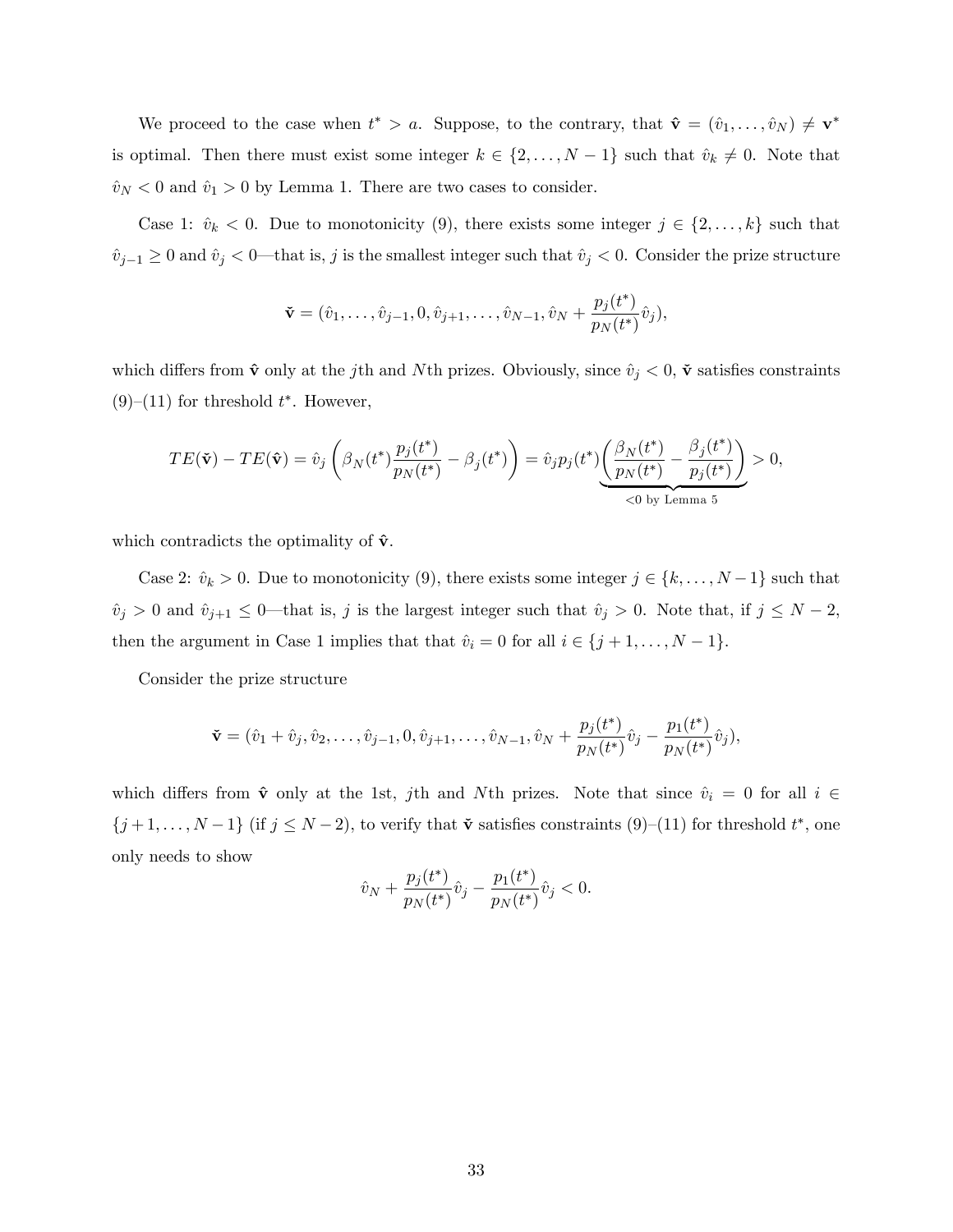This is true, because with  $\hat{v}_i = 0$  for all  $i \in \{j + 1, \ldots, N - 1\}$  (if  $j \le N - 2$ ), we have

$$
\hat{v}_N + \frac{p_j(t^*)}{p_N(t^*)}\hat{v}_j - \frac{p_1(t^*)}{p_N(t^*)}\hat{v}_j = \frac{1}{p_N(t^*)}\left(p_N(t^*)\hat{v}_N + p_j(t^*)\hat{v}_j - p_1(t^*)\hat{v}_j\right)
$$
\n
$$
= \frac{1}{p_N(t^*)}\left(-\sum_{i=1}^{N-1}p_i(t^*)\hat{v}_i + p_j(t^*)\hat{v}_j - p_1(t^*)\hat{v}_j\right)
$$
\n
$$
= \frac{1}{p_N(t^*)}\left(-\sum_{i=1}^{j-1}p_i(t^*)\hat{v}_i - p_1(t^*)\hat{v}_j\right) < 0,
$$

(obviously, this argument also applies to the case when  $j = N - 1$ ). Thus,  $\tilde{\mathbf{v}}$  satisfies constraints  $(9)$ – $(11)$  for threshold  $t^*$ . However,

$$
TE(\tilde{\mathbf{v}}) - TE(\hat{\mathbf{v}}) = \hat{v}_j \underbrace{\left(\beta_1(t^*) - \beta_j(t^*)\right)}_{>0 \text{ by Lemma 5}} + \underbrace{\beta_N(t^*)}_{=0} \left(\frac{p_j(t^*)}{p_N(t^*)}\hat{v}_j - \frac{p_1(t^*)}{p_N(t^*)}\hat{v}_j\right) > 0,
$$

which contradicts the optimality of  $\hat{\mathbf{v}}$ .

The proof completes.  $\Box$ 

**Proof of Proposition [4](#page-19-0)**: (i) To avoid notational confusions, define a two variable function  $H(\cdot, \cdot)$ :  $[a, b] \times \mathbb{Z}_+$  as

$$
H(t^{c}, N) = \beta_{N}(t^{c}) = N \int_{t^{c}}^{b} [J(t) - t_{0}] (1 - F(t))^{N-1} f(t) dt.
$$

It is easy to see that if  $J(a) - t_0 \ge 0$ , then  $t_N^* = a$  for any  $N \ge 2$ . Therefore, when  $J(a) - t_0 \ge 0$ ,  $t_N^* = a = t^M$  for any  $N \geq 2$ , which implies that (i) of Proposition [4](#page-19-0) trivially holds.

Now assume that  $J(a) - t_0 < 0$ . Then for any  $N \ge 2$  and for any  $t^c \in [a, t^M)$ ,

$$
H(t^c, N+1) = (N+1) \int_{t^c}^b [J(t) - t_0] (1 - F(t))^N f(t) dt
$$
  
\n
$$
= (N+1) \left( \int_{t^c}^{t^M} + \int_{t^M}^b \right) \int_{t^c}^b [J(t) - t_0] (1 - F(t))^N f(t) dt
$$
  
\n
$$
< (N+1)(1 - F(t^M)) \int_{t^c}^{t^M} [J(t) - t_0] (1 - F(t))^{N-1} f(t) dt
$$
  
\n
$$
+ (N+1)(1 - F(t^M)) \int_{t^M}^{t^b} [J(t) - t_0] (1 - F(t))^{N-1} f(t) dt
$$
  
\n
$$
= \frac{N+1}{N} (1 - F(t^M)) H(t^c, N).
$$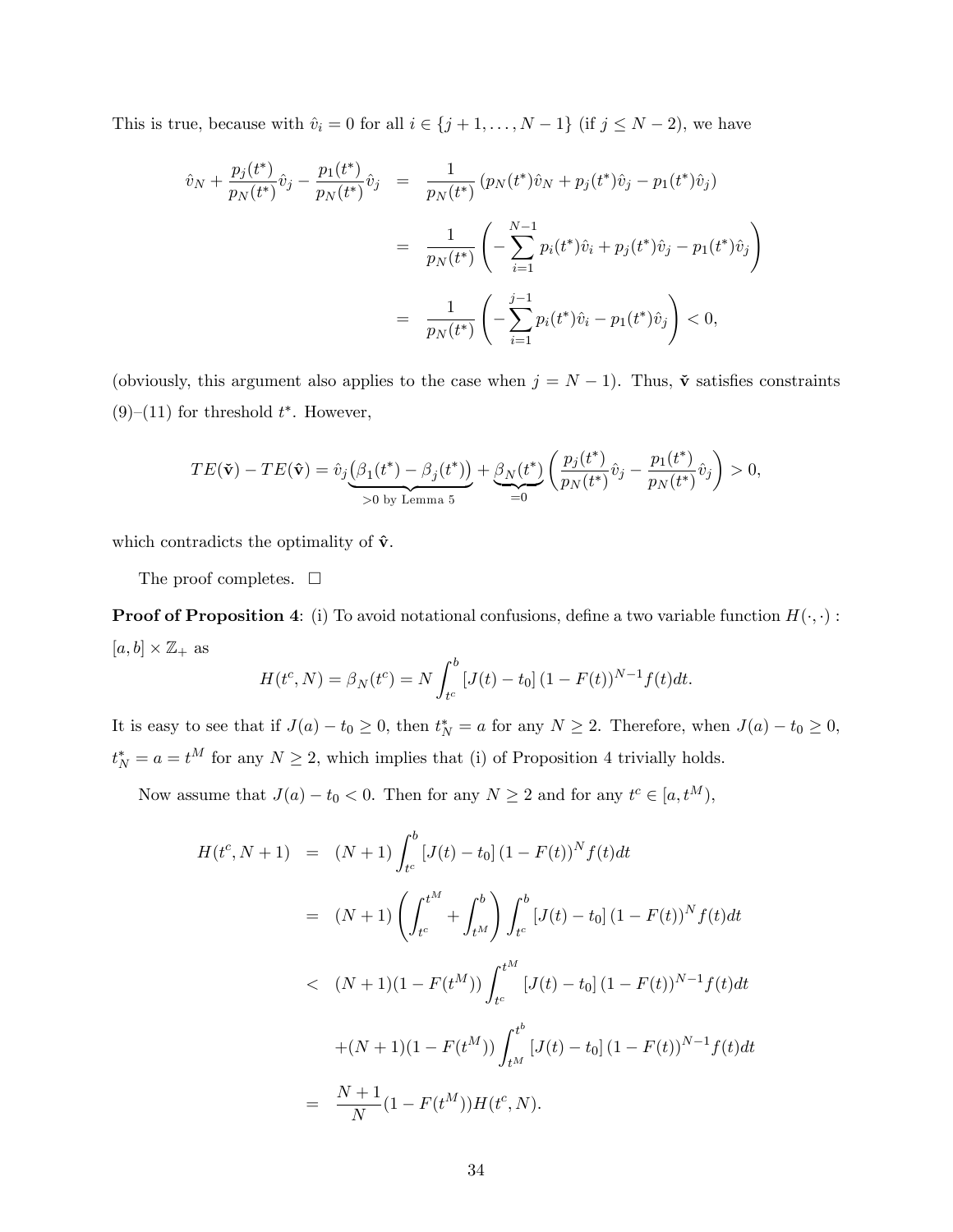Therefore, if  $H(t^c, N) \leq 0$  for some  $N \geq 2$ , then  $H(t^c, N') < 0$  for any  $N' > N$ . In other words, for any  $t^c \in [a, t^M)$ , the function  $H(t^c, \cdot)$  has the single-crossing property: It crosses zero at most once; and if it does, it must cross zero from above. The definition of  $t^*_{N'}$  implies that: If  $H(\tilde{t}^c, N') < 0$ , then  $t^*_{N'} > \tilde{t}^c$ . Based on these observations, we have: If  $J(a) - t_0 < 0$ , then  $t^*_{N'} \geq t^*_{N}$  for any  $N' > N$ , with strict inequality when  $t_N^* > a$ .

Thus,  $t_N^*$  is increasing in N. What is left is to show that  $\lim_{N\to\infty} t_N^* = t^M$ . By definition,  $t_N^* < t^M$  for any  $N \geq 2$ ; therefore, the sequence  $\{t_k^*\}_k$  converges to some entry threshold  $\bar{t} \in [a, t^M]$ . We claim that  $\bar{t} = t^M$ .

In fact, suppose, to the contrary, that  $\bar{t} < t^M$  when  $t^M > a$ . We show that for any given  $\bar{t} \in [a, t^M), H(\bar{t}, N) < 0$  when N is large enough. In fact,

$$
H(\bar{t},N) = N \int_{\bar{t}}^{b} \left[ J(t) - t_0 \right] (1 - F(t))^{N-1} f(t) dt = N (1 - F(t^M))^{N-1} \int_{\bar{t}}^{t^b} \left[ J(t) - t_0 \right] \frac{(1 - F(t))^{N-1}}{(1 - F(t^M))^{N-1}} f(t) dt,
$$

which implies that  $H(\bar{t}, N)$  has the same sign as  $\int_{\bar{t}}^{t^b}$  $\frac{t^{b}}{t^{t}}[J(t) - t_{0}] \frac{(1 - F(t))^{N-1}}{(1 - F(t^{M}))^{N-1}} f(t) dt$ . Now, notice that

$$
\int_{\bar{t}}^{t^b} \left[ J(t) - t_0 \right] \frac{(1 - F(t))^{N-1}}{(1 - F(t^M))^{N-1}} f(t) dt = \left( \int_{\bar{t}}^{t^M} + \int_{t^M}^b \right) \left[ J(t) - t_0 \right] \left( \frac{1 - F(t)}{1 - F(t^M)} \right)^{N-1} f(t) dt.
$$

Observe also that  $\frac{1-F(t)}{1-F(t^M)} > 1$  for any  $t \in [\bar{t}, t^M)$  and that  $\frac{1-F(t)}{1-F(t^M)} < 1$  for any  $t \in (t^M, b]$ . Moreover, when  $N \to \infty$ :  $\left( \frac{1-F(t)}{1-F(t^M)} \right)$  $1-F(t^M)$  $\left(\begin{matrix}N-1 \\ -\end{matrix}\right) \rightarrow +\infty$  for any given  $t \in [\bar{t}, t^M);$   $\left(\frac{1-F(t)}{1-F(t^M)}\right)$  $1-F(t^M)$  $\big)^{N-1}\rightarrow 0$  for any given  $t \in (t^M, b]$ . Therefore, when N is large enough, since  $J(t) - t_0 < 0$  for any  $t \in [\bar{t}, t^M)$ , one must have

$$
\left(\int_{\bar{t}}^{t^M} + \int_{t^M}^b \right) [J(t) - t_0] \frac{(1 - F(t))^{N-1}}{(1 - F(t^M))^{N-1}} f(t) dt < 0,
$$

which further implies that for any given  $\bar{t} \in [a, t^M)$ ,  $H(\bar{t}, N) < 0$  when N is large enough. However, this implies that when N is large enough,  $t_N^* > \bar{t}$ , contradicting the fact that  $\{t_k^*\}_k$  is an increasing sequence that converges to  $\bar{t}$ .

(ii) Regarding the magnitude of negative prize, notice that it is equal to

$$
\left(\frac{F(t_N^*)}{1-F(t_N^*)}\right)^{N-1}V,
$$

so its limit depends on the comparison between  $\frac{F(t^M)}{1-F(t^M)}$  and 1-i.e.,  $F(t^M)$  and 1/2. When  $F(t^M)$  <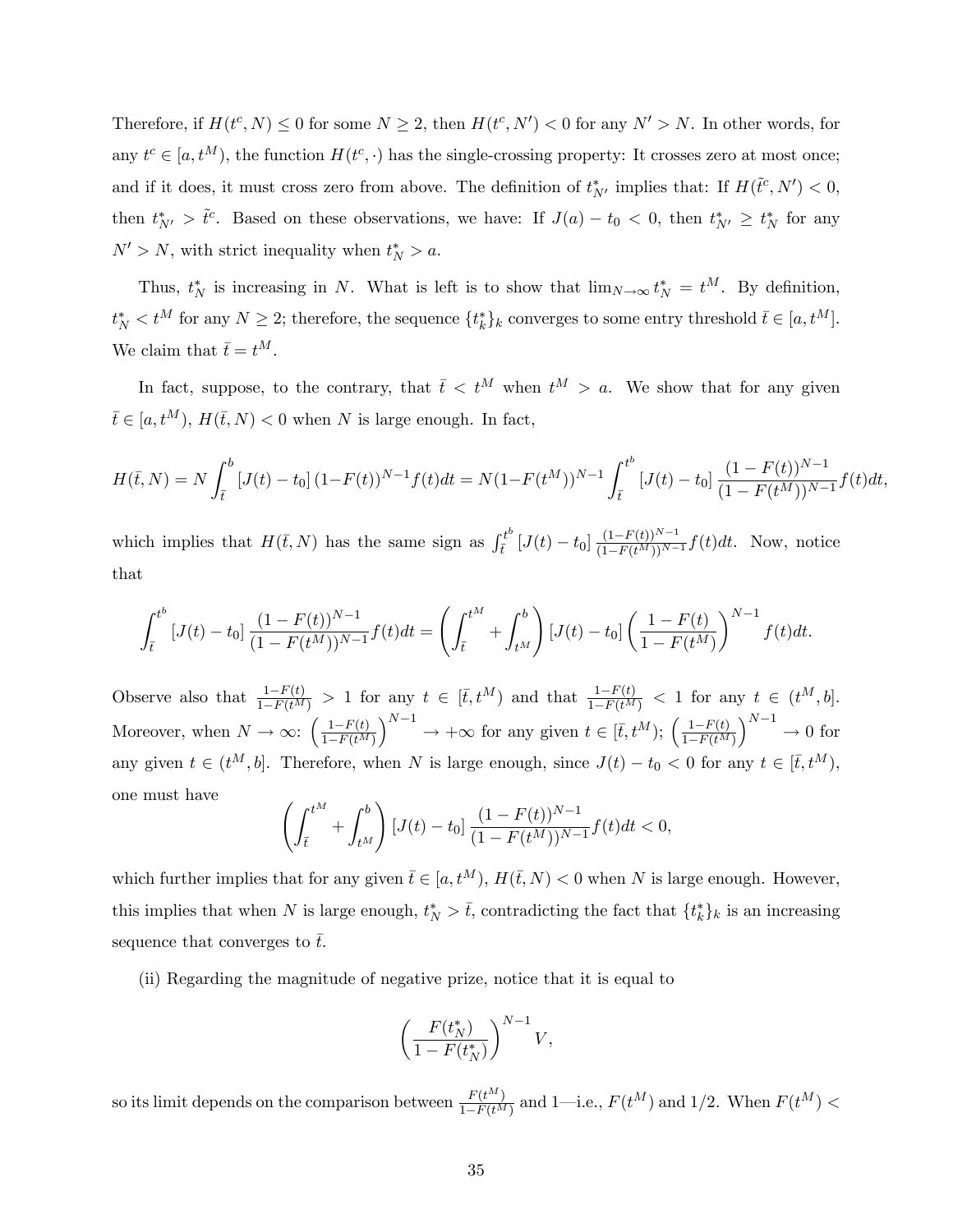1  $\frac{1}{2}$ , the limit is 0; when  $F(t^M) > \frac{1}{2}$  $\frac{1}{2}$ , obviously, the limit does not exist and the magnitude explodes to infinity.  $\Box$ 

Proof of Lemma [7](#page-28-0): (i) Notice that

$$
\frac{d}{dt^{c}}\left(\frac{\sum_{n=1}^{N-1}p_{n}(t^{c})v_{n}}{p_{N}(t^{c})}\right) = \frac{d}{dt^{c}}\left[\sum_{n=1}^{N-1}\binom{N-1}{n-1}\left(\frac{F(t^{c})}{1-F(t^{c})}\right)^{N-n}v_{n}\right]
$$
\n
$$
= \frac{d}{dt^{c}}\left(\frac{F(t^{c})}{1-F(t^{c})}\right) \cdot \sum_{n=1}^{N-1}(N-n)\binom{N-1}{n-1}\left(\frac{F(t^{c})}{1-F(t^{c})}\right)^{N-n-1}v_{n},
$$

so it suffices to show that

<span id="page-35-0"></span>
$$
\sum_{n=1}^{N-1} (N-n) \binom{N-1}{n-1} \left( \frac{F(t^c)}{1-F(t^c)} \right)^{N-n-1} v_n > 0 \text{ for any } t^c \in (t_0^c, b). \tag{17}
$$

To this end, note that since  $\sum_{n=1}^{N-1} p_n(t_0^c) v_n \ge 0$  and  $v_1 \ge \cdots \ge v_{N-1}$ , either  $v_1 > 0$  and  $v_{N-1} \ge 0$ or there exists some integer  $j \in \{2, ..., N-1\}$  such that  $v_k \ge 0$  and  $v_{k'} < 0$  for all  $k \in \{1, ..., j-1\}$ and all  $k' \in \{j, \ldots, N-1\}$ . In the former case, [\(17\)](#page-35-0) obviously holds. For the latter case,  $v_1$  must be strictly positive and notice that

$$
\sum_{n=1}^{N-1} (N-n) {N-1 \choose n-1} \left( \frac{F(t^c)}{1-F(t^c)} \right)^{N-n-1} v_n
$$
\n
$$
= \frac{\sum_{n=1}^{N-1} (N-n) p_n(t^c) v_n}{F(t^c) (1-F(t^c))^{N-2}} = \frac{\sum_{n=1}^{j-1} (N-n) p_n(t^c) v_n + \sum_{n=j}^{N-1} (N-n) p_n(t^c) v_n}{F(t^c) (1-F(t^c))^{N-2}}
$$
\n
$$
> \frac{\sum_{n=1}^{j-1} (N-j) p_n(t^c) v_n + \sum_{n=j}^{N-1} (N-j) p_n(t^c) v_n}{F(t^c) (1-F(t^c))^{N-2}} = \frac{(N-j) \sum_{n=1}^{N-1} p_n(t^c) v_n}{F(t^c) (1-F(t^c))^{N-2}}.
$$

Thus, in this case, one only needs to show

$$
\sum_{n=1}^{N-1} p_n(t^c) v_n > 0 \text{ for any } t^c \in (t_0^c, b),
$$

which must be true, because in this case,  $v_N < 0$  (because  $v_{k'} < 0$  for all  $k' \in \{j, ..., N-1\}$ ), which implies that if  $\sum_{n=1}^{N-1} p_n(t_1^c) v_n \leq 0$  for some  $t_1^c \in (t_0^c, b)$ , then  $\sum_{n=1}^{N} p_n(t_1^c) v_n < 0$ , which contradicts the fact that  $\sum_{n=1}^{N} p_n(t_0^c) v_n = 0$  and  $\sum_{n=1}^{N} p_n(t_1^c) v_n \ge \sum_{n=1}^{N} p_n(t_0^c) v_n$  (because  $t_1^c > t_0^c$ and  $\sum_{n=1}^{N} p_n(t^c) v_n$  is increasing in  $t^c$ , as established in the proof of Lemma [1\)](#page-8-0).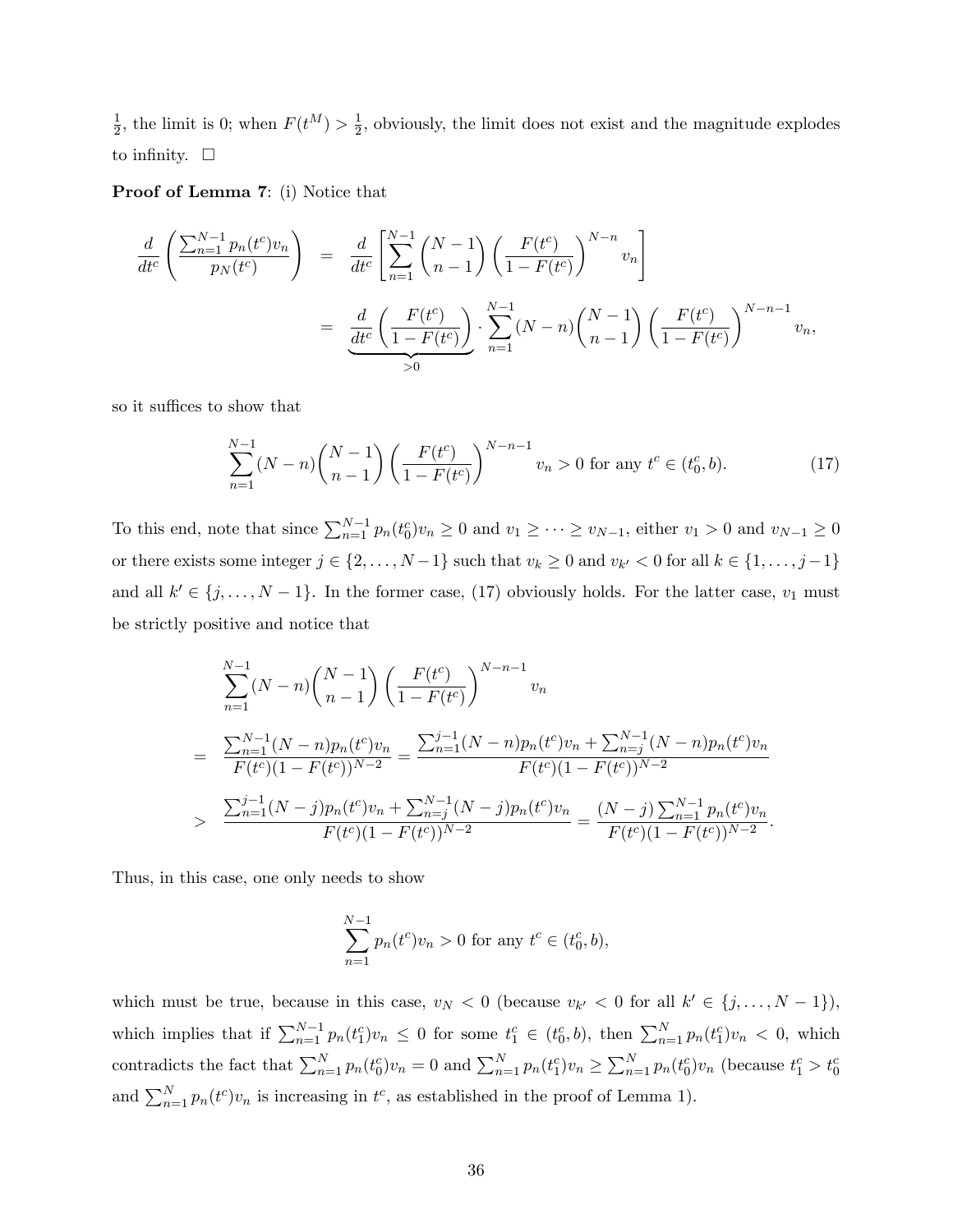(ii) Similar to the proof of part  $(i)$ , it suffices to show that

$$
\sum_{n=1}^{N-1} (N-n) \binom{N-1}{n-1} \left( \frac{F(t^c)}{1-F(t^c)} \right)^{N-n-1} v_n > 0 \text{ for any } t^c \in [a, b),
$$

which is obviously true, because  $v_1 > 0$  and  $v_{N-1} \ge 0$  (so  $v_2 \ge \cdots \ge v_{N-1} \ge 0$ ).  $\Box$ 

# References

- [1] Chawla, S., Hartline, J. D., and Sivan, B. (2019). Optimal crowdsourcing contests. Games and Economic Behavior, 113, 80-96.
- [2] Erkal, N., and Xiao, J. (2019). Scarcity of ideas and optimal prizes in innovation contests, Working paper, University of Melbourne.
- [3] Fang, D., Noe, T., and Strack, P. (2020). Turning up the heat: The discouraging effect of competition in contests. Journal of Political Economy, 128(5), 1940-1975.
- [4] Fullerton, R., and McAfee, P. (1999). Auctioning entry into tournaments, Journal of Political Economy,  $107(3)$ , 573-605.
- [5] Ghosh, A. and Hummel, P. (2018). Cardinal contests. ACM Transactions on Economics and Computation (TEAC), 6(2), 1-32.
- [6] Hammond, R. G., Liu, B., Lu, J., and Riyanto, Y. E. (2019). Enhancing effort supply with prize-augmenting entry fees: theory and experiments. International Economic Review, 60(3), 1063-1096.
- [7] Kamijo, Y. (2016). Rewards versus punishments in additive, weakest-link, and best-shot contests. Journal of Economic Behavior & Organization, 122, 17-30.
- [8] Lazear, E. and Rosen, S. (1981). Rank-order tournaments as optimal labor contracts. Journal of Political Economy, 89(5), 841-864.
- [9] Letina, I., Liu, S., and Netzer, N. (2020). Optimal Contest Design: A General Approach. Working paper.
- [10] Liu, B. and Lu, J. (2019). The optimal allocation of prizes in contests with costly entry, International Journal of Industrial Organization, 66, 137-161.